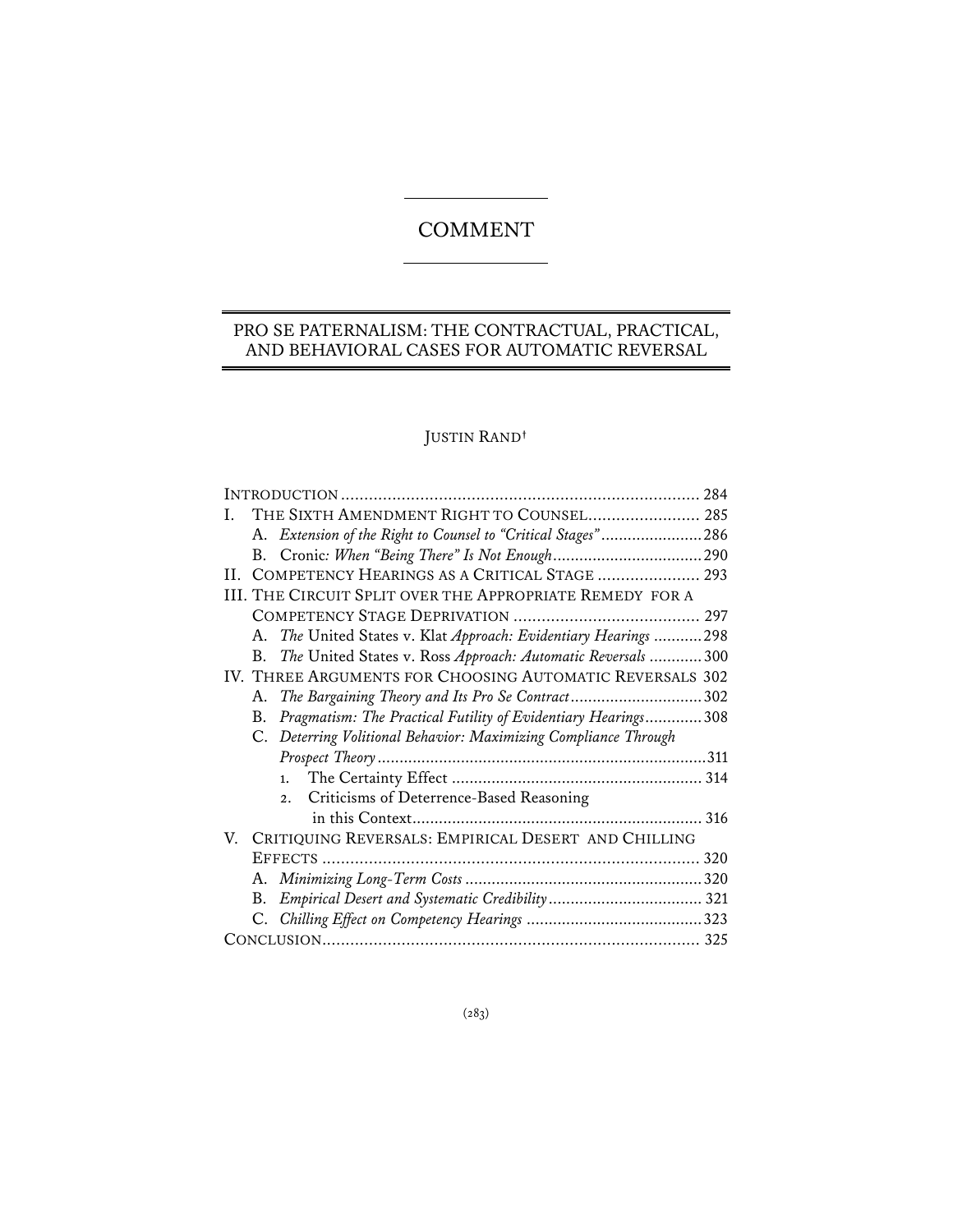#### INTRODUCTION

Johnnie Cochran, Robert Shapiro, and F. Lee Bailey all became famous as criminal defense attorneys. Television dramas depicting the high-stakes world of criminal trials, focusing on charismatic lawyers winning difficult cases, continue to captivate audiences around the country.**<sup>1</sup>** Outside of the bright lights of Hollywood, however, the protagonists of these courtroom dramas often play little role at trial. Instead, when faced with the complexities and uncertainty of criminal trials, an increasingly large number of defendants choose to forgo the assistance of a lawyer.**<sup>2</sup>** While defendants' reasons for representing themselves are as varied as the charges levied against them, doing so consistently creates headaches for all parties involved.**<sup>3</sup>** And where a pro se defendant's behavior at trial raises questions about his competence, these headaches can quickly become more serious.

This Comment examines the situation in which a pro se defendant's behavior raises questions about his own competence during trial. Is this defendant, otherwise proceeding pro se, required to have the assistance of counsel at his own competency hearing? Every federal court of appeals to consider this question has answered in the affirmative and has held that failing to provide such assistance is constitutional error.**<sup>4</sup>** However, the courts of appeals are split in deciding the proper remedy for this error. This Comment argues that by examining the different remedies courts have used from contractual, practical, and behavioral perspectives, granting an automatic reversal emerges as the best option available. When the lights go out and

**<sup>†</sup>** Senior Editor, *University of Pennsylvania Law Review*. J.D. Candidate, 2015, University of Pennsylvania Law School; B.A., 2012, University of Pennsylvania. I am grateful to my family and friends for their unwavering patience and support. All errors herein are my own. **<sup>1</sup>** *See, e.g.*, Stephanie Francis Ward, *The 25 Greatest Legal TV Shows*, ABA JOURNAL (Aug. 1,

<sup>2009, 11:50</sup> PM), http://www.abajournal.com/magazine/article/the\_25\_greatest\_legal\_tv\_shows/, *archived at* http://perma.cc/H63E-ZZW8 ("From Perry Mason to Leland McKenzie, Jack McCoy to Patty Hewes, lawyers have been among the most durable and popular characters on the small screen.").

**<sup>2</sup>** *See* Michael W. Loudenslager, *Giving Up the Ghost: A Proposal for Dealing with Attorney "Ghostwriting" of Pro Se Litigants' Court Documents Through Explicit Rules Requiring Disclosure and Allowing Limited Appearances for Such Attorneys*, 92 MARQ. L. REV. 103, 107 (2008) ("Courts . . . have experienced significant growth in the number of pro se litigants appearing before them in recent years.").

**<sup>3</sup>** *See* Paula J. Frederick, *Learning to Live with Pro Se Opponents*, GPSOLO, Oct.–Nov. 2005, at 48, 50 ("Unfortunately, from a lawyer's perspective, opposing a pro se litigant often means additional headaches."). **<sup>4</sup>** *See infra* Part II.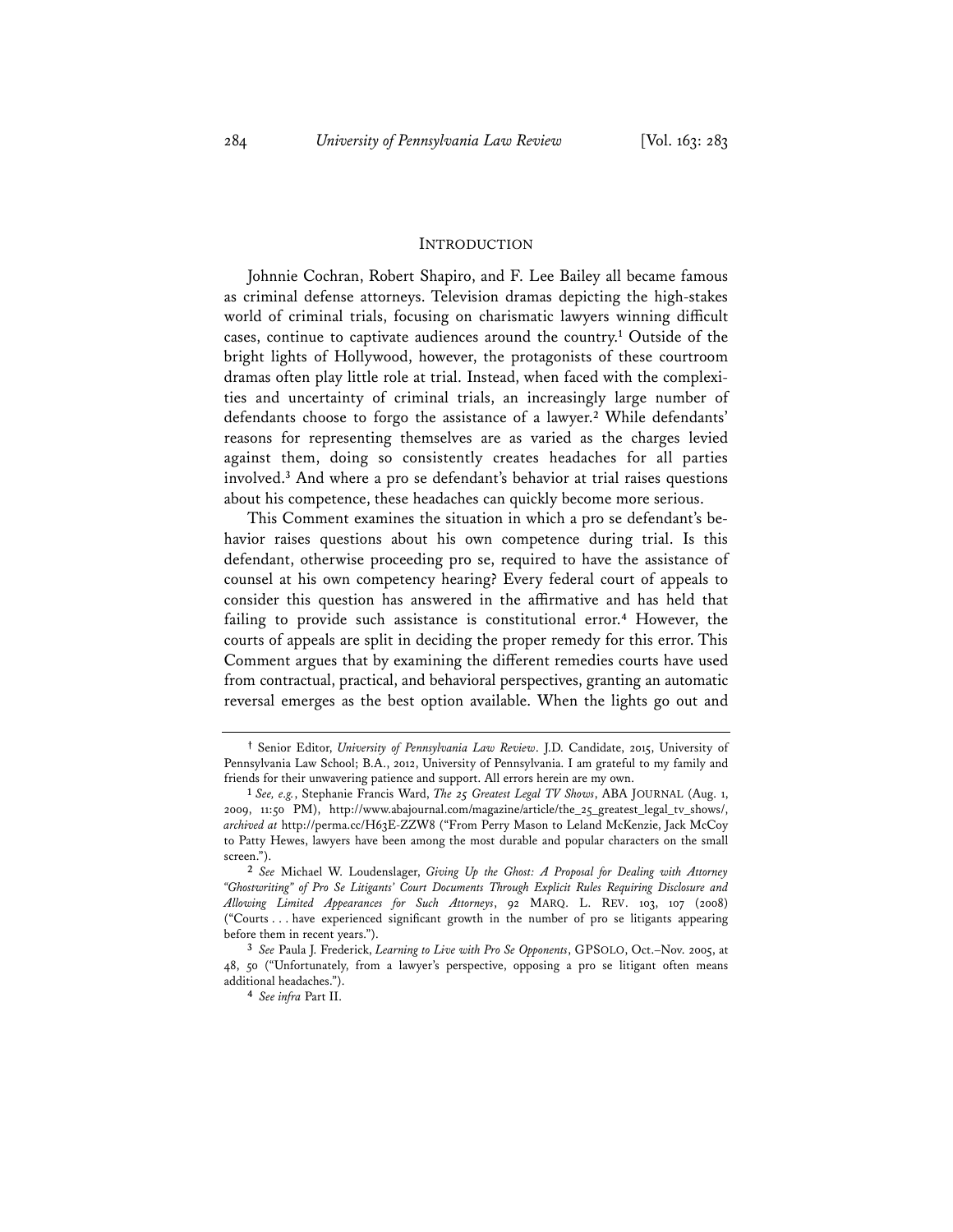the television cameras are gone, a bit of pro se paternalism may preserve the liberty and save the lives of defendants facing trial on their own.

In Part I, this Comment explains the origin of the right to counsel under the Sixth Amendment. After tracing the right's history and rationale, the concept of a "critical stage"—a stage of a criminal proceeding in which the guarantees of the Sixth Amendment are implicated—is examined more closely. In Part II, this Comment discusses whether a defendant's competency hearing should be characterized as a "critical stage." After explaining that every court of appeals to consider the question has answered it in the affirmative, the Comment turns to the issue of the appropriate remedy for the deprivation of counsel at a competency hearing. Part III examines the current circuit split over the proper remedy for a competency-stage deprivation and uses two courts of appeals cases to demonstrate the different remedy decisions courts have made. Part IV provides affirmative justifications for choosing automatic reversal to remedy competency-stage deprivations. Finally, Part V acknowledges and responds to potential criticisms of automatic reversals in the competency hearing context.

### I. THE SIXTH AMENDMENT RIGHT TO COUNSEL

To someone unfamiliar with the U.S. Constitution, the idea that a court would provide a defendant with representation seems strange. Indeed, in the criminal context, the government itself is the adversary in court seeking to deprive the defendant of his liberty. Therefore, a historical background of the right to counsel and related concepts is necessary before one can understand the more nuanced context of competency stage deprivations.

The Sixth Amendment provides that "[i]n all criminal prosecutions, the accused shall enjoy the right . . . to have the Assistance of Counsel for his defence."**<sup>5</sup>** The Supreme Court has traditionally provided two justifications for this right.**<sup>6</sup>** First, by providing counsel to criminal defendants, the imbalance between the accused and the government within our adversarial system is minimized.<sup>7</sup> Second, and relatedly, providing counsel preserves

**<sup>5</sup>** U.S. CONST. amend. VI. Also guaranteed within the amendment are the defendant's rights to a speedy and public trial, to an impartial jury, to be informed of the nature and cause of the accusation against him, to confront the witnesses against him, and to have compulsory process in obtaining witnesses in his favor. *Id.*

**<sup>6</sup>** *See* Meredith B. Halama, Note, *Loss of A Fundamental Right: The Sixth Amendment as a Mere "Prophylactic Rule*,*"* 1998 U. ILL. L. REV. 1207, 1209 (explaining the two related goals of the Sixth Amendment's right to counsel).

**<sup>7</sup>** *See* United States v. Wade, 388 U.S. 218, 227 (1967) ("The presence of counsel . . . operates to assure that the accused's interests will be protected consistently with our adversary theory of criminal prosecution." (citation omitted)); Powell v. Alabama, 287 U.S. 45, 68-69 (1932) ("The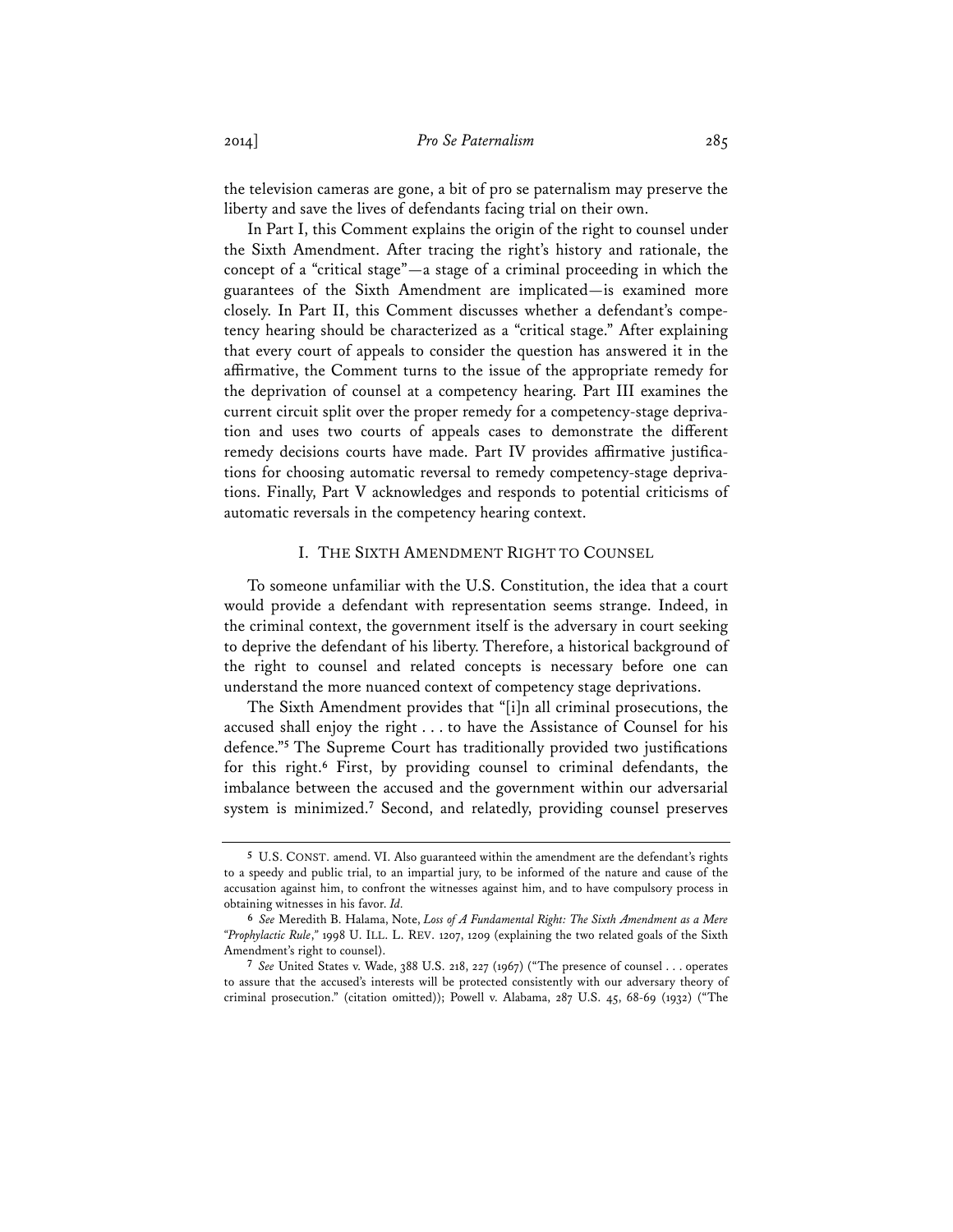the fairness and integrity of criminal trials.**<sup>8</sup>** These justifications recognize "the obvious truth that the average defendant does not have the professional legal skill to protect himself when brought before a tribunal with [the] power to take his life or liberty."**<sup>9</sup>** Because the American criminal justice system is so complex, the Sixth Amendment is designed to protect the layperson who may be unable to navigate effectively his or her defense alone.**<sup>10</sup>** With the defendant facing such high stakes, and being systematically disadvantaged by a complicated system, the right to counsel is the Constitution's chosen means to achieve some degree of parity at trial.**<sup>11</sup>**

## A. *Extension of the Right to Counsel to "Critical Stages"*

Today, the Sixth Amendment right to counsel attaches at all "critical stages" of a criminal proceeding.**<sup>12</sup>** The original understanding of the Sixth Amendment's protections, however, focused almost exclusively on the criminal trial itself. After all, pretrial proceedings at the time of the Framers "were insignificant."**<sup>13</sup>** But the changing nature of these proceedings over time made it apparent that threats to the fairness and integrity of the

right to be heard would be, in many cases, of little avail if it did not comprehend the right to be heard by counsel.").

**<sup>8</sup>** *See* Maine v. Moulton, 474 U.S. 159, 168-69 (1985) ("The right to the assistance of counsel . . . is indispensable to the fair administration of our adversarial system of criminal justice."); Strickland v. Washington, 466 U.S. 668, 685 (1984) ("The Sixth Amendment recognizes the right to the assistance of counsel because it envisions counsel's playing a role that is critical to the ability of the adversarial system to produce just results.").

**<sup>9</sup>** Johnson v. Zerbst, 304 U.S. 458, 462-63 (1938).

**<sup>10</sup>** *See Powell*, 287 U.S. at 69 ("Even the intelligent and educated layman has small and sometimes no skill in the science of law."); *see also* Maness v. Meyers, 419 U.S. 449, 466 (1975) (explaining that a layman's assertion of his rights "often depends upon legal advice from someone who is trained and skilled in the subject matter"); Michael J. Howe, Note, *Tomorrow's* Massiah*: Towards A "Prosecution Specific" Understanding of the Sixth Amendment Right to Counsel*, 104 COLUM. L. REV. 134, 134 (2004) ("The primary purpose of [the Sixth Amendment] is to help the layman when confronted with the inherent complexity of the American system of criminal law." (citing Gideon v. Wainwright, 372 U.S. 335, 344 (1963); *Powell*, 287 U.S. at 68-69)). **<sup>11</sup>** *See* James J. Tomkovicz, *Standards for Invocation and Waiver of Counsel in Confession Contexts*,

<sup>71</sup> IOWA L. REV. 975, 980 (1986) ("Approximate parity between the[] combatants is critical to prevent unfair processes and unjust outcomes tainted by one side's superiority.").

**<sup>12</sup>** *See, e.g.*, Montejo v. Louisiana, 556 U.S. 778, 786 (2009) (citations omitted); Iowa v. Tovar, 541 U.S. 77, 80-81 (2004) (citations omitted); *Moulton*, 474 U.S. at 170 (citations omitted); *Wade*, 388 U.S. at 224.

**<sup>13</sup>** Tomkovicz, *supra* note 11, at 982; *see also* United States v. Ash, 413 U.S. 300, 309 (1973) ("[T]he core purpose of the counsel guarantee was to assure 'Assistance' *at trial*, when the accused was confronted with both the intricacies of the law and the advocacy of the public prosecutor." (emphasis added)).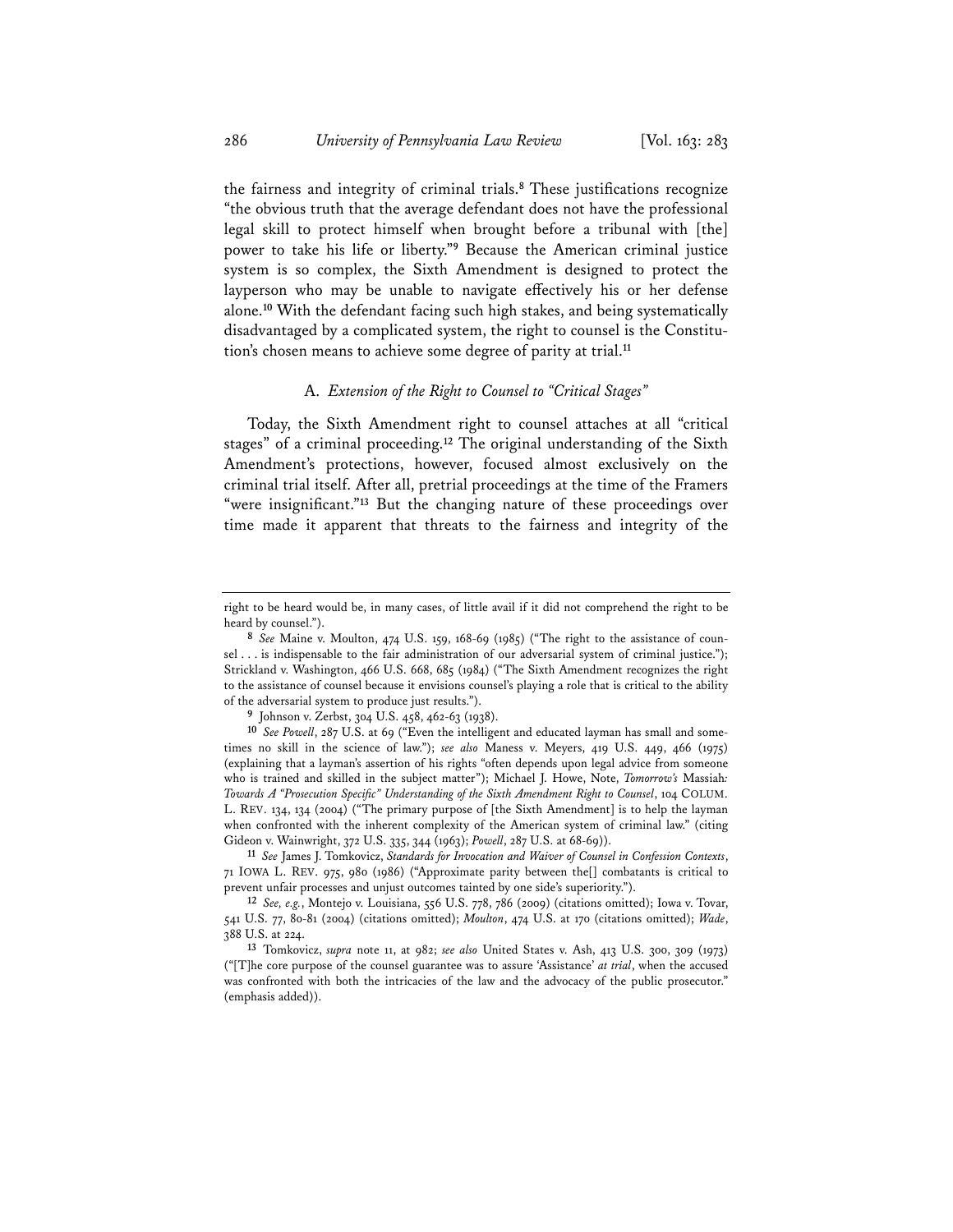criminal justice system were no longer limited to the trial itself.**<sup>14</sup>** The "changing patterns of criminal procedure" meant that pretrial events came to resemble trial more closely, and the accused was being "confronted, just as at trial, by the procedural system" much earlier than he was previously.**<sup>15</sup>** To account for this change, the Supreme Court began to expand the scope of Sixth Amendment protections to pretrial proceedings. As the *Wade* Court explained,

When the Bill of Rights was adopted . . . . [t]he accused confronted the prosecutor and the witnesses against him, and the evidence was marshalled, largely at the trial itself. In contrast, today's law enforcement machinery involves critical confrontations of the accused by the prosecution at pretrial proceedings where the results might well settle the accused's fate and reduce the trial itself to a mere formality. In recognition of these realities of modern criminal prosecution, our cases have construed the Sixth Amendment guarantee to . . . encompass<sup>[]</sup> counsel's assistance whenever necessary to assure a meaningful "defence."**<sup>16</sup>**

A series of cases during the 1960s and 1970s further clarified this contrast and highlighted the importance of representation at stages other than the trial.**<sup>17</sup>** The circumstances of these cases led to the development of what is now identified as the critical stage doctrine, which expanded the scope of the Sixth Amendment guarantee and the remedies for its violation. By the time the Court penned its seminal critical stage opinion in *United States v. Cronic*, **<sup>18</sup>** a completely new Sixth Amendment analysis replaced the original understandings of the guarantee.

The Supreme Court's development of the critical stage doctrine began in *Hamilton v. Alabama*. **<sup>19</sup>** There, the defendant was not represented by

**<sup>14</sup>** *See Powell*, 287 U.S. at 57 (identifying the period between a defendant's arraignment and his trial as "perhaps the most critical period of the proceedings").

**<sup>15</sup>** *Ash*, 413 U.S. at 310.

**<sup>16</sup>** *Wade*, 388 U.S. at 224-25.

**<sup>17</sup>** *See, e.g.*, Coleman v. Alabama, 399 U.S. 1, 9-10 (1970) (finding that a defendant was entitled to the aid of counsel at a nonmandatory preliminary hearing); Massiah v. United States, 377 U.S. 201, 205-06 (1964) (holding that introducing into evidence incriminating statements obtained postindictment in the absence of defense counsel violated the defendant's Sixth Amendment rights); White v. Maryland, 373 U.S. 59, 60 (1963) (per curiam) (reversing a conviction because defendant was not represented by counsel at the preliminary hearing where he pleaded guilty); Hamilton v. Alabama, 368 U.S. 52, 54-55 (1961) (holding that the absence of counsel at defendant's arraignment mandated reversal, whether or not prejudice resulted).

**<sup>18</sup>** 466 U.S. 648 (1984).

**<sup>19</sup>** 368 U.S. 52 (1961); *see also* Van v. Jones, 475 F.3d 292, 297 (6th Cir. 2007) (explaining that the Court's nationwide critical stage doctrine began in *Hamilton*).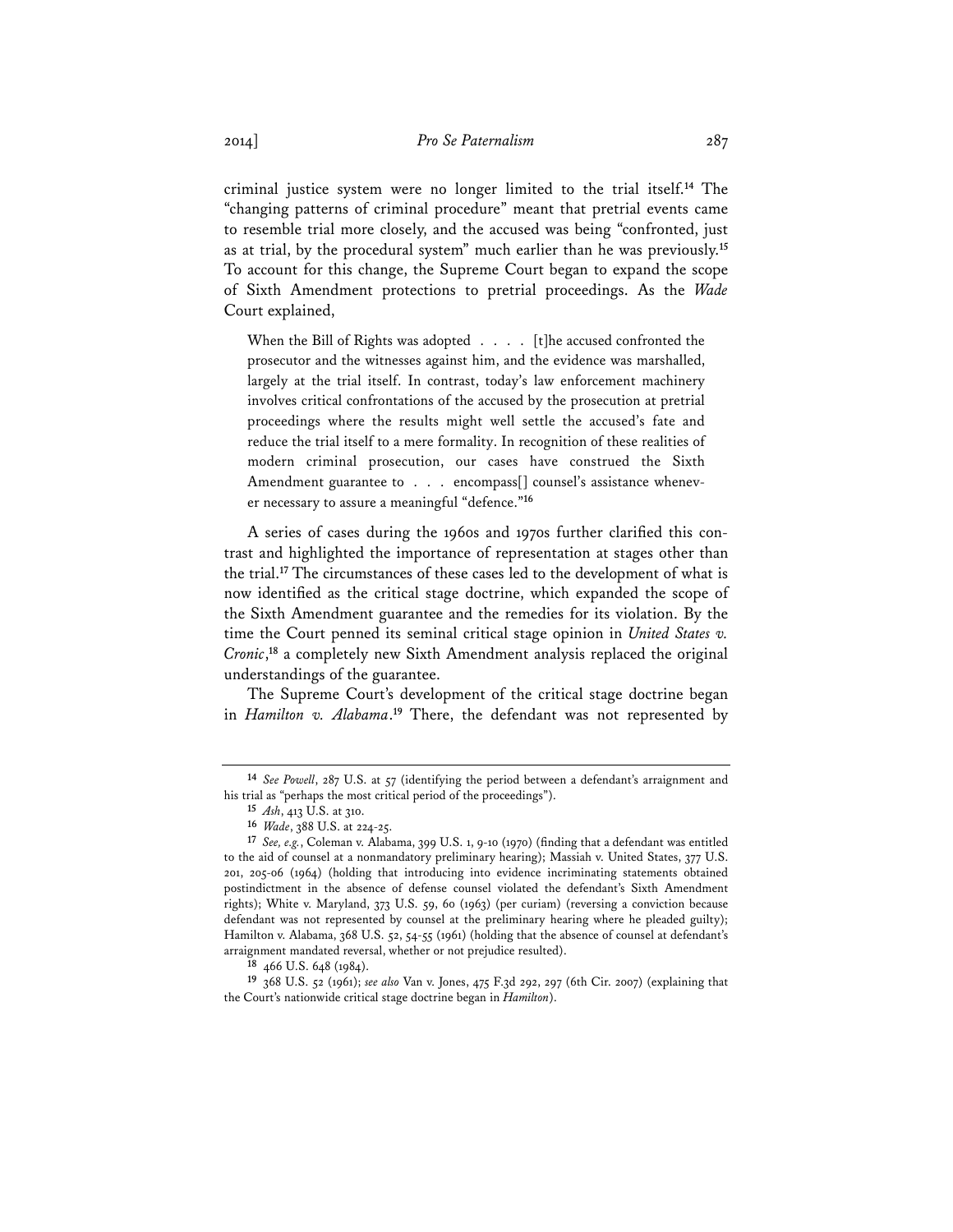counsel during his arraignment and was subsequently sentenced to death.**<sup>20</sup>** The Court explained that "[w]hatever may be the function and importance of arraignment in other jurisdictions, we have said enough to show that in Alabama it is a critical stage in a criminal proceeding. What happens there may affect the whole trial."**<sup>21</sup>** Because the arraignment was a "critical stage," the Court refused to "stop to determine whether prejudice resulted."**<sup>22</sup>** Rather, a defense may have been "irretrievably lost" due to the absence of counsel, so the defendant was not required to prove that he actually suffered a disadvantage.**<sup>23</sup>** The Court unanimously reversed the Alabama Supreme Court's denial of the defendant's writ of error *coram nobis*, and the term "critical stage" entered Sixth Amendment jurisprudence.**<sup>24</sup>**

 It was not long before the Court identified other "critical stages." In a per curiam opinion, the Court in *White v. Maryland* applied *Hamilton* to identify a Maryland preliminary hearing as a critical stage where the right to counsel attaches.**<sup>25</sup>** One year later, in *Massiah v. United States*, the Court found it impermissible to use a defendant's "incriminating words" against him at trial, because "federal agents had deliberately elicited [the words] from him after he had been indicted and in the absence of his counsel."**<sup>26</sup>** Because counsel presumably would have objected or guided the defendant toward a more favorable result, evidence acquired without counsel should never have been admitted.**<sup>27</sup>** The expansion continued in *United States v. Wade*, where the Supreme Court held that a postindictment, pretrial lineup constituted a critical stage where counsel is necessary.**<sup>28</sup>** And in *Mempa v. Rhay*, the Court found a defendant's deferred sentencing hearing to be a critical stage.**<sup>29</sup>** Finally, in *Holloway v. Arkansas*, Justice Berger's opinion emphasized that the "mere physical presence" of counsel does not automatically amount to the representation guaranteed by the Sixth

**<sup>20</sup>** *Hamilton*, 368 U.S. at 52-53.

**<sup>21</sup>** *Id.* at 54.

**<sup>22</sup>** *Id.* at 55.

**<sup>23</sup>** *Id.* at 54-55.

**<sup>24</sup>** *Id.* at 53, 55.

**<sup>25</sup>** 373 U.S. 59, 59-60 (1963) (per curiam) (noting that "[o]nly the presence of counsel could have enabled this accused to know all the defenses available to him and to plead intelligently" (quoting *Hamilton*, 368 U.S. at 55) (internal quotation marks omitted)).

**<sup>26</sup>** 377 U.S. 201, 206 (1964).

**<sup>27</sup>** *Id.* at 204, 206 (recognizing that "a Constitution which guarantees a defendant the aid of counsel at . . . trial could surely vouchsafe no less to an indicted defendant under interrogation by the police in a completely extrajudicial proceeding").

**<sup>28</sup>** 388 U.S. 218, 236-37 (1967) (explaining that there is "grave potential for prejudice" in a pretrial lineup and that the "presence of counsel itself can often avert [such] prejudice").

**<sup>29</sup>** 389 U.S. 128, 135-37 (1967) (raising concerns that certain legal rights, such as the right to appeal, could be lost if not properly exercised at this stage).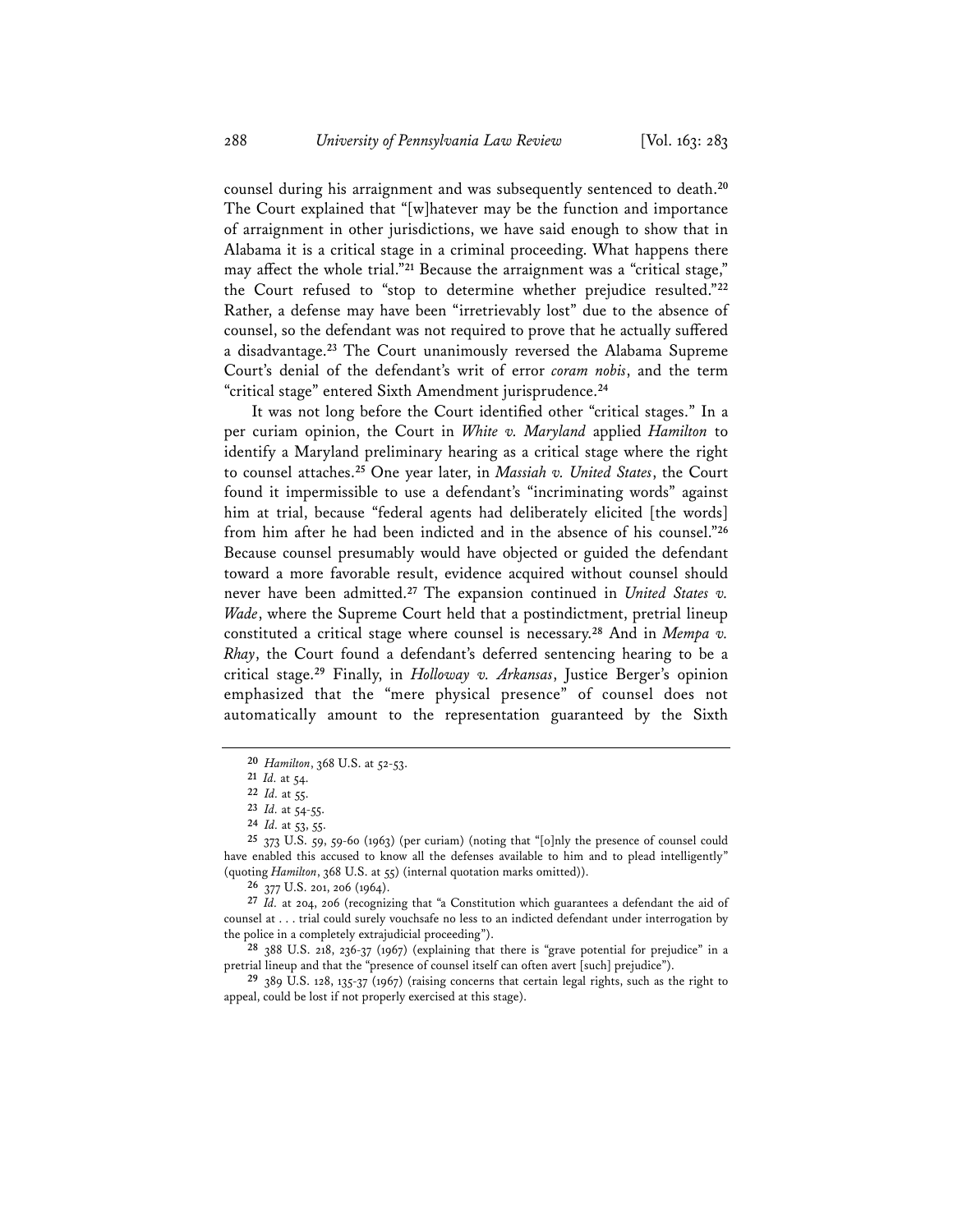Amendment.**<sup>30</sup>** Because the trial court compelled the defense attorney in the case to jointly represent at trial three different defendants with conflicting interests, it had effectively "sealed his lips on crucial matters."**<sup>31</sup>** The Court concluded that the defense attorney's physical presence, burdened by "conflicting obligations," was analogous to a complete absence of counsel in violation of the Sixth Amendment.**<sup>32</sup>** After *Holloway*, critical stages encompassed a full range of confrontations from pretrial to sentencing, whether counsel was physically present or not.

One entire category of nontrial proceedings—a category particularly relevant to this Comment—was notably absent from the Supreme Court's two-decade expansion of the critical stage doctrine: mental health determinations. But, in *Estelle v. Smith*, **<sup>33</sup>** the Court offered its first definitive guidance on the subject. There, a doctor who examined the defendant before trial was not included on the State's expected witness list.**<sup>34</sup>** At the penalty phase, however, the doctor was called as a witness—over defense counsel's objection—to testify regarding the defendant's mental health.**<sup>35</sup>** In his testimony, which "was based on information derived from his 90-minute 'mental status examination,'" the doctor claimed that the defendant presented a continuing danger to the community.**<sup>36</sup>** After this testimony—which was the only testimony presented by the State—the jury sentenced the defendant to death.**<sup>37</sup>**

The *Estelle* Court found that the defendant's "Sixth Amendment right to counsel clearly had attached when [the doctor] examined him at the Dallas County Jail, and their interview proved to be a 'critical stage' of the aggregate proceedings against respondent."**<sup>38</sup>** Because the "defendant should not be forced to resolve such an important issue without 'the guiding hand of counsel,'" the Court found that the "psychiatric examination . . . proceeded in violation of respondent's Sixth Amendment right to the assistance of counsel."**<sup>39</sup>** Importantly, *Estelle* dealt only with a defendant's *consent* to a mental health interview, not the actual interview itself. But the lesson

**<sup>30</sup>** 435 U.S. 475, 489-90 (1978).

**<sup>31</sup>** *Id.* at 490.

**<sup>32</sup>** *Id.* at 489-90.

**<sup>33</sup>** 451 U.S. 454 (1981).

**<sup>34</sup>** *Id.* at 459.

**<sup>35</sup>** *Id.*

**<sup>36</sup>** *Id.* at 459-60.

**<sup>37</sup>** *Id.* at 460.

**<sup>38</sup>** *Id.* at 470 (citations omitted).

**<sup>39</sup>** *Id.* at 471 (quoting Powell v. Alabama, 287 U.S. 45, 69 (1932)).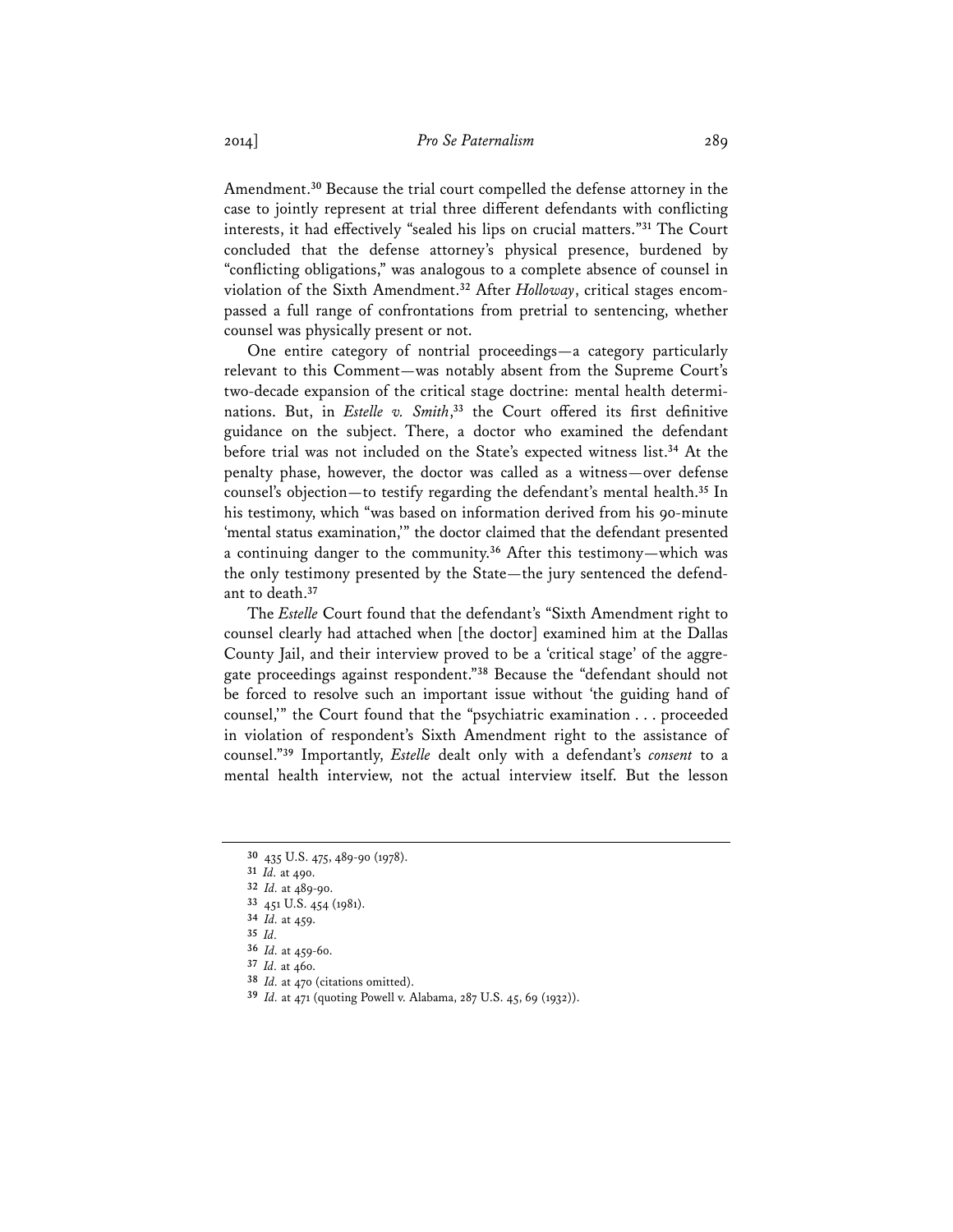remained that where an event proved to be critical to the aggregate proceeding, a conviction secured without counsel would not stand.

## B. Cronic*: When "Being There" Is Not Enough*

While the Supreme Court's two-decade development of critical stage doctrine greatly expanded the realm of possible Sixth Amendment violations, deprivations during these stages lacked their own, distinct method of analysis. Certain critical stage violations were held to be prejudicial per se, while others were analyzed under the "harmless error" standard.**<sup>40</sup>** In 1984, however, the Supreme Court addressed this lack of uniformity in *United States v. Cronic.***<sup>41</sup>** The decision provided an exception to the prejudice requirement of ineffective assistance claims where circumstances exist "that are so likely to prejudice the accused" that even litigating over their effect would be "unjustified."**<sup>42</sup>**

In *Cronic*, the defendant was indicted for mail fraud following a nearly five-year federal investigation.**<sup>43</sup>** After his retained counsel withdrew, the court appointed an inexperienced attorney with a real estate practice to represent him only twenty-five days before trial.**<sup>44</sup>** The defendant was convicted and sentenced to twenty-five years in prison.**<sup>45</sup>** But the Court of Appeals for the Tenth Circuit reversed the conviction after finding that the defendant "did not have the Assistance of Counsel for his defence that is guaranteed by the Sixth Amendment to the Constitution."**<sup>46</sup>** According to the Supreme Court,

**<sup>40</sup>** *Compare* United States v. Smith, 411 F.2d 733, 737 (6th Cir. 1969) ("It is not necessary that this Court determine whether defendant was prejudiced in fact, but only that he was 'exposed to a reasonable possibility of prejudice in fact.'" (citation omitted)), *with In re* Di Bella, 518 F.2d 955, 959 (2d Cir. 1975) ("Despite the broad language of such cases as *Hamilton v. Alabama*, the absence of counsel at a 'critical stage' of a proceeding does not always require a finding of prejudice *per se*. In some instances, the harmless-error rule of *Chapman v. California* is applicable." (citations omitted)). For an articulation of the harmless error rule, see *Chapman v. California*, 386 U.S. 18, 24 (1967) ("[B]efore a federal constitutional error can be held harmless, the court must be able to declare a belief that it was harmless beyond a reasonable doubt."). **41** 466 U.S. 648 (1984).

**<sup>42</sup>** *Id.* at 658; *see also* Wright v. Van Patten, 552 U.S. 120, 124 (2008) (per curiam) ("*Cronic* 'recognized a narrow exception to *Strickland*'s holding that a defendant who asserts ineffective assistance of counsel must demonstrate not only that his attorney's performance was deficient, but also that the deficiency prejudiced the defense.'" (quoting Florida v. Nixon, 543 U.S. 175, 190  $(2004))$ .

**<sup>43</sup>** 466 U.S. at 649.

**<sup>44</sup>** *Id.* **<sup>45</sup>** *Id.* at 649-50.

**<sup>46</sup>** *Id.* at 650 (internal quotation marks omitted).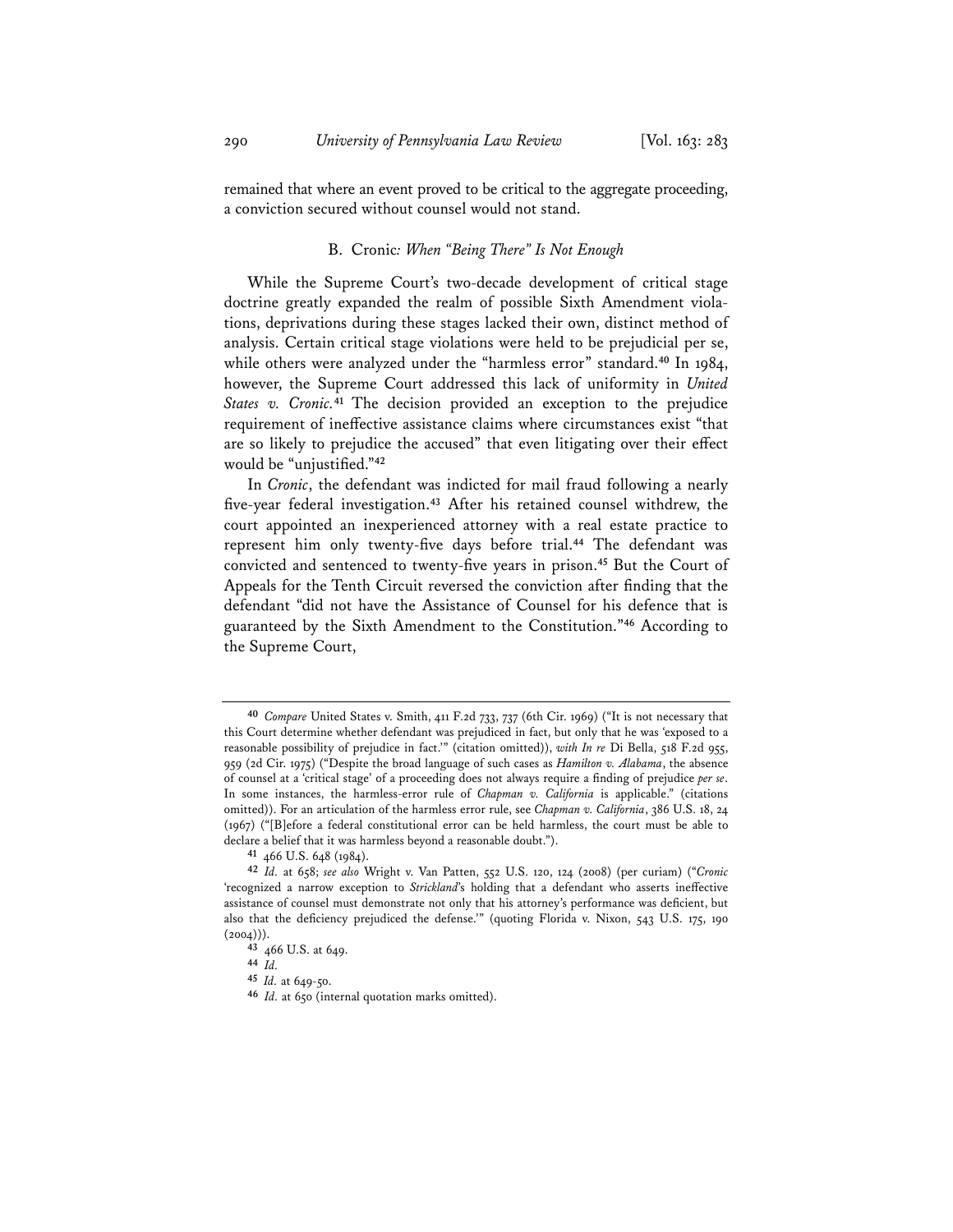[t]his conclusion was not supported by a determination that respondent's trial counsel had made any specified errors, that his actual performance had prejudiced the defense, or that he failed to exercise "the skill, judgment, and diligence of a reasonably competent defense attorney"; instead the conclusion rested on the premise that no such showing is necessary "when circumstances hamper a given lawyer's preparation of a defendant's case."**<sup>47</sup>**

The Tenth Circuit found that ineffectiveness could be inferred from, among other factors, the lawyer's lack of experience and preparation time when compared to the complexity of the case.**<sup>48</sup>** However, a unanimous Supreme Court reversed.**<sup>49</sup>** In considering an ineffective assistance of counsel claim, the Court explained, a lawyer's *actual* conduct and "specific errors" must be considered.**<sup>50</sup>**

However, *Cronic* is better known for articulating the exceptions to this rule. The Court stated that demonstrating specific errors ("specificity") would not be necessary where "surrounding circumstances justify a presumption of ineffectiveness."**<sup>51</sup>** Under these circumstances, a "Sixth Amendment claim [would] be sufficient without inquiry into counsel's *actual* performance."**<sup>52</sup>** Far from providing a broad exception, the only types of circumstances that could justify this exception were limited to those "so likely to prejudice the accused that the cost of litigating their effect in a particular case [would be] unjustified."**<sup>53</sup>** Writing for the Court, Justice Stevens provided three circumstances that would satisfy this exception.**<sup>54</sup>** First, the complete denial of counsel would per se violate the Sixth Amendment's guarantee.**<sup>55</sup>** Second, counsel's total failure "to subject the prosecution's case to meaningful adversarial testing" would be "a denial of Sixth Amendment rights that makes the adversary process itself presumptively unreliable."**<sup>56</sup>** Finally, a Sixth Amendment violation would be found where, although counsel "assist[s] the accused during trial, the likelihood that any lawyer, even a fully competent one, could provide effective assistance

**<sup>47</sup>** *Id.* (citation omitted).

**<sup>48</sup>** *Id.* at 652.

**<sup>49</sup>** *Id.* at 666-67.

**<sup>50</sup>** *Id.* at 666.

<sup>52</sup> *Id.* (emphasis added).

**<sup>53</sup>** *Id.* at 658.

**<sup>54</sup>** *Id.* at 659-60.

**<sup>55</sup>** *Id.* at 659.

**<sup>56</sup>** *Id.* at 659. As an example, the Court noted that where a defendant is "denied the right of effective cross-examination," it "would be constitutional error of the first magnitude and no amount of showing of want of prejudice would cure it." *Id.* (quoting Davis v. Alaska, 415 U.S. 308, 318 (1974)) (internal quotation marks omitted).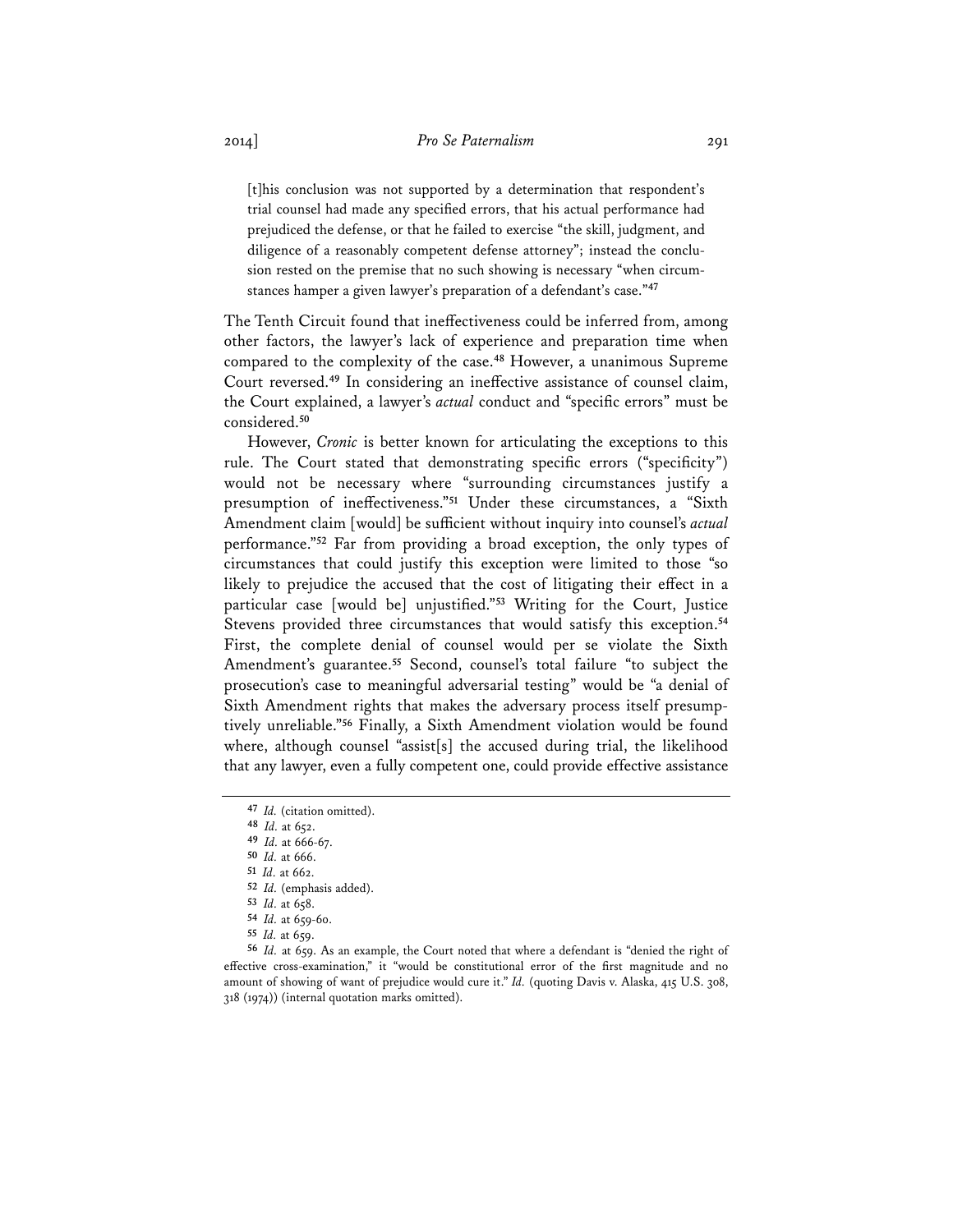is so small that a presumption of prejudice is appropriate."**<sup>57</sup>** *Cronic* therefore applies only "where a criminal defendant was actually or constructively denied counsel," not where he solely alleges that his representation was inadequate.**<sup>58</sup>** In other words, if any of the three circumstances outlined in *Cronic* were found to exist, a defendant's conviction and sentence would not stand.

*Cronic*'s exception to *Strickland* prejudice analysis, which requires a showing that "counsel's representation fell below an objective standard of reasonableness" and that the error prejudiced the judgment,**<sup>59</sup>** was expanded before the ink dried on the opinion. In *Kimmelman v. Morrison*, the Court distinguished between cases like *Cronic* and those alleging "actual ineffectiveness," explaining that "the defendant must prove both incompetence and prejudice" only where "the defendant alleges 'actual' ineffective assistance rather than the few contexts where ineffective assistance is 'presumed,' such as where counsel is either totally absent or prevented from assisting the accused during a *critical stage*."**<sup>60</sup>** After *Morrison*, it was clear that allegations of *actual* ineffective assistance were distinct from allegations under circumstances where prejudice would be *presumed* under *Cronic.* That is, Sixth Amendment claims under *Cronic* were no longer subject to the substantive review for prejudice mandated by *Strickland*. **61**

A more recent case, *Bell v. Cone*, reaffirmed this distinction.**<sup>62</sup>** There, the Court again considered allegations of "actual" ineffective assistance of counsel. In its opinion below, the Sixth Circuit conflated the *Cronic* and *Strickland* standards, performing the analysis required by the latter while using the reasoning and legal standard of the former.**<sup>63</sup>** The Supreme Court

**<sup>57</sup>** *Id.* at 659-60 (identifying *Powell v. Alabama*, 287 U.S. 45 (1932), as an example of this type of case).

**<sup>58</sup>** Ronald A. Parsons, Jr., *Being There: Constructive Denial of Counsel at a Competency Hearing as Structural Error Under the Sixth Amendment*, 56 S.D. L. REV. 238, 241 (2011).

**<sup>59</sup>** *See* Strickland v. Washington, 466 U.S. 668, 687-88, 691-92 (1984) (holding that "deficiencies in counsel's performance must be prejudicial to the defense in order to constitute ineffective assistance under the Constitution" but noting that prejudice may be presumed in certain contexts). **<sup>60</sup>** 477 U.S. 365, 381 & n.6 (1986) (emphasis added).

**<sup>61</sup>** *See, e.g.*, Penson v. Ohio, 488 U.S. 75, 88-89 (1988) (citing *Cronic* and explaining that it would be "inappropriate to apply . . . the prejudice requirement of *Strickland*" where new counsel was not appointed after initial counsel withdrew, leaving "petitioner completely without representation during the appellate court's actual decisional process").

**<sup>62</sup>** 535 U.S. 685, 695-98 (2002) (discussing whether the principles of *Cronic* or *Strickland* should govern respondent's ineffective assistance of counsel claim).

**<sup>63</sup>** Cone v. Bell*,* 243 F.3d 961, 979 (6th Cir. 2001) (noting that "Cone need not show actual prejudice" under *Cronic*, yet applying the *Strickland* analysis to conclude that his attorney's failure to present mitigating evidence or make a final argument "fell below an objective standard of reasonableness and prejudiced him").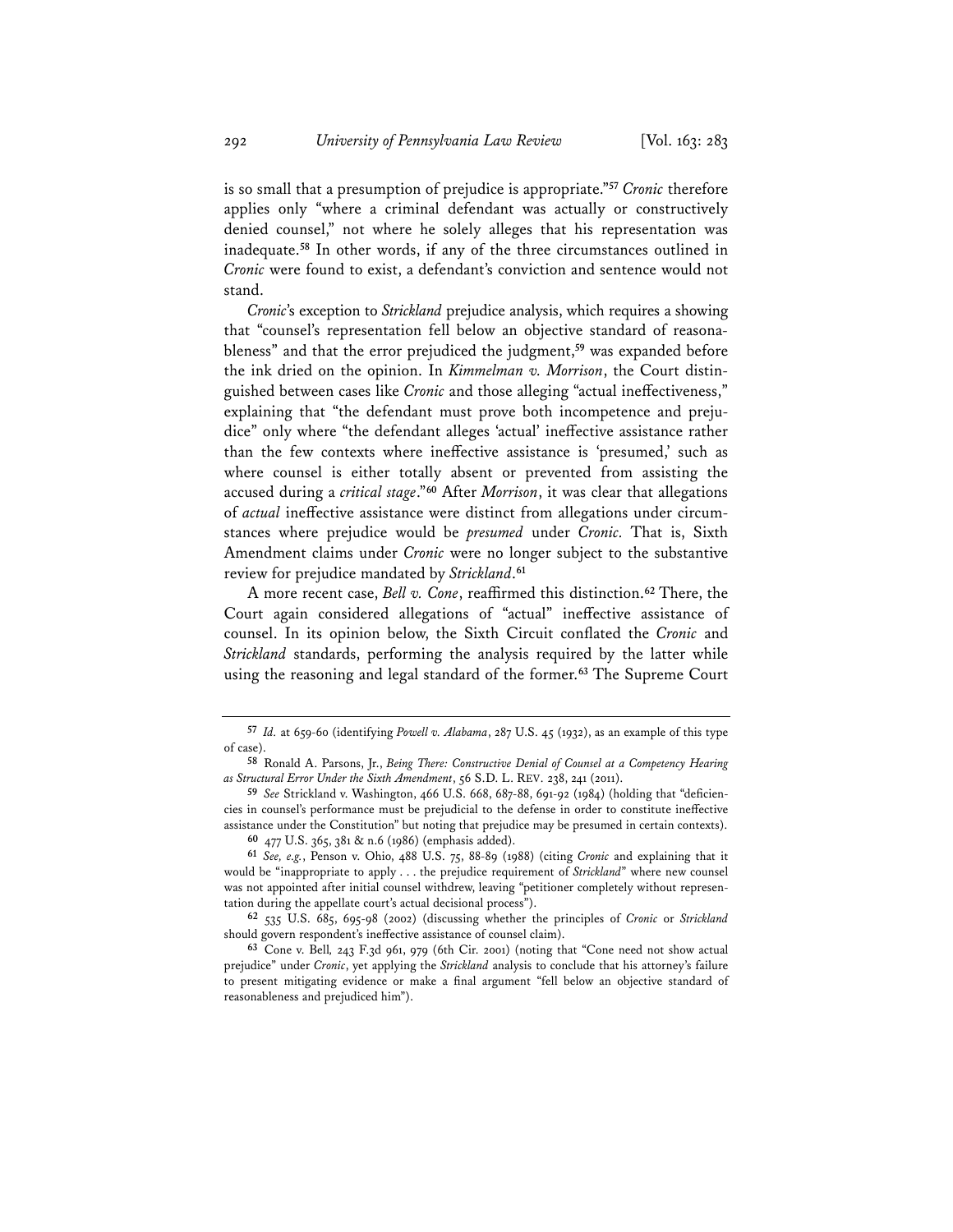quoted *Cronic*'s three exceptional circumstances in which prejudice can be presumed**<sup>64</sup>** and explained that all other deprivation claims would be analyzed under *Strickland*. **65**

## II. COMPETENCY HEARINGS AS A CRITICAL STAGE

By this point, the reader should have a basic understanding of the Sixth Amendment right to counsel, as well as the development of the critical stage concept that mandates its application in certain contexts. However, the question remains: where do competency hearings fit within this framework? The answer is that competency hearings have never been declared "critical stages" by the Supreme Court, and therefore, whether the Sixth Amendment guarantee applies during this stage remains an open question. Nevertheless, competence has been addressed extensively by other areas of the law (and by circuit courts), and an understanding of these historical origins helps to inform the current discussion.

Competence is a topic that "lie[s] at the intersection of psychiatry, constitutional law, and criminal procedure."**<sup>66</sup>** From the common law**<sup>67</sup>** to the Constitution,**<sup>68</sup>** and through rules of criminal procedure**<sup>69</sup>** to federal legislation,**<sup>70</sup>** incompetent defendants have long been protected from the perils of facing trial. Perhaps the most important source of protection is the Constitution itself. A defendant's right to proffer a defense in his case is guaranteed by the Fifth, Sixth, and Fourteenth Amendments.**<sup>71</sup>** The protections of

**<sup>64</sup>** *Bell*, 535 U.S. at 695-96.

**<sup>65</sup>** *Id.* at 696-98 (finding that counsel's conduct did not fall within a *Cronic* exception and was "plainly of the same ilk as other specific attorney errors we have held subject to *Strickland*'s performance and prejudice components").

**<sup>66</sup>** Brett F. Kinney, Comment, *An Incompetent Jurisprudence: The Burden of Proof in Competency Hearings*, 43 U.C. DAVIS L. REV. 683, 688 (2009). *See generally* MICHAEL L. PERLIN ET AL., COMPETENCE IN THE LAW: FROM LEGAL THEORY TO CLINICAL APPLICATION (2008) (exploring the intersection of law and mental health).

**<sup>67</sup>** *See, e.g.*, Medina v. California, 505 U.S. 437, 445-46 (1992) (explaining that common law principles provided the foundation for the prohibition on incompetent defendants facing trial in modern criminal procedure); Youtsey v. United States, 97 F. 937, 940-46 (6th Cir. 1899) (cataloging the prohibition's history).

**<sup>68</sup>** *See* U.S. CONST. amend. XIV, § 1 (providing due process rights).

**<sup>69</sup>** *See, e.g.*, Godinez v. Moran, 509 U.S. 389, 396 (1993) (explaining that the competency of a criminal defendant must be established before trial (citing Pate v. Robinson, 383 U.S. 375, 378 (1966))); Drope v. Missouri, 420 U.S. 162, 171-72 (1975) ("For our purposes, it suffices to note that the prohibition [against subjecting an incompetent person to trial] is fundamental to an adversary system of justice.").

**<sup>70</sup>** *See* 18 U.S.C. § 4241 (2012) (establishing a system of competency hearings and civil confinement for defendants whose competency to stand trial is questioned).

**<sup>71</sup>** *See* U.S. CONST. amend. V ("No person shall be . . . deprived of life, liberty, or property, without due process of law . . . ."); *id.* amend. VI ("In all criminal prosecutions, the accused shall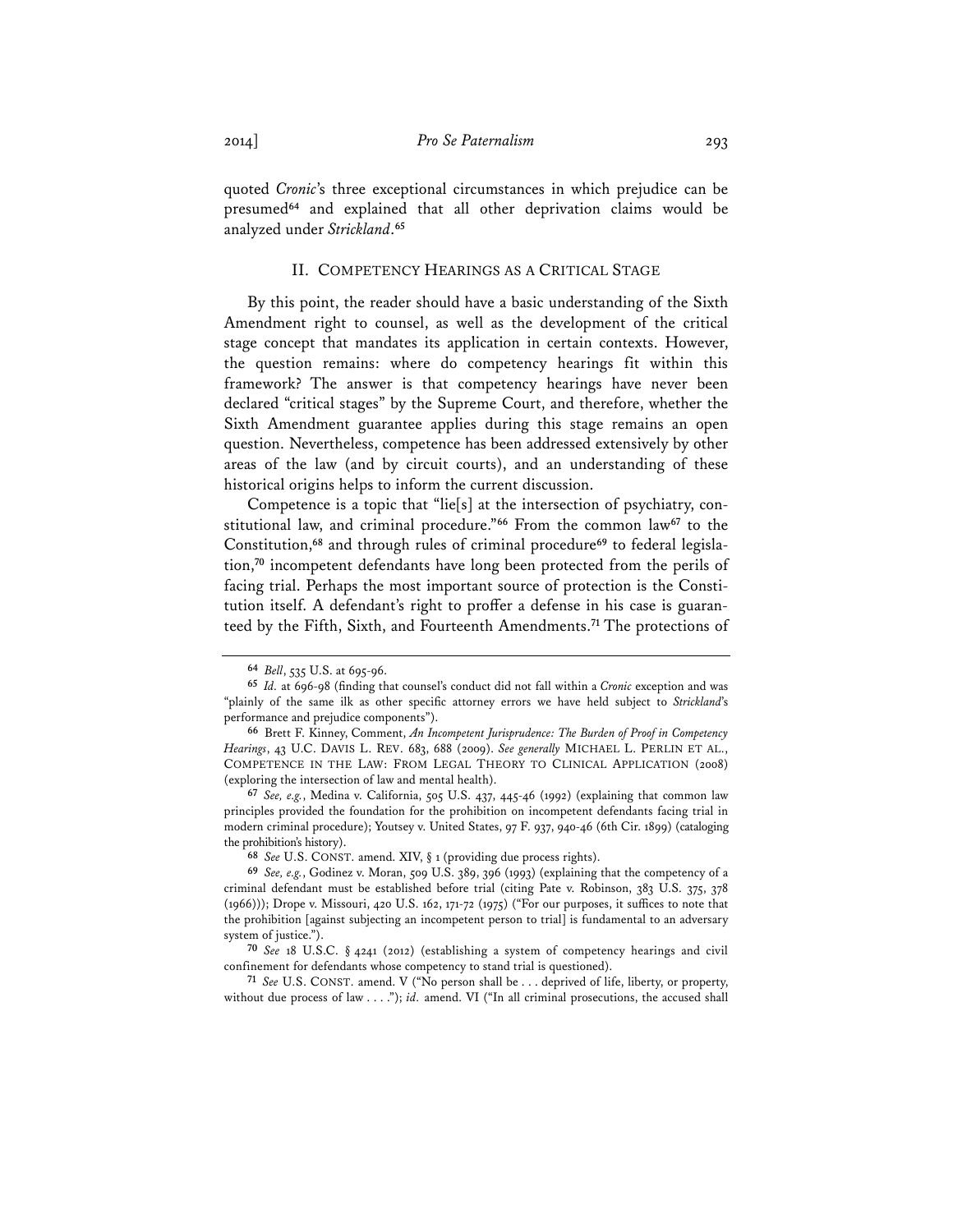the Due Process Clause, found in the Fifth and Fourteenth Amendments, have also been interpreted to prohibit incompetent defendants from standing trial.**<sup>72</sup>**

Many trace these constitutional limits back to the traditional ban on trials in absentia, which prohibited trying an incompetent defendant who, although physically present in the court room, was not sufficiently mentally present to defend himself against the charges he faced.**<sup>73</sup>** Although competency as a standard does not lend itself to a one-size-fits-all definition, the Supreme Court's treatment of competency has been consistent with these traditional roots. In *Dusky v. United States*, the Court articulated a concrete test for competence, agreeing with the Solicitor General's suggestion that "the test must be whether [a defendant] has sufficient present ability to consult with his lawyer with a reasonable degree of rational understanding and whether he has a rational as well as factual understanding of the proceedings against him."**<sup>74</sup>** If questions are raised regarding a defendant's ability to satisfy this test, the trial court must hold a competency hearing.**<sup>75</sup>** Specifically, a defendant is subject to a competency hearing "where evidence from any source, including the trial judge's own doubts about the defendant's competence, raises a 'bona fide doubt' as to the defendant's competency."**<sup>76</sup>** A trial judge has the discretion to determine whether a bona fide doubt exists and is able to draw inferences from the defendant's own conduct as

**<sup>73</sup>** *See, e.g.*, Caleb Foote, *A Comment on Pre-Trial Commitment of Criminal Defendants*, 108 U. PA. L. REV. 832, 834 (1960) ("The competency rule did not evolve from philosophical notions of punishability, but rather has deep roots in the common law as a by-product of the ban against trials *in absentia* . . . ."); *see also* Kinney, *supra* note 66, at 689 ("The prohibition [on incompetent defendants standing trial] may have stemmed from the ban on trials in absentia."). *See generally* FED. R. CRIM. P. 43(a) ("[T]he defendant must be present at . . . every trial stage, including jury impanelment and the return of the verdict . . . .").

**<sup>74</sup>** 362 U.S. 402, 402 (1960) (per curiam) (internal quotation marks omitted).

**<sup>75</sup>** *See* 18 U.S.C. § 4241(a) (2012) (requiring a competency hearing if the court at any time has "reasonable cause" to believe that the defendant may be mentally incompetent).

**<sup>76</sup>** 40 AM. JUR. 2D *Proof of Facts* § 171 (1984); *see also Pate*, 383 U.S. at 385 ("Where the evidence raises a '*bona fide* doubt' as to a defendant's competence to stand trial, the judge on his own motion must impanel a jury and conduct a sanity hearing **. . .** ."); People v. Leiker, 450 N.E.2d 37, 40 (Ill. App. Ct. 1983) (citing *Pate* for the proposition that "[t]he failure to follow procedures adequate to protect a defendant's right not to be tried while incompetent violates the defendant's due process rights").

enjoy the right to . . . have the Assistance of Counsel for his defence."); *id.* amend. XIV, § 1 ("[N]or shall any State deprive any person of life, liberty, or property, without due process of law . . . ."); Washington v. Texas, 388 U.S. 14, 19 (1967) (finding the right to present a defense to be "a fundamental element of due process of law").

**<sup>72</sup>** *See* Buchanan v. Kentucky, 483 U.S. 402, 434 n.6 (1987) (Marshall, J., dissenting) ("The right to be tried and convicted only if legally competent inheres in the Fourteenth Amendment, and thus implicates constitutional principles in addition to the Fifth and Sixth Amendment requirements . . . ." (citing *Pate*, 383 U.S. at 378)).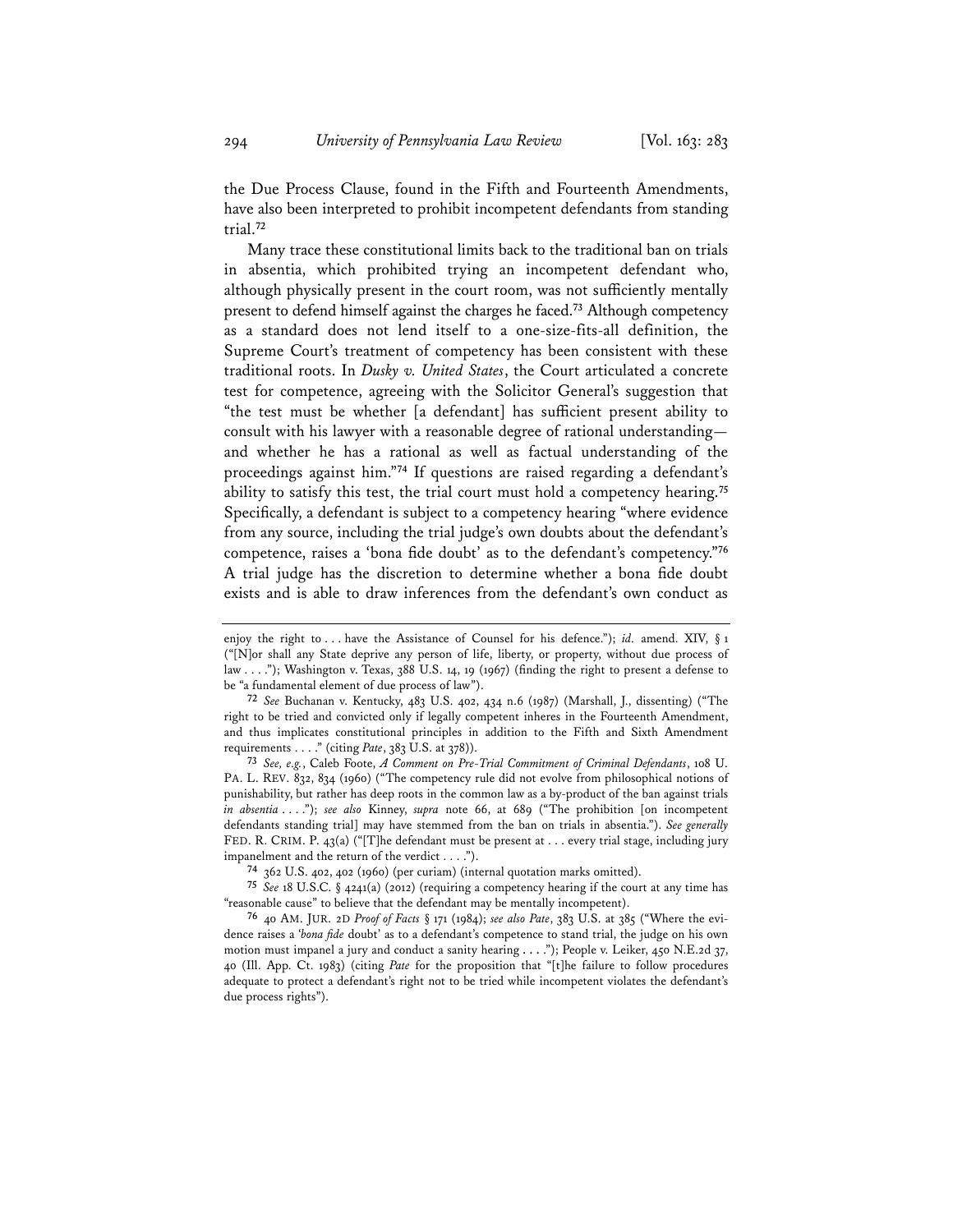well as outside information.**<sup>77</sup>** Importantly, if a defendant is found to be incompetent, he will not face charges until his competency is restored, if at all.**<sup>78</sup>** Therefore, the outcome of a competency hearing is clearly of great consequence to a defendant's fate. But the following question remains: is a defendant's competency hearing a critical stage at which the Sixth Amendment right to counsel attaches?

The Supreme Court has yet to provide an answer to this question; "[h]owever, every federal court of appeals to take up the question has answered it affirmatively."**<sup>79</sup>** After all, "[t]he Supreme Court has defined critical stages as those proceedings between an individual and agents of the State . . . that amount to trial-like confrontations, at which counsel would help the accused in coping with legal problems or . . . meeting his adversary, and hold significant consequences for the accused."**<sup>80</sup>** The trial-type proceedings and serious consequences characteristic of competency hearings leave little doubt that such hearings are covered by the critical stage doctrine. Therefore, as with any other "critical stage," the Sixth Amendment right to the assistance of counsel attaches at a competency hearing. However, although the right to counsel is not absolute, and defendants are normally free to decline such assistance,**<sup>81</sup>** competency hearings are different. There, the Sixth Amendment guarantee becomes a mandate.

**<sup>77</sup>** *See, e.g.*, Watts v. Singletary, 87 F.3d 1282, 1287 (11th Cir. 1996) (finding that a criminal defendant failed to establish a bona fide doubt as to his competency even though he was conspicuously asleep during approximately seventy percent of his murder trial); Hance v. Zant, 696 F.2d 940, 948 (11th Cir. 1983) (explaining that the trial judge did not abuse his discretion by not holding a competency hearing where "there was scant evidence before the trial court that [defendant] had a history of irrational behavior"), *overruled on other grounds by* Brooks v. Kemp, 762 F.2d 1383 (11th Cir. 1985); Daniel v. Thigpen, 742 F. Supp. 1535, 1548 (M.D. Ala. 1990) (holding that defendant's trial conduct "was not so unusual . . . that it should have raised a *bona fide* doubt on the part of the trial court that would have required it to conduct a *Pate* hearing").

**<sup>78</sup>** *See generally* 18 U.S.C. § 4241(d)-(e) (2012) (providing for a system of evaluation, treatment, and discharge of mentally incompetent defendants).

**<sup>79</sup>** Parsons, *supra* note 58, at 242 & n.31 (citing Raymond v. Weber, 552 F.3d 680, 684 (8th Cir. 2009); United States v. Collins, 430 F.3d 1260, 1264 (10th Cir. 2005); Appel v. Horn, 250 F.3d 203, 215 (3d Cir. 2001); United States v. Klat, 156 F.3d 1258, 1262 (D.C. Cir. 1998); United States v. Barfield, 969 F.2d 1554, 1556 (4th Cir. 1992); Sturgis v. Goldsmith, 796 F.2d 1103, 1108-09 (9th Cir. 1986)); *see also* United States v. Ross, 703 F.3d 856, 874 (6th Cir. 2012) (citing Parsons's article and explicitly joining the other circuits in finding a competency hearing to be a critical stage).

**<sup>80</sup>** Parsons, *supra* note 58, at 241 (citation and internal quotation marks omitted).**<sup>81</sup>** *See* Iowa v. Tovar, 541 U.S. 77, 87-88 (2004) ("A person accused of crime, however, may choose to forgo representation . . . . [T]he Constitution 'does not force a lawyer upon a defendant.'" (citation omitted)); Faretta v. California, 422 U.S. 806, 820 (1975) ("The language and spirit of the Sixth Amendment contemplate that counsel . . . shall be an aid to a willing defendant—not an organ of the State interposed between an unwilling defendant and his right to defend himself personally.").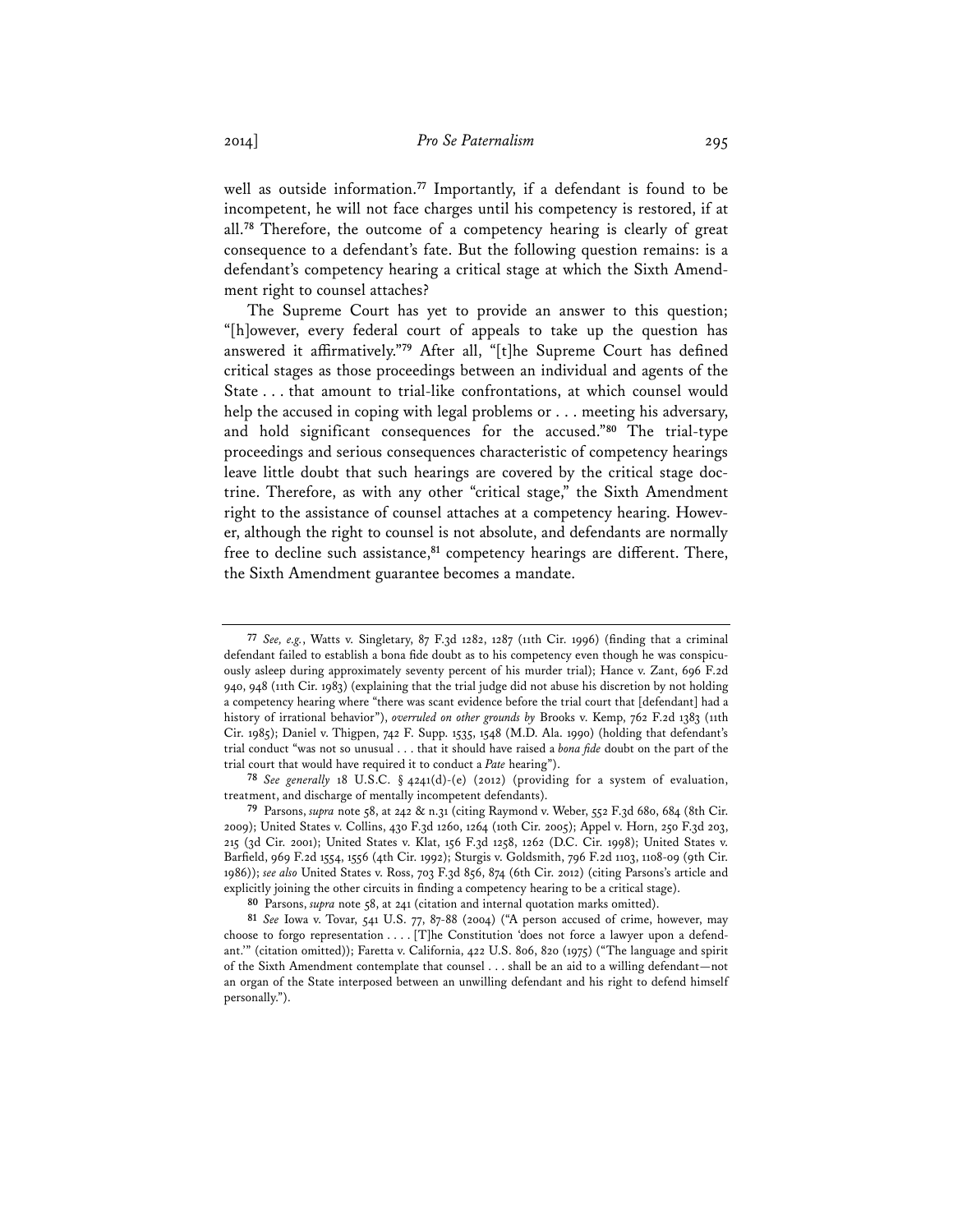Before permitting a defendant to waive his right to counsel, a court must ensure that the accused is "knowingly and intelligently [choosing to] forgo those relinquished benefits."**<sup>82</sup>** A defendant's waiver must, in general, be "knowing, voluntary, and intelligent."**<sup>83</sup>** In addition to this requirement, the trial court must find that the defendant "actually does understand the significance and consequences of a particular decision" and that his waiver is "uncoerced."**<sup>84</sup>** But the circumstances that lead a trial court to question a defendant's competence—and thus to hold a competency hearing—directly undermine his ability to validly waive his right to counsel. Unlike other "critical stages" in a criminal proceeding, a competency hearing is meant to examine the defendant's mental state and establish (or find lacking) the very abilities necessary for him to enter a valid waiver. Only if a defendant "has a rational as well as factual understanding of the proceedings against him" can he decide to waive his right to counsel.**<sup>85</sup>** As a result, unless a defendant's competence is confirmed at a hearing, he cannot be said to "knowingly, voluntarily, and intelligently" consent to waiver. The mirror version of that statement is easier to understand: how can a defendant, found by a court to be incompetent, also be permitted to represent himself in that same court?**<sup>86</sup>** He cannot.

**<sup>84</sup>** Godinez v. Moran, 509 U.S. 389, 401 n.12 (1993); *see* Indiana v. Edwards, 554 U.S. 164, 177- 78 (2008) (permitting separate standards for competency to stand trial and competency to proceed pro se); *see also* Alan R. Felthous, *The Right to Represent Oneself Incompetently: Competency to Waive Counsel and Conduct One's Own Defense Before and After* Godinez, 18 MENTAL & PHYSICAL DISABILITY L. REP. 105, 108-09 (1994) (citing *Godinez* and distinguishing competency generally from the competency necessary to enter a guilty plea or waive the right to counsel).

**<sup>85</sup>** Dusky v. United States, 362 U.S. 402, 402 (1960) (per curiam) (internal quotation marks omitted).

**<sup>86</sup>** *See* United States v. Klat, 156 F.3d 1258, 1263 (D.C. Cir. 1998) ("[I]t [is] contradictory to conclude that a defendant whose competency is reasonably in question could nevertheless knowingly and intelligently waive her Sixth Amendment right to counsel. Such a defendant may not proceed *pro se* until the question of her competency to stand trial has been resolved."); *see also* United States v. Purnett, 910 F.2d 51, 55 (2d Cir. 1990) ("Logically, the trial court cannot simultaneously question a defendant's mental competence to stand trial and at one and the same

**<sup>82</sup>** Karl Evan Strauss, *Between the Defendant's Scylla and Charybdis:* Brooks v. McCaughtry *and the Right to a Fair Trial and the Right to Self-Representation*, 37 U. TOL. L. REV. 235, 245 (2005) (quoting *Faretta*, 422 U.S. at 835) (internal quotation marks omitted).

**<sup>83</sup>** 53 AM. JUR. 2D *Mentally Impaired Persons* § 36 (2006); *see* Kenneth S. Sogabe, Note, *Exercising the Right to Self-Representation in* United States v. Farhad*: Issues in Waiving a Criminal Defendant's Sixth Amendment Right to Counsel*, 30 GOLDEN GATE U. L. REV. 129, 136 & n.52 (2000) (citing *Faretta* for the "right to waive" counsel and the "right to self-representation"); *see also* David C. Donehue, Note, Peters v. Gunn*: Should the Illiterate Defendant Have a Right to Self-Representation?*, 57 U. PITT. L. REV. 211, 214 (1995) (citing *Faretta* for the proposition that before a defendant can waive his right to counsel, the record must establish that "he knows what he is doing and his choice is made with eyes open" (internal quotation marks omitted)).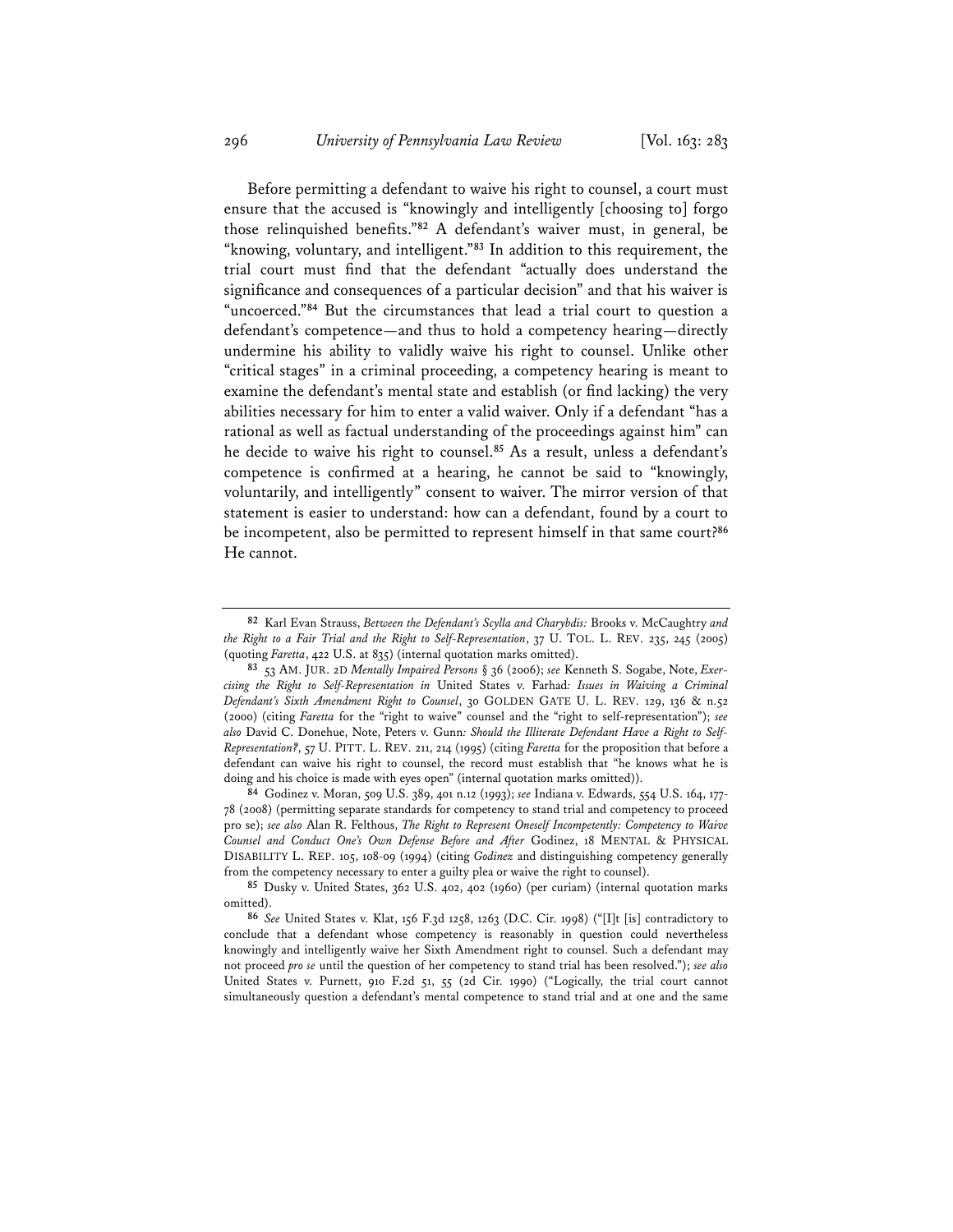2014] *Pro Se Paternalism* 297

Recognizing this internal inconsistency, every circuit to consider the issue has held that a competency hearing is a critical stage at which the defendant must be represented by counsel.**<sup>87</sup>** At any point in the trial, even if the defendant previously proceeded pro se, "[w]hen a defendant's mental ability to waive the right to counsel and exercise the right of selfrepresentation has been brought into reasonable question, the trial court must therefore hold a competency hearing to determine the proper course."**<sup>88</sup>** In such a case, the "defendant may not proceed pro se until the question of her competency to stand trial has been resolved."**<sup>89</sup>** But the Sixth Amendment guarantee is not satisfied simply by the physical presence of a lawyer at a defendant's competency hearing.**<sup>90</sup>** As Ronald Parsons explains in his article on constructive denial of counsel, "courts have recognized in such circumstances that a lawyer simply 'being there' is not enough."**<sup>91</sup>** Regardless of whether a physically present lawyer fails to provide the requisite degree of representation, or whether a defendant is simply not represented during his competency hearing, recognizing that a deprivation has occurred does not end the court's analysis. A remedy must follow.

## III. THE CIRCUIT SPLIT OVER THE APPROPRIATE REMEDY FOR A COMPETENCY STAGE DEPRIVATION

As we have seen, circuit courts uniformly apply the *Cronic* standard—not the *Strickland* prejudice standard—when analyzing allegations of competency stage deprivations. This uniformity, however, does not extend to the courts' choices of an appropriate remedy.**<sup>92</sup>** This Part examines the circuit split over

**<sup>88</sup>** Parsons, *supra* note 58, at 239.

time be convinced that the defendant has knowingly and intelligently waived his right to counsel.").

**<sup>87</sup>** *See supra* note 79 and accompanying text; *see also Edwards*, 554 U.S. at 178 ("[T]he Constitution permits States to insist upon representation by counsel for those competent enough to stand trial under *Dusky* but who still suffer from severe mental illness to the point where they are not competent to conduct trial proceedings by themselves.").

**<sup>89</sup>** *Id.* at 242.

**<sup>90</sup>** *See* United States v. Cronic, 466 U.S. 648, 659 (1984) (explaining that counsel's total failure "to subject the prosecution's case to meaningful adversarial testing" would be "a denial of Sixth Amendment rights that makes the adversary process itself presumptively unreliable"); Holloway v. Arkansas, 435 U.S. 475, 489-90 (1978) (explaining that being physically present is not enough when an attorney is representing multiple defendants with conflicting interests).

**<sup>91</sup>** Parsons, *supra* note 58, at 239.

**<sup>92</sup>** *Compare* United States v. Bergman, 599 F.3d 1142, 1148-49 (10th Cir. 2010) (remanding for an evidentiary hearing to determine whether the district court can make a retrospective competency determination), *and* United States v. Klat, 156 F.3d 1258, 1264 (D.C. Cir. 1998) (remanding for an evidentiary hearing to determine whether the presence of counsel would have altered the result of the competency hearing), *with* United States v. Ross, 703 F.3d 856, 874 (6th Cir. 2012) (concluding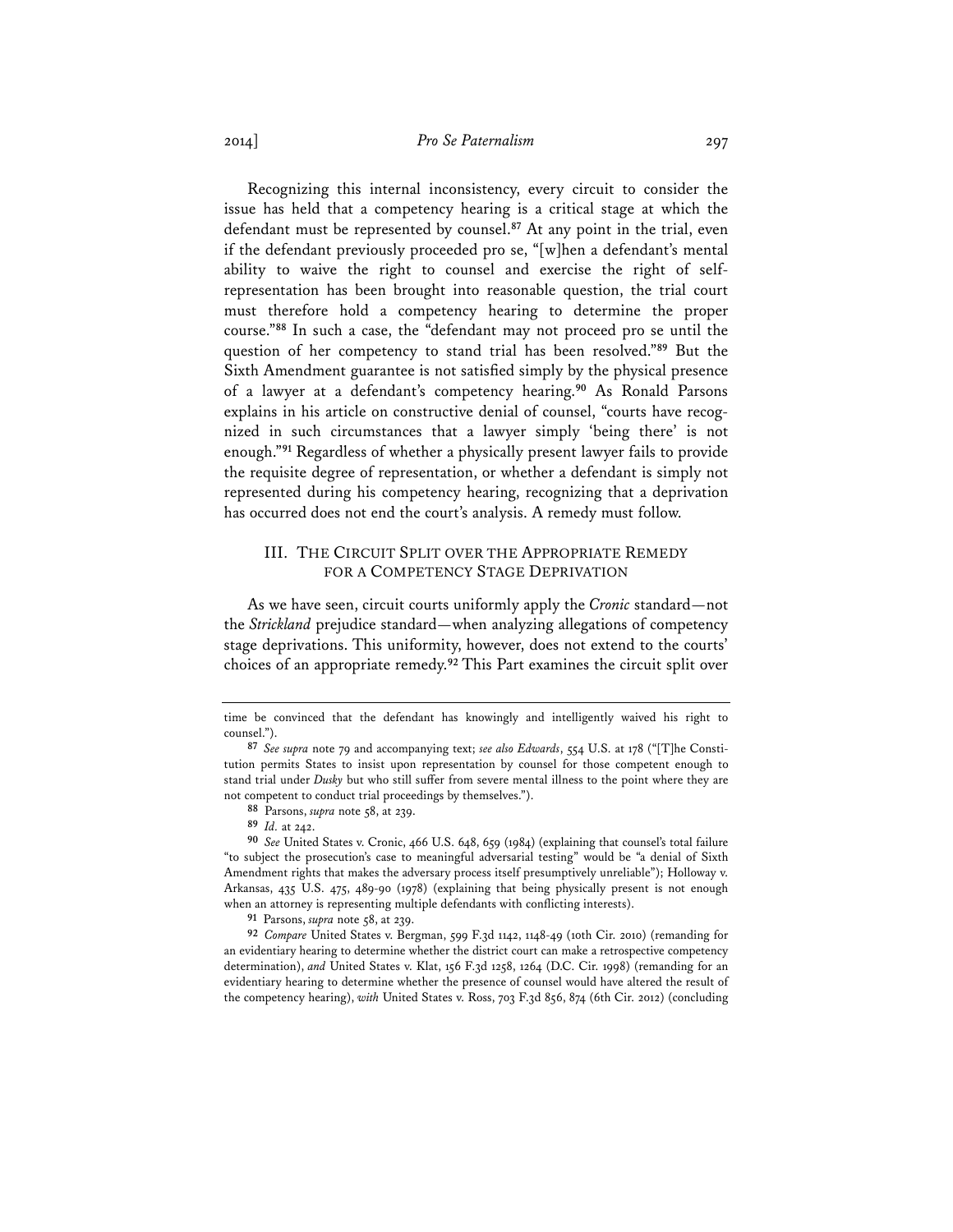the proper remedy for competency stage deprivations. Using two courts of appeals decisions as examples, I explain the two distinct remedies courts choose. While this Comment ultimately advocates for the use of one over the other, an understanding of both remedies and their justifications is critical in order to make a meaningful distinction between them.

#### A. *The* United States v. Klat *Approach: Evidentiary Hearings*

*United States v. Klat***<sup>93</sup>** came to the D.C. Circuit with a rich factual history. In 1996, the defendant, Susan Viola Klat, was indicted on two counts of threatening to assault Chief Justice Rehnquist and William Suter, the Clerk of the Supreme Court, in violation of 18 U.S.C. §§ 115 and 1114.**<sup>94</sup>** Her threatening voice messages, letters, and statements about both men were intended as retaliation for their performance in their official capacities.**<sup>95</sup>**

Klat repeatedly asserted her desire to represent herself at trial. Her request was eventually granted when appointed counsel filed a motion to withdraw, partly as a response to Klat filing a separate civil suit against him.**<sup>96</sup>** During a district court hearing, however, the judge found Klat's behavior sufficiently "bizarre" to provide the "reasonable cause" necessary to evaluate her competence under 18 U.S.C. § 4241(b).**<sup>97</sup>** Despite granting appointed counsel's motion to withdraw, the district court failed to appoint new counsel.**<sup>98</sup>** At the formal competency hearing, Klat was found competent and able to continue representing herself at trial.**<sup>99</sup>** During this same hearing, she agreed to have standby counsel appointed for the remainder of the proceeding.**<sup>100</sup>**

At trial, Klat delivered an opening statement and cross-examined two witnesses before refusing to continue pro se because she felt "too emotional."**<sup>101</sup>** Thereafter, standby counsel represented her during the remainder of the trial and sentencing.**<sup>102</sup>** The jury found Klat guilty on both counts, and

**<sup>102</sup>** *Id.* 

that the proper remedy for a finding of ineffective assistance of counsel at a competency hearing is an automatic reversal), *and* Appel v. Horn, 250 F.3d 203, 217-18 (3d Cir. 2001) (same).

**<sup>93</sup>** 156 F.3d 1258 (D.C. Cir. 1998).

**<sup>94</sup>** *Id.* at 1260-61.

**<sup>95</sup>** *Id.* at 1260.

**<sup>96</sup>** *Id.* at 1261.

**<sup>97</sup>** *Id.* (internal quotation marks omitted).

**<sup>98</sup>** *Id.* 

**<sup>99</sup>** *Id.* at 1262.

**<sup>100</sup>** *Id.* 

**<sup>101</sup>** *Id.*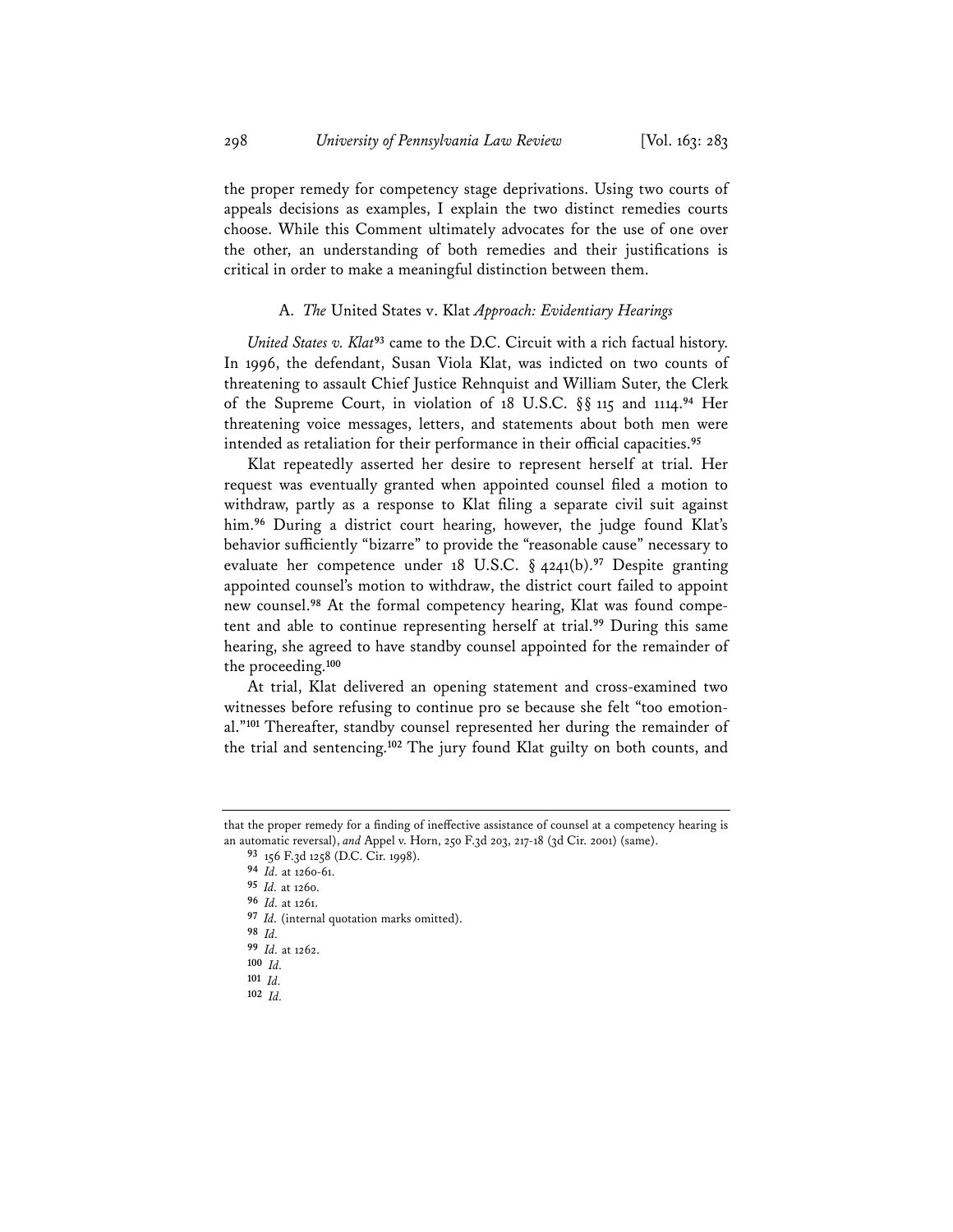she was subsequently sentenced to fifty-seven months' imprisonment, to run concurrently, for each count.**<sup>103</sup>**

On appeal to the D.C. Circuit, Klat alleged that the district court erred by "allowing her to appear *pro se* at a hearing to determine her competency to stand trial."**<sup>104</sup>** The D.C. Circuit explained that Klat, like every criminal defendant, had the "right to counsel at every critical stage of [her] criminal prosecution."**<sup>105</sup>** Relying on precedent,**<sup>106</sup>** the court stated that a competency hearing constitutes a critical stage at which the Sixth Amendment right to counsel attaches.**<sup>107</sup>** But competency hearings were different. Although Klat was permitted to waive her right to counsel during other "critical stages," the court reasoned that "where a defendant's competence to stand trial is reasonably in question, a court may not allow that defendant to waive her right to counsel and proceed *pro se* until the issue of competency has been resolved." **<sup>108</sup>** Because competence is a prerequisite to waiving counsel, the court found it is "contradictory to conclude that a defendant whose competency is reasonably in question could nevertheless knowingly and intelligently waive her Sixth Amendment right to counsel."**<sup>109</sup>** Rejecting the remainder of Klat's claims, the D.C. Circuit found that the district court erred when it allowed her to proceed pro se during her competency hearing.**<sup>110</sup>**

The panel next acknowledged that remedies were an unsettled issue.**<sup>111</sup>** While "some constitutional rights [are] so basic to a fair trial that their infraction can never be treated as harmless error,"**<sup>112</sup>** the court explained, not "all non-trial denials of counsel require automatic reversal of a defendant's conviction."**<sup>113</sup>** Instead, the court stated that under certain conditions, the proper remedy is to remand for an evidentiary hearing under the *Chapman*  standard.**<sup>114</sup>** The court explained that an automatic reversal was only appropriate where "the deprivation of the right to counsel affected—and

**<sup>103</sup>** *Id.* 

**<sup>104</sup>** *Id.* at 1260.

**<sup>105</sup>** *Id.* at 1262.

**<sup>106</sup>** *See* United States v. Byers, 740 F.2d 1104, 1119 (D.C. Cir. 1984) (en banc).

**<sup>107</sup>** *Klat*, 156 F.3d at 1262.

**<sup>108</sup>** *Id.* at 1262-63 (footnote omitted).

**<sup>109</sup>** *Id.* at 1263.

**<sup>110</sup>** *Id.* at 1260, 1263. **<sup>111</sup>** *Id.* at 1263-64.

**<sup>112</sup>** *Id.* at 1263 (quoting Chapman v. California, 386 U.S. 18, 23 (1967)) (internal quotation marks omitted).

**<sup>113</sup>** *Id.* (referencing *Coleman v. Alabama*, 399 U.S. 1, 11 (1970), where the Supreme Court "remanded the case to the state court to determine whether the denial of counsel at the prelimi-

nary hearing was harmless error under *Chapman v. California*" (internal quotation marks omitted)). **<sup>114</sup>** *Id.* at 1263-64.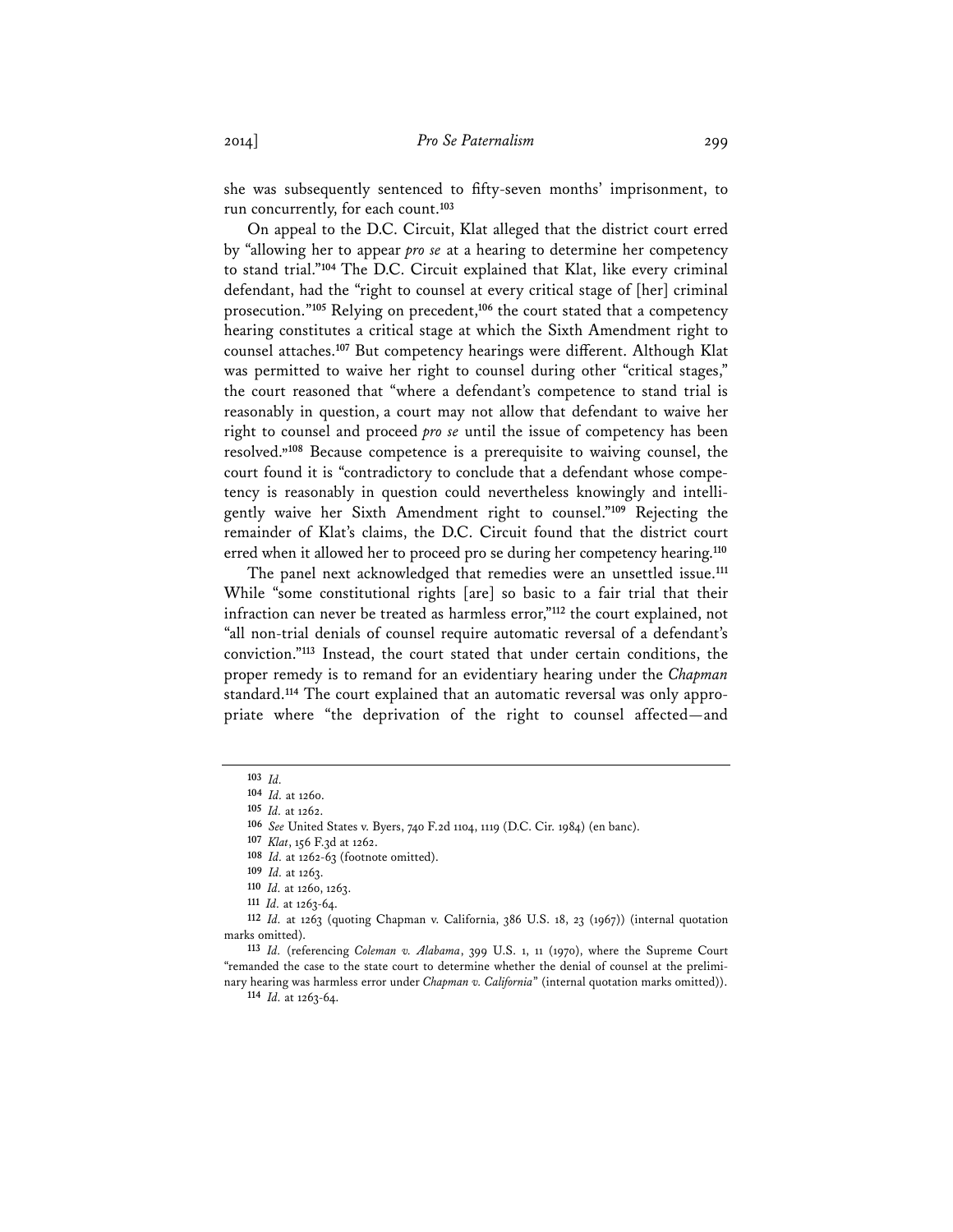contaminated—the entire criminal proceeding."**<sup>115</sup>** In order to determine whether Klat's case met that condition, the court remanded "for an evidentiary hearing to determine whether the competency hearing could have come out differently if appellant had been represented by counsel."**<sup>116</sup>** Explaining that the purpose of the retrospective hearing was only to determine whether a lawyer could have changed the outcome of the competency hearing—not to determine if Klat was in fact competent—the court reasoned that the effects of the deprivation of counsel could potentially be limited to that stage of the proceeding.**<sup>117</sup>** This approach will hereinafter be identified as the "*Klat* approach," referring to the use of evidentiary hearings to determine prejudice. Not all circuits are willing to endorse its use.

## B. *The* United States v. Ross *Approach: Automatic Reversals*

A sophisticated securities conspiracy gave rise to *United States v. Ross*. **118** The five defendants in the case concocted a scheme to buy motor vehicles from private sellers in exchange for counterfeit "official checks" and then resell those vehicles before the sellers realized that the checks were worthless.**<sup>119</sup>** The prosecution described Bryan Ross as the defendant who "conceived the scheme" and was "primarily responsible for orchestrating" it.**<sup>120</sup>**

Prior to the start of trial, three court-appointed attorneys withdrew because of Ross's "bizarre and paranoid behavior."**<sup>121</sup>** After several demands, Ross's request to proceed pro se was granted.**<sup>122</sup>** Standby counsel was also appointed.**<sup>123</sup>** The Government promptly filed—and the court granted—a motion for a competency examination and hearing.**<sup>124</sup>** At the competency hearing, the court found Ross to be competent based on its own observations and a clinical report prepared by a court-appointed psychologist.**<sup>125</sup>** However, Ross was not provided with full-time counsel during the competency hearing.**<sup>126</sup>** In fact, standby counsel withdrew, and the court appointed

- **<sup>118</sup>** 703 F.3d 856, 865 (6th Cir. 2012).
- **<sup>119</sup>** *Id.*
- **<sup>120</sup>** *Id.* (internal quotation marks omitted).
- **<sup>121</sup>** *Id.*
- 122 *Id.* at 865-66.
- **<sup>123</sup>** *Id.* at 866. **<sup>124</sup>** *Id.*
- **<sup>125</sup>** *Id.*
- **<sup>126</sup>** *Id.*

**<sup>115</sup>** *Id.* at 1264 (quoting Satterwhite v. Texas, 486 U.S. 249, 257 (1988)) (internal quotation marks omitted).

**<sup>116</sup>** *Id.*

**<sup>117</sup>** *Id.*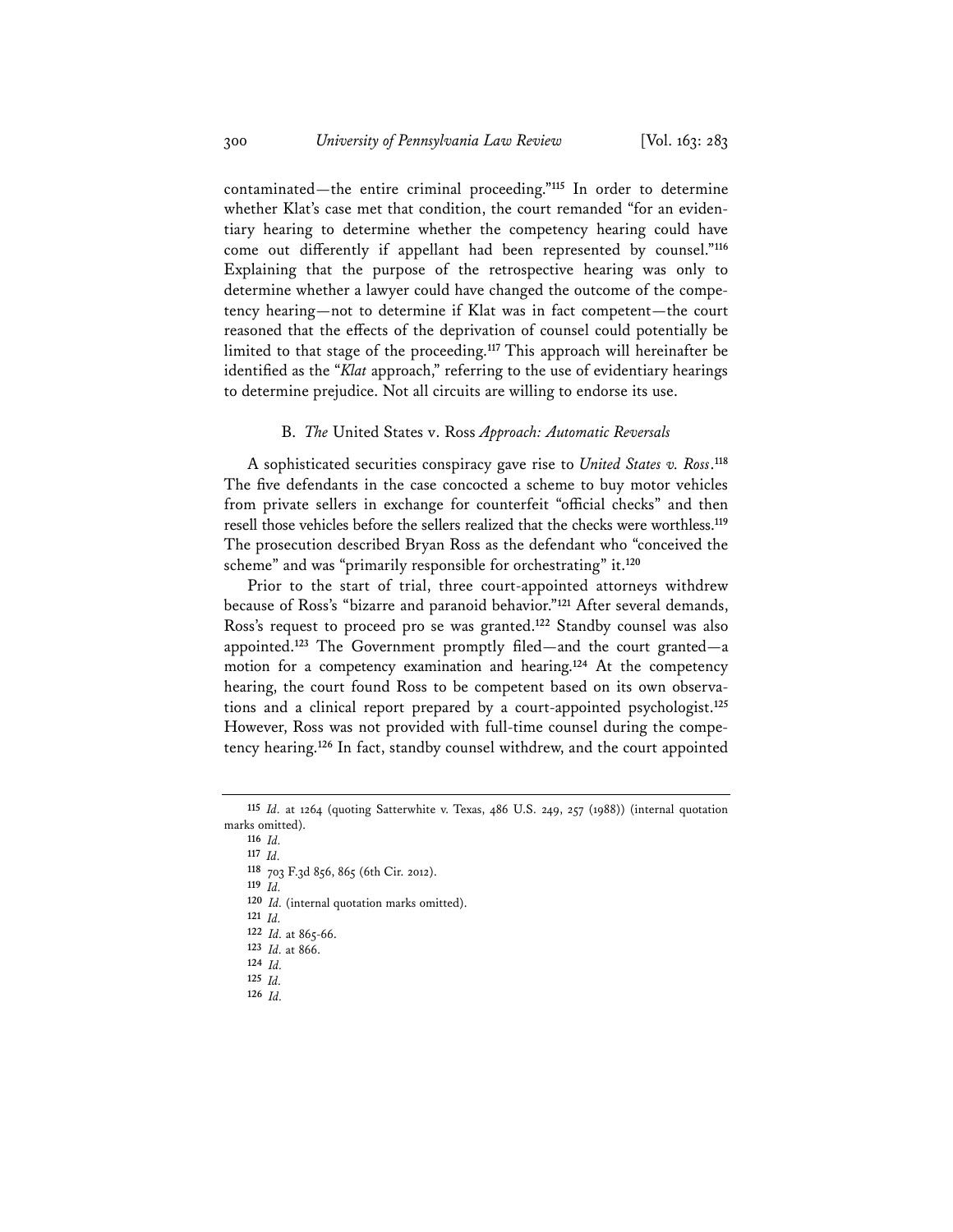yet another attorney to serve as standby counsel.**<sup>127</sup>** Ross continued to represent himself for the remainder of the proceedings, including trial.**<sup>128</sup>** When the jury returned its verdict, Ross was sentenced to imprisonment on various counts.**<sup>129</sup>** He received one sixty month sentence for the conspiracy conviction and five seventy-eight month sentences for each substantive count, all to be served concurrently.**<sup>130</sup>** Ross appealed both his conviction and sentence to the Sixth Circuit.**<sup>131</sup>**

The Sixth Circuit found that the district court erred when it did not reappoint counsel to represent Ross while his competency was in dispute.**<sup>132</sup>** Following other circuits, the court held that a competency hearing was a critical stage.**<sup>133</sup>** Indeed, "a psychological impairment would go to the question of whether the waiver of counsel was knowing and intelligent."**<sup>134</sup>** Therefore, the district court's failure to appoint full-time counsel to represent Ross at the hearing and inform him of his rights to testify, present evidence, subpoena witnesses, and confront and cross-examine witnesses "den[ied] the court the ability to ensure Ross knowingly waived those rights."**<sup>135</sup>** Without a knowing or voluntary waiver, the district court erred when it did not reappoint full-time counsel at Ross's competency hearing.**<sup>136</sup>**

The remedy discussion was complicated, however, by the possibility that Ross's standby representation was satisfactory under the circumstances articulated in *Cronic*. As the court explained, "[a]lthough Ross's standby counsel did not present argument during the competency hearing, it is conceivable that he did satisfy the minimum standard by adequately investigating, undertaking appropriate preparation for the hearing and then making an independent, strategic decision not to contest competency."**<sup>137</sup>** Putting this issue aside, the *Ross* court's decision on the appropriate remedy differed dramatically from the decision in *Klat.* 

**<sup>137</sup>** *Id.* at 873.

**<sup>127</sup>** *Id.* 

**<sup>128</sup>** *Id.*

**<sup>129</sup>** *Id.*

**<sup>130</sup>** *Id.* 

**<sup>131</sup>** *Id.*  **<sup>132</sup>** *Id.* 

**<sup>133</sup>** *Id.* at 873-74.

**<sup>134</sup>** *Id.* at 867 (quoting United States v. Kidwell*,* 217 F. App'x 441, 446 (6th Cir. 2007)) (internal quotation marks omitted).

**<sup>135</sup>** *Id.* at 869.

**<sup>136</sup>** *Id.* ("[A] defendant cannot represent himself at his own competency hearing, the purpose of which is to determine whether a defendant understands and can participate in the proceedings in the first place.").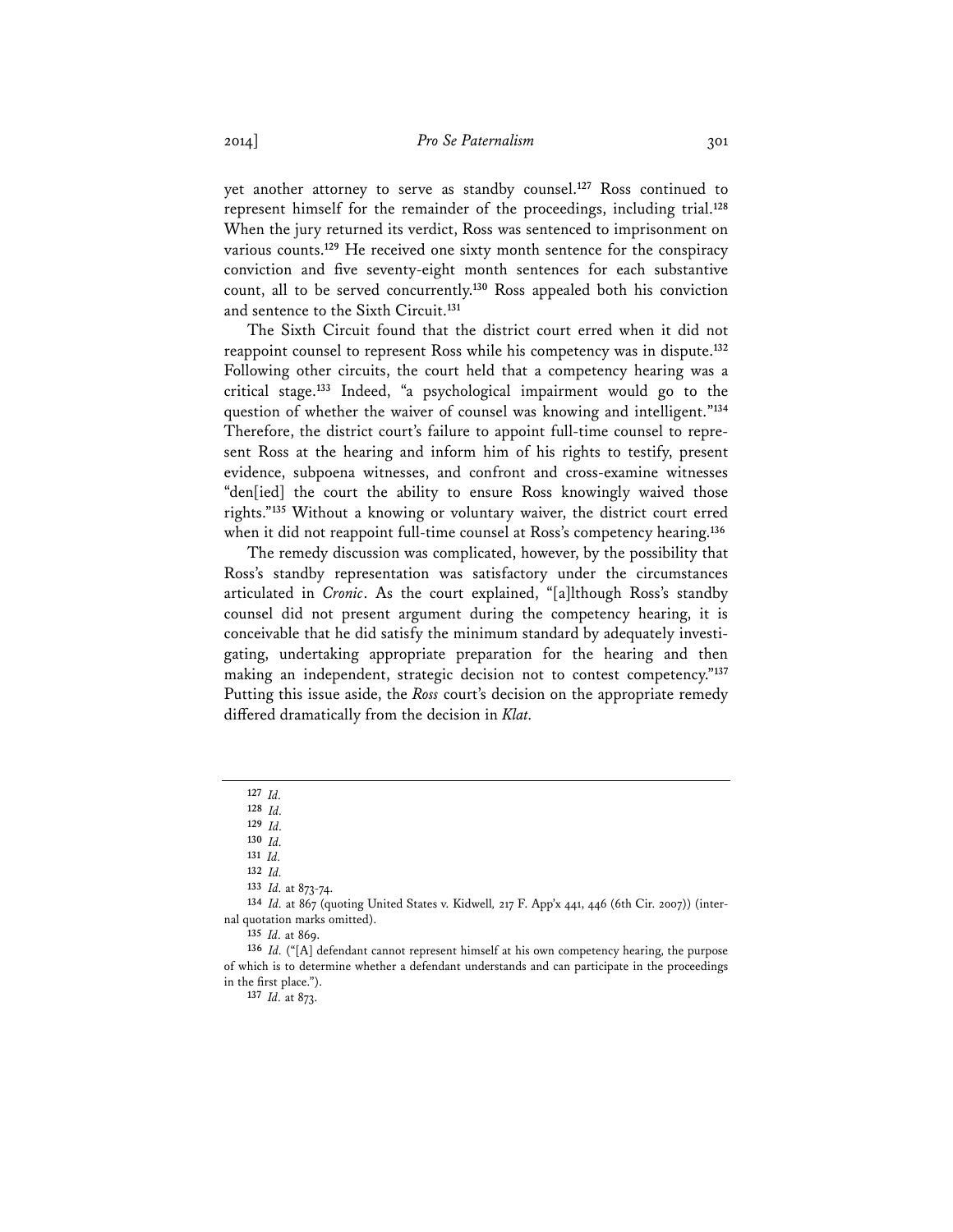First, the panel reiterated that "a complete absence of counsel at a critical stage of a criminal proceeding is a *per se* Sixth Amendment violation warranting reversal of a conviction, a sentence, or both, as applicable, without analysis for prejudice or harmless error."**<sup>138</sup>** Second, the court saw "no reason to create an exception to our established rule that complete deprivation of counsel during a critical stage warrants automatic reversal without consideration of prejudice."**<sup>139</sup>** Stopping far short of requiring a separate hearing to determine whether the absence of full-time counsel *actually* resulted in prejudice, the court mandated automatic reversal if the *Cronic* standard was not satisfied.**<sup>140</sup>** If on remand the district court found that Ross had been deprived of counsel under *Cronic*, "the conviction and sentence [would be] vacated."**<sup>141</sup>** Analysis for prejudice was inappropriate.

The *Ross* court's decision to order an automatic reversal when a criminal defendant is deprived of counsel at his competency hearing was grounded in statutory and constitutional interpretation. Indeed, reliance on such authorities is expected in a federal court of appeals. When federal courts settle on the proper remedy in these cases, however, alternative reasoning may also be at play. Through contractual, practical, and behavioral analysis, the *Ross* automatic reversal approach appears to be superior to the *Klat* evidentiary hearings approach. The next Part examines the remedy question through these alternative lenses, explaining the benefits and limitations of each.

## IV. THREE ARGUMENTS FOR CHOOSING AUTOMATIC REVERSALS

## A. *The Bargaining Theory and Its Pro Se Contract*

When a criminal defendant is deprived of counsel at his competency hearing, the remedy should be an automatic reversal. The civil treatment of incompetence under contract law provides a useful lens through which one may arrive at this conclusion. The majority contract rule of incompetence is that "an incompetent person's transactions are voidable."**<sup>142</sup>** The rule is

**<sup>138</sup>** *Id.* at 873-74 (quoting Van v. Jones, 475 F.3d 292, 311-12 (6th Cir. 2007)) (internal quotation marks omitted).

**<sup>139</sup>** *Id.* at 874.

**<sup>140</sup>** *Id.* **<sup>141</sup>** *Id.*

**<sup>142</sup>** 5 SAMUEL WILLISTON & RICHARD A. LORD, A TREATISE ON THE LAW OF CONTRACTS § 10:3 (4th ed. 2009); *see also* Ortelere v. Teachers' Ret. Bd. of N.Y., 250 N.E.2d 460, 464 (N.Y. 1969) ("The well-established rule is that contracts of a mentally incompetent person . . . are voidable. Even where the contract has been partly or fully performed it will still be avoided upon restoration of the *status quo*.").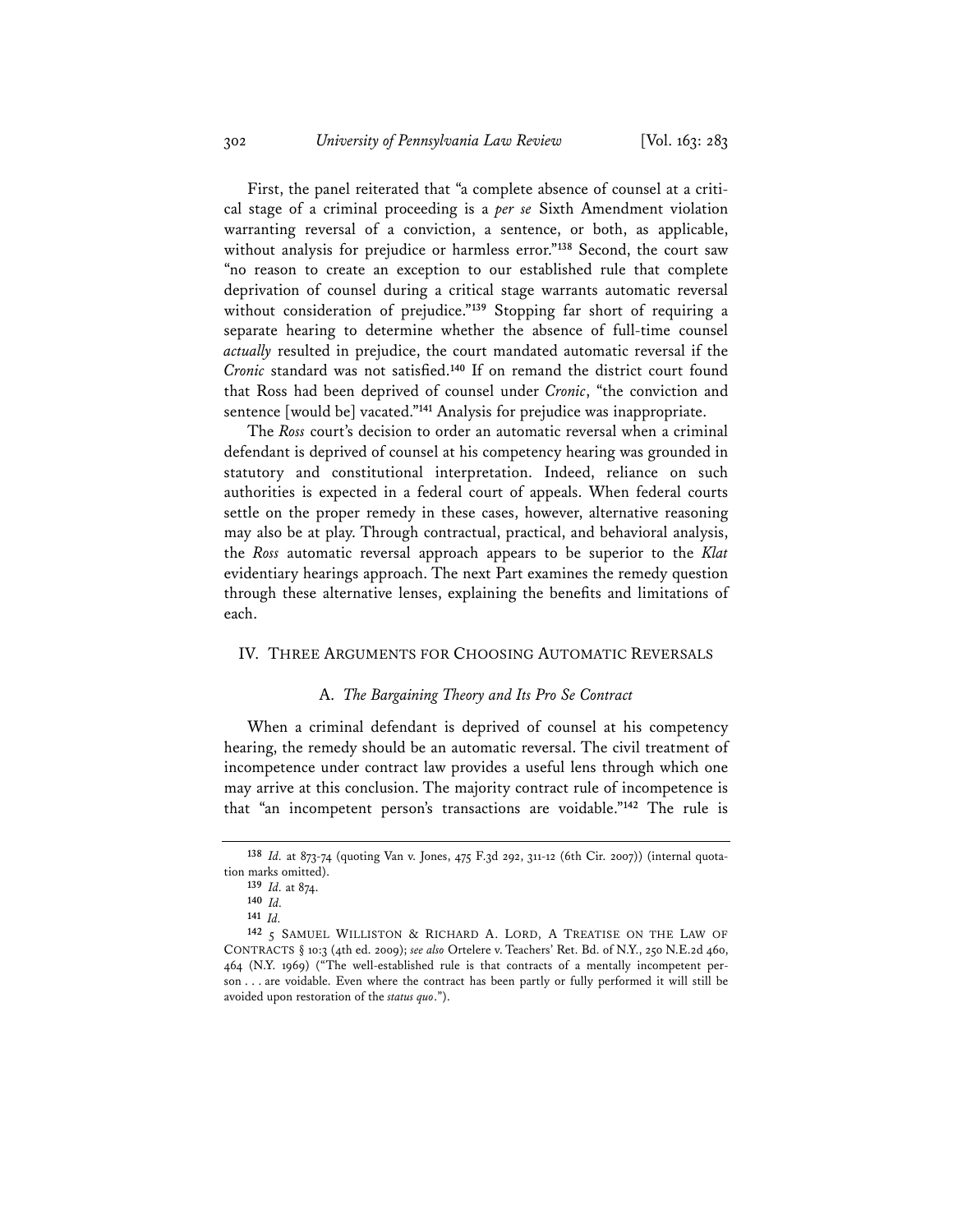rooted in the requirement that for contracts to be bargained-for, "parties to them [must] have the psychological and intellectual capacity to understand and evaluate the consequences of their agreements."**<sup>143</sup>** As Professor Eisenberg explains,

[a] party (the "promisee") who induces another (the "promisor") to make a bargain on unfair terms by exploiting the latter's incapacity has acted in a manner that violates conventional moral standards. . . . Efficiency considerations also fail to support application of the bargain principle in such cases. The maxim that a promisor is the best judge of his own utility can have little application: by hypothesis, the promisor is not able to make a well-informed judgment concerning the transaction.**<sup>144</sup>**

Importantly, a contracting party's capacity at the time of the execution of the contract determines his ability or inability to make the agreement.**<sup>145</sup>** The majority rule recognizes that contracting with an incompetent party is neither fair nor efficient and shifts the costs of noncompliance to the definitively competent party.

Proceeding pro se should be viewed as a continuing contractual relationship between the defendant and the court. Just like a traditional contract for goods or services, a defendant's waiver of his right to counsel must be "knowing, voluntary, and intelligent."**<sup>146</sup>** Indeed, similar to the requirements for contractual capacity, a trial court must find that a pro se defendant "actually *does* understand the significance and consequences of a particular decision."**<sup>147</sup>** Therefore, where a defendant is the subject of a competency hearing and the trial court errs by allowing him to proceed

**<sup>143</sup>** Michael Wayne Brooks, Case Note, *Kids Waiving Goodbye to Their Rights: An Argument Against Juveniles' Ability to Waive Their Right to Remain Silent During Police Interrogations*, 13 GEO. MASON L. REV. 219, 229 (2004) (quoting ROBERT E. SCOTT & JODY S. KRAUS, CONTRACT LAW AND THEORY 481 (3d ed. 2002)) (internal quotation marks omitted).

<sup>&</sup>lt;sup>144</sup> Melvin Aron Eisenberg, *The Bargain Principle and Its Limits*, 95 HARV. L. REV. 741, 765-66 (1982).

**<sup>145</sup>** *See* 17A C.J.S. *Contracts* § 141 (1999) ("The mental incapacity, or unsoundness of mind, that affects the validity of a contract must be of the time at which the transaction occurs, regardless of previous or subsequent insanity." (footnotes omitted)).

**<sup>146</sup>** 53 AM. JUR. 2D *Mentally Impaired Persons* § 36 (2006); *see also* Donehue, *supra* note 83, at 214 (explaining that before a defendant can waive his right to counsel, the court must establish that "he knows what he is doing and his choice is made with eyes open" (quoting Faretta v. California, 422 U.S. 806, 835 (1975)) (internal quotation marks omitted)); Sogabe, *supra* note 83, at 139-40 (noting that Supreme Court precedent requires any waiver of counsel be made knowingly and intelligently).

**<sup>147</sup>** Godinez v. Moran, 509 U.S. 389, 401 n.12 (1993); *see also* Indiana v. Edwards, 554 U.S. 164, 177-78 (2008) (permitting separate standards for competency to stand trial and competency to proceed pro se); Felthous, *supra* note 84, at 108 (distinguishing competency generally from the competency necessary to enter a guilty plea or waive the right to counsel).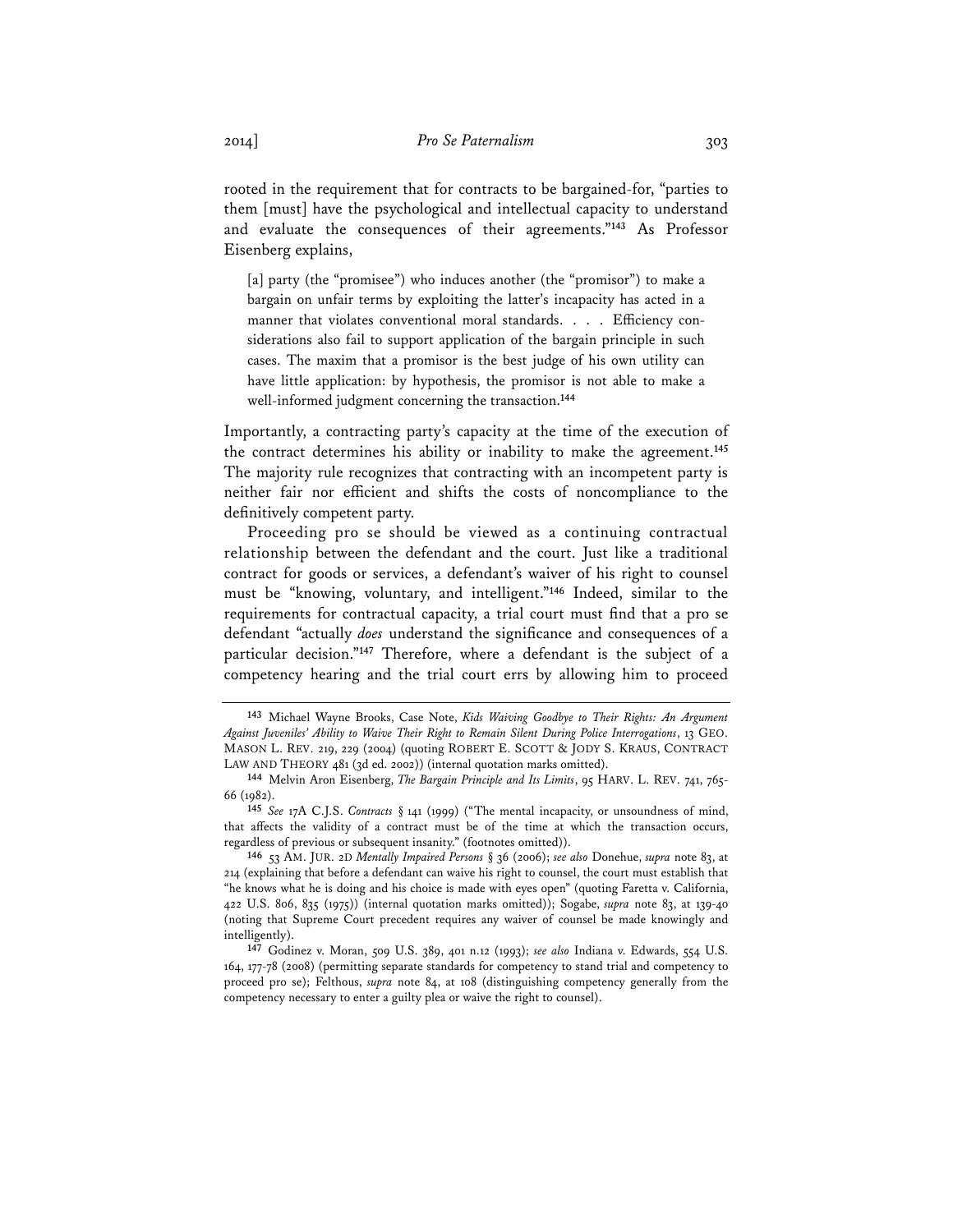unrepresented, the issue of his competence has not been properly resolved. Any agreement flowing from this failure to adjudicate competence should be evaluated in the same way as it would be under the contractual framework. This would mean that a defendant's continuing waiver of counsel would have to satisfy the elements of a valid contract for the pro se contract to be enforceable. But a pro se contract cannot be valid if, at any time during the criminal proceeding, the defendant's competence is called into question. If a criminal defendant is deprived of counsel at this "critical stage," the "pro se contract" should be voidable at the discretion of the defendant. But why void the trial?

Professor Eisenberg's reasoning, explaining why contracts with incompetent parties are inappropriate, applies with even more force to the pro se contract. First, a court allowing a defendant whose competence is in doubt to waive counsel "violates conventional moral standards" deeply rooted in our society.**<sup>148</sup>** Unlike a contract without mutual assent, a defendant's competency stage deprivation runs afoul of the Constitution.**<sup>149</sup>** Second, allowing a determination of one's competence to be made without counsel is inefficient. Like voidable contracts, "[t]he maxim that a promisor is the best judge of his own utility can have little application."**<sup>150</sup>** Indeed, the purpose of the competency hearing itself is to determine whether that maxim applies. Recognizing a waiver before the requisite competence is established, therefore, puts the cart before the horse.

The inefficiency flowing from defendants proceeding unrepresented at competency hearings comes in several forms. One form is theoretical: illegitimate waivers remove defense counsel from trials where they rightfully belong. The Sixth Amendment right-to-counsel was established to minimize the imbalance of power between the accused and the government within our adversarial system.**<sup>151</sup>** The right recognizes that the American criminal justice system is complex and is meant to protect the layman who may be unable to effectively navigate his defense alone.**<sup>152</sup>** Therefore, each time a

**<sup>148</sup>** Eisenberg, *supra* note 144, at 765.

**<sup>149</sup>** *See* U.S. CONST. amend. VI ("In all criminal prosecutions, the accused shall enjoy the right . . . to have the Assistance of Counsel for his defence.").

**<sup>150</sup>** Eisenberg, *supra* note 144, at 765.

**<sup>151</sup>** *See* United States v. Wade, 388 U.S. 218, 227 (1967) ("The presence of counsel . . . operates to assure that the accused's interests will be protected consistently with our adversary theory of criminal prosecution."); Powell v. Alabama, 287 U.S. 45, 68-69 (1932) ("The right to be heard would be, in many cases, of little avail if it did not comprehend the right to be heard by counsel.").

**<sup>152</sup>** *See* Gideon v. Wainwright, 372 U.S. 335, 345 (1963) ("Even the intelligent and educated layman has small and sometimes no skill in the science of law." (quoting *Powell*, 287 U.S. at 69)); *see also* Maness v. Meyers, 419 U.S. 449, 466 (1975) ("[A layman] often depends upon legal advice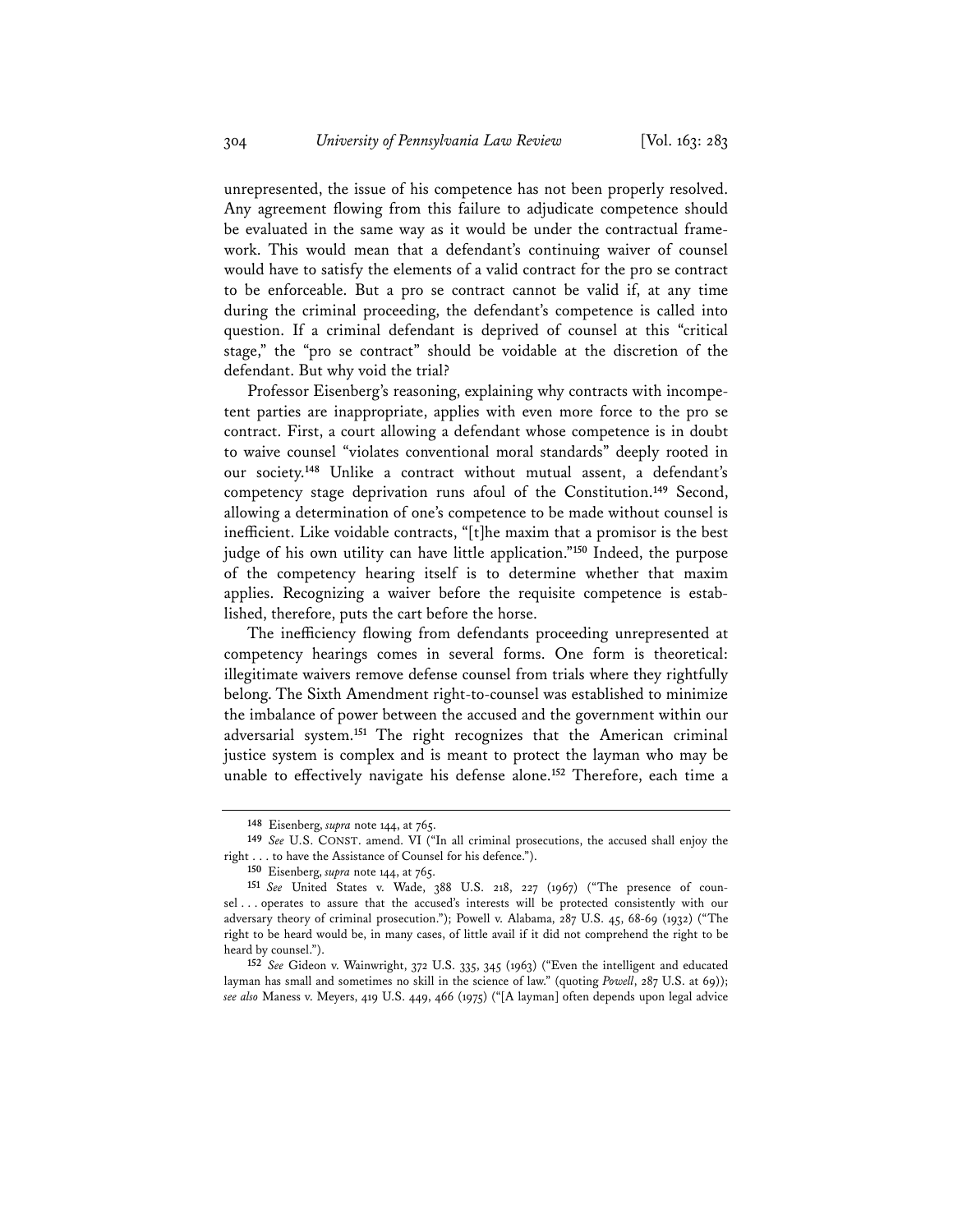defendant is unrepresented during his competency hearing, the trial that follows is theoretically less efficient.

A second form of inefficiency is any post-trial appeals that flow from violations of the pro se contract. The very subject of this Comment—the proper remedy after a competency stage deprivation—is relevant only when a post-trial appeal is being decided. Regardless of the remedy that a court ultimately chooses, the draining of judicial resources and credibility is a necessary consequence of this trial-level error. Instead of the theoretical, market-based inefficiency of voidable contracts, however, the violation of the pro se contract introduces immediate and tangible inefficiency into the federal system. Therefore, a trial judge's violation of the pro se contract taints the agreement at least as much as—and arguably even more than—the making of a contract for goods or services with an incompetent party. Because the two violations mirror each other in important ways, the established remedy for contractual incapacity should inform the analysis of competency stage deprivations.

The majority contract rule is that "an incompetent person's transactions are voidable."**<sup>153</sup>** If one accepts the analogy between traditional contracts and the pro se contract, the next question is: how does this rule translate into an appellate remedy following a deprivation of counsel? This question helps clarify the distinctions between automatic reversals (*Ross*) and evidentiary hearings (*Klat*), and it leads to the conclusion that the former is the more appropriate remedy for pro se contract violations.

Automatic reversal closely resembles the voiding of a traditional contract. If a contract with an incompetent party is voidable at the incompetent party's discretion, automatic reversals would provide aggrieved defendants with a functionally equivalent remedy. A judicial error that does not negatively affect the trial (in the defendant's view),**<sup>154</sup>** like a mutually beneficial contract, could stand. If the defendant was not satisfied with the outcome of his trial, however, an appeal would function as a request to void the result. An appellate court would simply evaluate whether any required element of a valid waiver, like a required element of an enforceable contract, was absent during trial. If the reviewing court finds a missing element, then the waiver and conviction would not stand.

from someone who is trained and skilled in the subject matter . . . ."); Howe, *supra* note 10, at 134 ("The primary purpose of th $[e]$  guarantee [of counsel] is to help the layman when confronted with the inherent complexity of the American system of criminal law.").

**<sup>153</sup>** WILLISTON & LORD, *supra* note 142, § 10:3.

**<sup>154</sup>** The judicial error in this case would be allowing a defendant to proceed unrepresented at his competency hearing.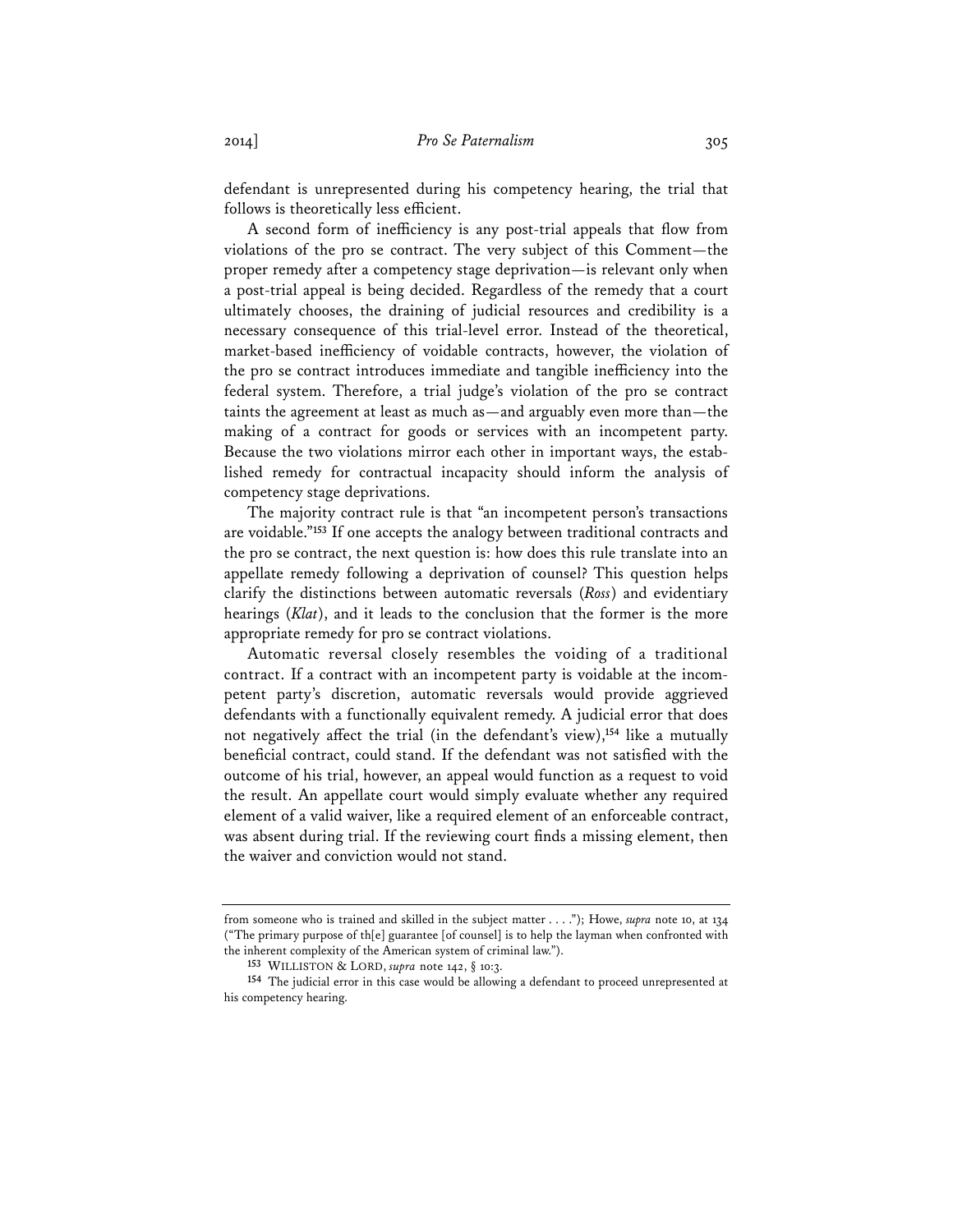Automatic reversals are also consistent with the contract incapacity timing rule, which states that a contracting party's capacity at the *time of the execution* of the contract determines his ability to make the agreement in question.**<sup>155</sup>** Therefore, where a trial court determines a defendant's competence to proceed pro se during a hearing where the defendant is unrepresented, the window of time during which competence must be confirmed is irretrievably lost. Automatic reversals recognize the importance of this lost opportunity. Instead of attempting to recreate that moment in time, the automatic-reversal remedy acknowledges the "fluid state of mental illness"**<sup>156</sup>** and the "inherent unreliability and inadequacy of all retrospective hearings."**<sup>157</sup>** This recognition would lead a court following the *Ross* approach to ask the right question: was there a valid agreement to proceed pro se or was a required element of the agreement absent? Without a constitutionally-valid waiver, a defendant would not be able to represent himself under this approach.

 By contrast, an evidentiary hearing to determine whether or not a competency stage deprivation was harmless has a completely different focus—one that is arguably misguided. Evidentiary hearings do not ask whether a waiver of counsel was valid. Instead, they ask whether any potential invalidity in the waiver procedure made a difference at trial. This question essentially works like a contract rule stating that a contract with an incompetent party is voidable by that party only if (1) the court finds that the contract was a bad deal, and (2) absent the party's incompetence, the result of the deal would be different. Put another way, finding that a competency stage deprivation of counsel was "harmless error" after an evidentiary hearing shows that the court nonetheless substantially performed its constitutional duties.

However, it makes little sense to speak in terms of "substantial performance" of Sixth Amendment protections. Unlike a construction contract

**<sup>155</sup>** 17A C.J.S. *Contracts* § 141 (1999) ("The mental incapacity, or unsoundness of mind, that affects the validity of a contract must be of the time at which the transaction occurs, regardless of previous or subsequent insanity.").

**<sup>156</sup>** Hannah Robertson Miller, Note, *"A Meaningless Ritual": How the Lack of a Postconviction Competency Standard Deprives the Mentally Ill of Effective Habeas Review in Texas*, 87 TEX. L. REV. 267, 296 (2008); *see also* Michael L. Radelet & Kent S. Miller, *The Aftermath of* Ford v. Wainwright, 10 BEHAV. SCI. & L. 339, 349-50 (1992) (describing the issues that surround cases in which death row inmates vacillate between competency and incompetency).

**<sup>157</sup>** David W. Beaudreau, Comment, *Due Process or "Some Process"? Restoring* Pate v. Robinson*'s Guarantee of Adequate Competency Procedures*, 47 CAL. W. L. REV. 369, 404 (2011); *see also* United States v. Day, 949 F.2d 973, 982 n.9 (8th Cir. 1991) ("To require a sentencing court to decide whether a defendant was competent during proceedings that took place years earlier would be an exercise in futility.").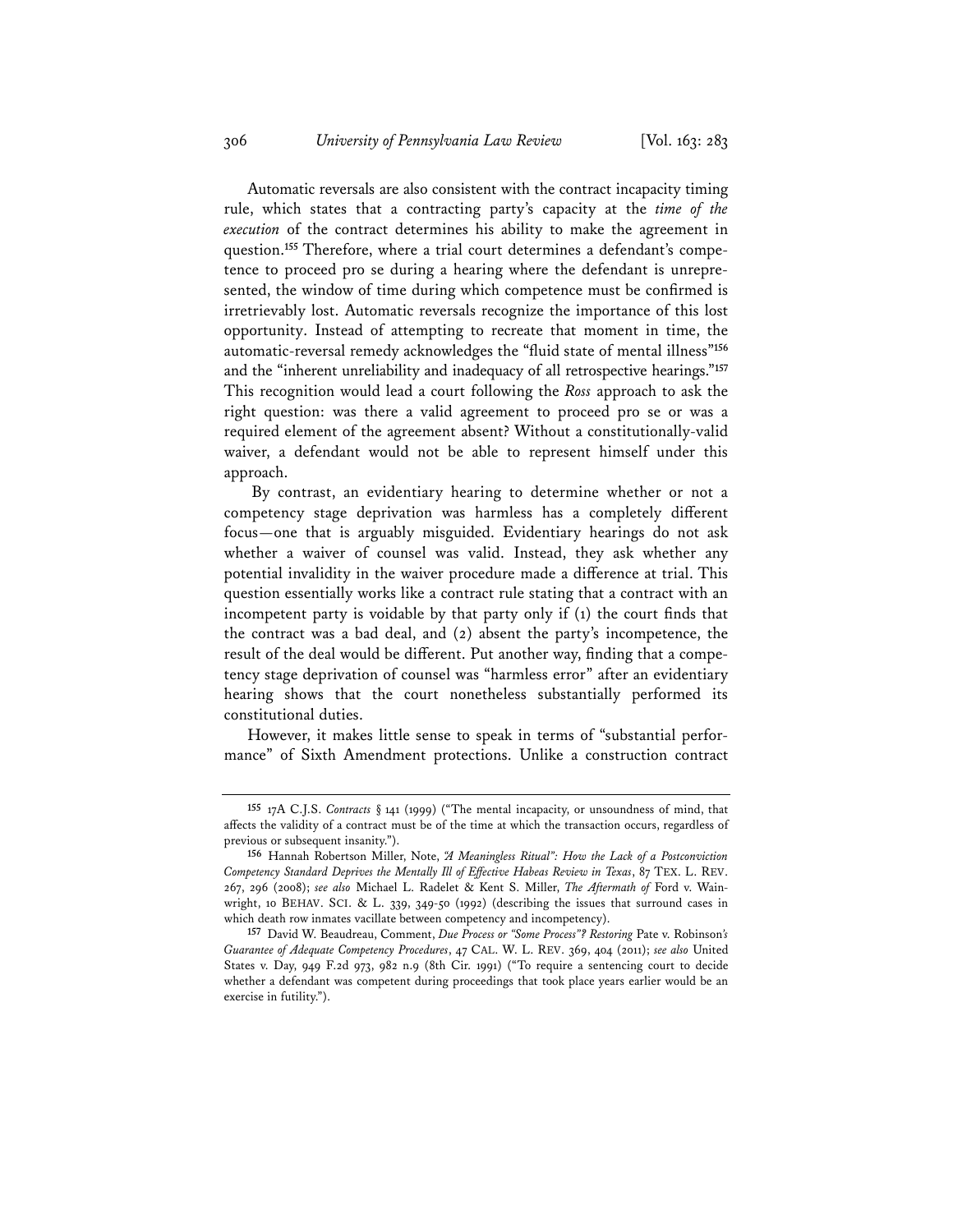## 2014] *Pro Se Paternalism* 307

that may be "substantially performed" despite a less-than-perfect execution,**<sup>158</sup>** a criminal trial where a defendant invalidly proceeds pro se cannot produce a "nearly constitutional" trial. A "nearly constitutional" trial is unconstitutional, and a competency stage deprivation poisons the entirety of the proceedings.**<sup>159</sup>** Yet, the focus of evidentiary hearings in this context, however improper, is to differentiate between levels of unconstitutionality.

Attempting to retrospectively assess a defendant's competence is also inconsistent with the contract incapacity timing rule for a more practical reason. Because a defendant's competence at "the time of the execution"**<sup>160</sup>** of the pro se contract is never validly determined in these circumstances, retrospective hearings attempt to recreate "the defendant's condition at the time of the original state proceedings."**<sup>161</sup>** However, when a defendant "is denied his statutory right to counsel during a hearing, it is nearly impossible for an appellate court to determine whether this error was harmless."**<sup>162</sup>** Competency stage deprivations are especially difficult to analyze. Harmlessness must be decided "on the basis of a record developed at an evidentiary hearing conducted in the absence of that counsel," while "only speculat [ion] on what the record might have been had counsel been provided" is possible.**<sup>163</sup>** The continued use of evidentiary hearings instead of automatic reversals, therefore, puts Sixth Amendment jurisprudence on an unstable foundation. The right to counsel cannot be partially performed, and every evidentiary hearing that finds "harmless error" undermines the credibility of the judiciary.

**<sup>158</sup>** *See* 15 WILLISTON & LORD, *supra* note 142, § 44:52 (4th ed. 2000) ("Pursuant to the doctrine of 'substantial performance,' a technical breach of the terms of a contract is excused . . . because actual performance is so similar to the required performance that any breach that may have been committed is immaterial.").

**<sup>159</sup>** As the Supreme Court explained in *Arizona v. Fulminante*, 499 U.S. 279, 309-10 (1991), automatic reversal is appropriate where the court makes a structural error. Structural errors "defy analysis by 'harmless error' standards . . . [because they affect] the framework within which the trial proceeds, rather than simply an error in the trial process itself." *Id.* The Court already recognizes that a complete denial of counsel during a criminal trial is structural error. *See* United States v. Lewis, 21 F. App'x 843, 846 (10th Cir. 2001) ("Among the rights deemed 'structural' by the Supreme Court is the complete denial of counsel during a criminal trial." (citing Gideon v. Wainwright, 372 U.S. 335 (1963))).

**<sup>160</sup>** 17A C.J.S. *Contracts* § 141 (1999).

**<sup>161</sup>** *See* Reynolds v. Norris, 86 F.3d 796, 802 (8th Cir. 1996).

**<sup>162</sup>** *Lewis*, 21 F. App'x at 846.

**<sup>163</sup>** United States v. Vasquez, 7 F.3d 81, 85 (5th Cir. 1993); *see also* Green v. United States, 262 F.3d 715, 718 (8th Cir. 2001) (explaining that the government cannot retrospectively demonstrate harmless error "by relying upon testimony from the very hearing at which [a defendant] was unrepresented").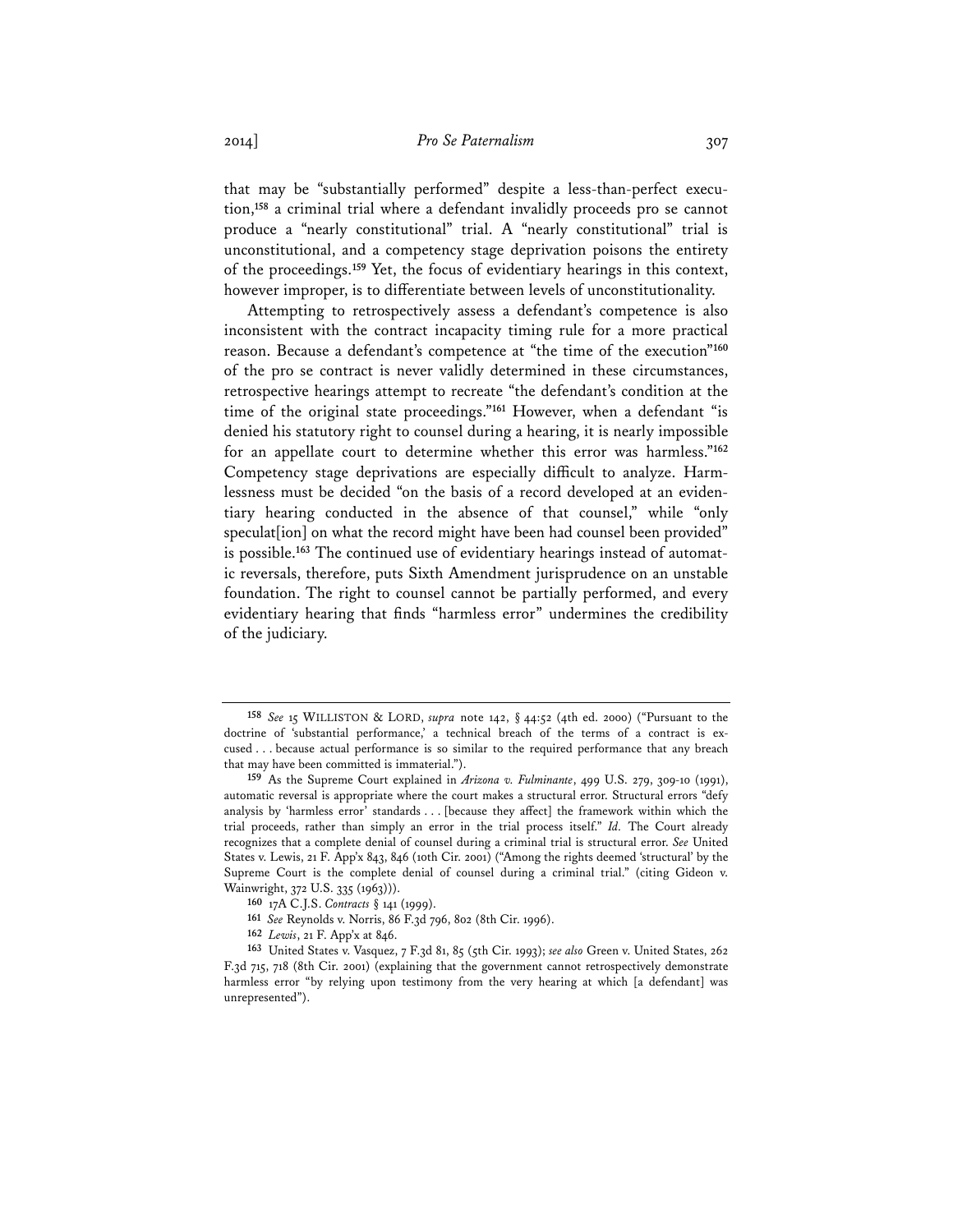#### B. *Pragmatism: The Practical Futility of Evidentiary Hearings*

The second reason to automatically reverse after a competency stage deprivation is simple—it will work well in practice. A theory's value is often a function of its ease of application. A rule or standard that judges fail to correctly understand or interpret provides little utility. As Girvan and Deason explain,

[t]he ability to operationalize the social theory embodied in the law is highly relevant to the development of sound, predictable, and reliable legal standards.  $\ldots$  . To the extent that [a] hypothesis is poorly operationalized such that it is not easily or obviously testable against the sort of evidence that is likely to be available . . . [case] outcomes . . . will be unnecessarily error prone at best and unpredictably random at worst.**<sup>164</sup>**

The *Ross* automatic-reversal rule is more practical than the *Klat* evidentiary hearing standard. This conclusion is based primarily on an application of the well-known rules versus standards debate to the specific contours of competency stage deprivations.**<sup>165</sup>**

Rules and standards are two "different forms that a directive can take."**<sup>166</sup>** For example, a rule might state that "no driver shall travel above sixty-five miles-per-hour in a vehicle" or, more relevant here, "a defendant deprived of counsel during a hearing to determine his competence shall have his conviction and sentence reversed." These directives, instead framed as standards, might state that "any driver traveling at an excessive speed will be subject to an appropriate fine" or "a defendant who is deprived of counsel during a hearing to determine his competence may have his conviction reversed only if the absence of counsel affected the result." Of course, rules and standards each have benefits and limitations. In his pioneering work on the rules versus standards debate, Duncan Kennedy attempted to catalog these considerations by creating the following table:

**<sup>164</sup>** Erik J. Girvan & Grace Deason, *Social Science in Law: A Psychological Case for Abandoning the "Discriminatory Motive" Under Title VII*, 60 CLEV. ST. L. REV. 1057, 1066-67 (2013).

**<sup>165</sup>** *See generally* Louis Kaplow, *Rules Versus Standards: An Economic Analysis*, 42 DUKE L.J. 557 (1992) (applying economic analysis to compare rulemaking versus standard setting at the agency and individual levels); Duncan Kennedy, *Form and Substance in Private Law Adjudication*, 89 HARV. L. REV. 1685 (1976) (examining the rules versus standards debate within the context of altruism versus individual-focused selfishness models); Russell B. Korobkin, *Behavioral Analysis and Legal Form: Rules vs. Standards Revisited*, 79 OR. L. REV. 23 (2000) (viewing the rules versus standards debate through a behavioral science lens); Cass R. Sunstein, *Problems with Rules*, 83 CALIF. L. REV. 953 (1995) (comparing an approach to legal judgment based on abstract principles to one based on case-by-case decisionmaking).

**<sup>166</sup>** Pierre Schlag, *Formalism and Realism in Ruins (Mapping the Logics of Collapse)*, 95 IOWA L. REV. 195, 225 (2009).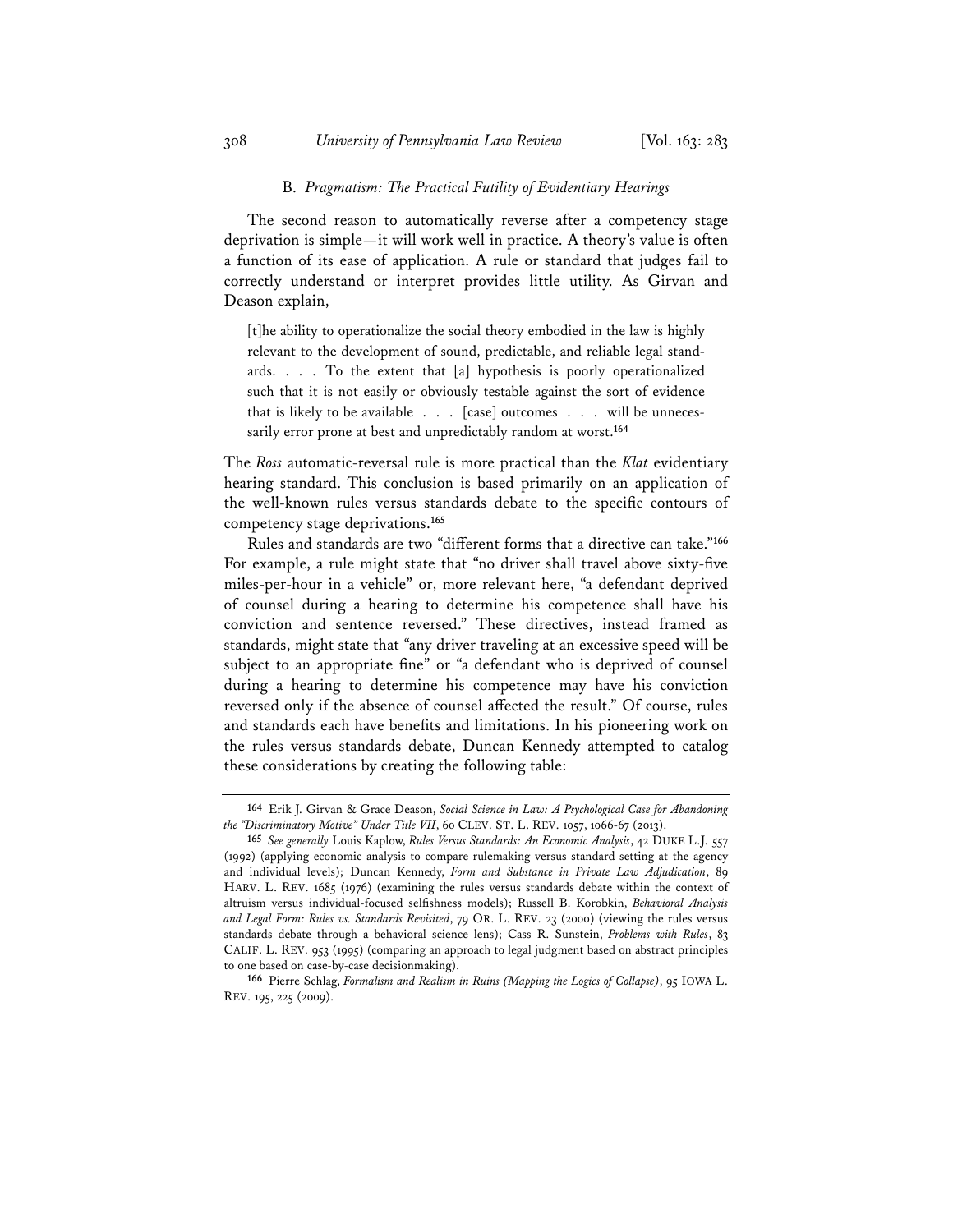| Benefits of                           |                                     | <b>Benefits of</b>                              | Criticisms of                        |
|---------------------------------------|-------------------------------------|-------------------------------------------------|--------------------------------------|
| Rules                                 | <b>Criticisms of Rules</b>          | Standards                                       | Standards                            |
| Provide for easy<br>application       | Provide only a<br>crude application | Allow for a<br>complex,<br>textured<br>analysis | Lead to unpredictable<br>results     |
| Seemingly<br>comprehensive            | New developments<br>fall outside    | Can be applied<br>to new<br>developments        | Not fully articulated<br>or concrete |
| Less judicial<br>activism<br>possible | Box judges in                       | Vest trust in<br>judges                         | Open to judicial<br>abuses           |
| Immediate<br>answers                  | Answers that fail to<br>do justice  | "Right answer"<br>possible                      | Hard to operationalize               |

## Table 1: Rules vs. Standards<sup>167</sup>

Admittedly, a cursory examination of the above table can make the topic of this Comment seem like an exercise in futility. If both the rule-based, automatic reversal approach and the standard-based, evidentiary hearing approach have competing benefits and limitations, the choice of one over the other might seem like a matter of preference. Application of these two approaches within the context of competency stage deprivations, however, reveals that they do not capture the benefits of their competing forms equally. *Ross*'s automatic reversal approach is able to capitalize on the advantages of rules while minimizing the impact of many of their inherent limitations. By contrast, the ability of *Klat* evidentiary hearings to produce the general benefits of standards is doubtful, and the limitations of the form are quite concerning within this context.

A competency stage deprivation of counsel prevents a proper, ex ante determination of a defendant's competence. *Ross* automatic reversals do not try to make such a determination ex post, opting instead to provide a bright-line rule once a competency stage deprivation is found. This remedy captures some of the most important benefits of rules: reversals are easy to

 $\blacksquare$ 

**<sup>167</sup>** This table builds on and slightly modifies the original version provided in Kennedy, *supra* note 165, at 1710, which was cited and slightly modified in Schlag, *supra* note 166, at 226.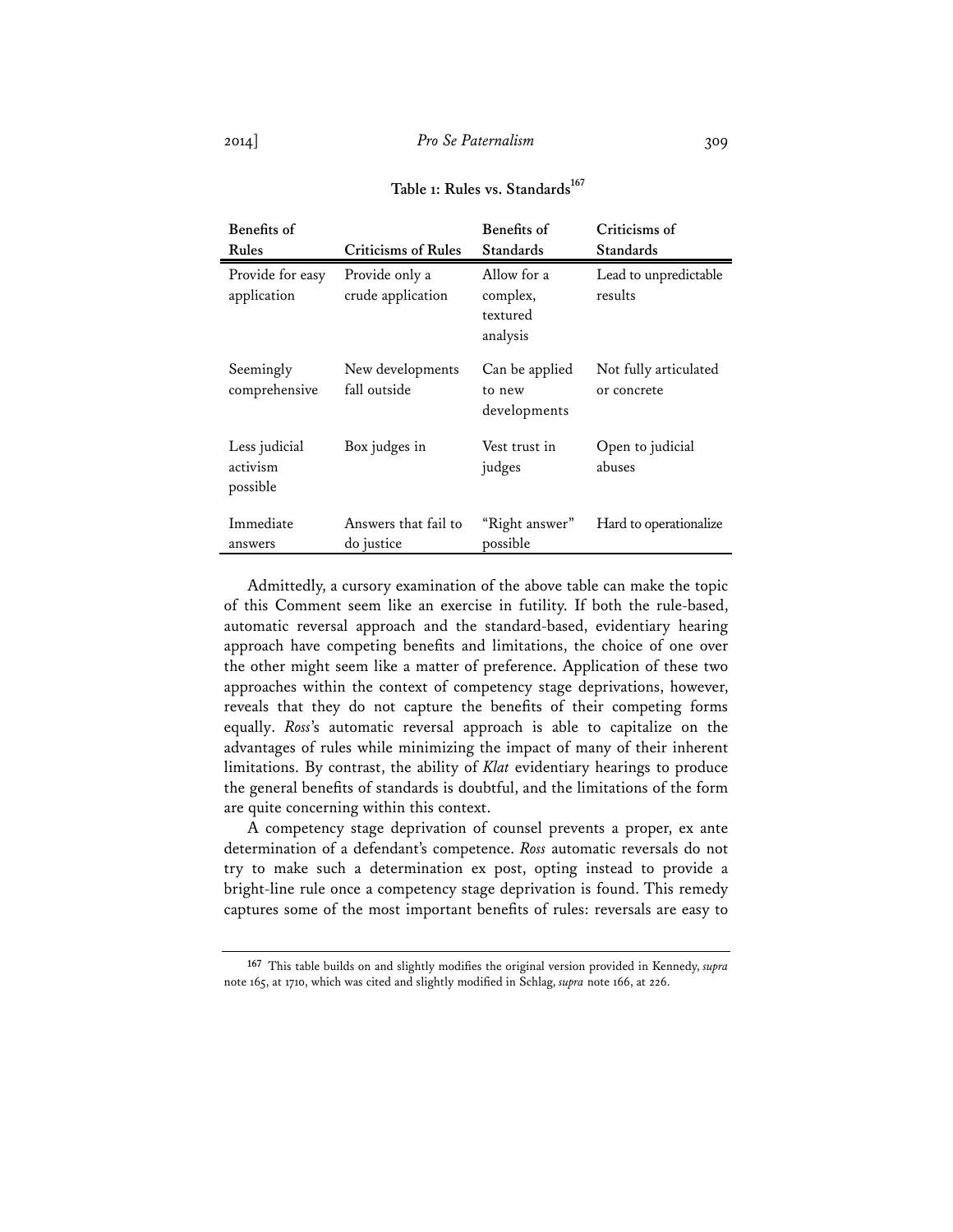apply, provide uniform and predictable results, and rein in the power of the judge whose error prompted appellate review in the first instance. With regard to the potential disadvantages of rules, *Ross* automatic reversals cannot be said to be authoritarian or draconian. The remedy instead provides defendants relief from the coercive power of the State in cases where their constitutional rights were violated. Automatic reversal in the competency context is also unambiguous. Unlike the earlier example rule stating that "no driver shall travel more than 65 miles-per-hour in a vehicle," which leaves a court to decide whether motorcycles or skateboards qualify as vehicles,**<sup>168</sup>** competency stage deprivations are much clearer. *Cronic* and its progeny**<sup>169</sup>** established the boundaries and continue to provide useful guideposts for courts to use in assessing constructive denial of counsel claims. Unlike the hypothetical speed-limit rule above, a rule focused on competency stage deprivations does not suffer from threshold definitional issues like the meaning of "vehicle." This is not to say that *none* of the limitations of rules apply to post-deprivation automatic reversals, but those limitations that do apply are outweighed by competing benefits.

By contrast, the circumstances giving rise to a competency stage deprivation make *Klat*'s standards-based approach less attractive when applied. Two of the most important benefits of standards are: (1) their empowerment of judges to make individualized decisions; and (2) their ability to arrive at (or at least attempt to arrive at) an objectively correct answer in every case. However, the flexibility which is usually a significant advantage of a standards-based approach seems problematic within the context of retrospective competency hearings. First, the same judge who erred by permitting the defendant to represent himself at his original competency hearing would likely preside over the retrospective hearing. If the same judge is tasked again with making a determination of a defendant's rights, there is little justification for granting the judge broad discretion the second time around. Next, as discussed within the context of the "pro se contract," coming to an objectively correct answer, even after a retrospective hearing, may be "nearly impossible."**<sup>170</sup>** This is because the harmlessness of a prior deprivation of counsel must be decided on the "basis of a record developed . . . in

**<sup>168</sup>** *See, e.g.*, H. L. A. Hart, *Positivism and the Separation of Law and Morals*, 71 HARV. L. REV. 593, 607 (1958) (noting the uncertainty surrounding the meaning of words such as "vehicle" at the margins). **<sup>169</sup>** *See supra* Section I.B.

**<sup>170</sup>** *See* United States v. Lewis, 21 F. App'x 843, 846 (10th Cir. 2001) (discussing the difficulties of retrospective hearings); *see also supra* Section IV.A.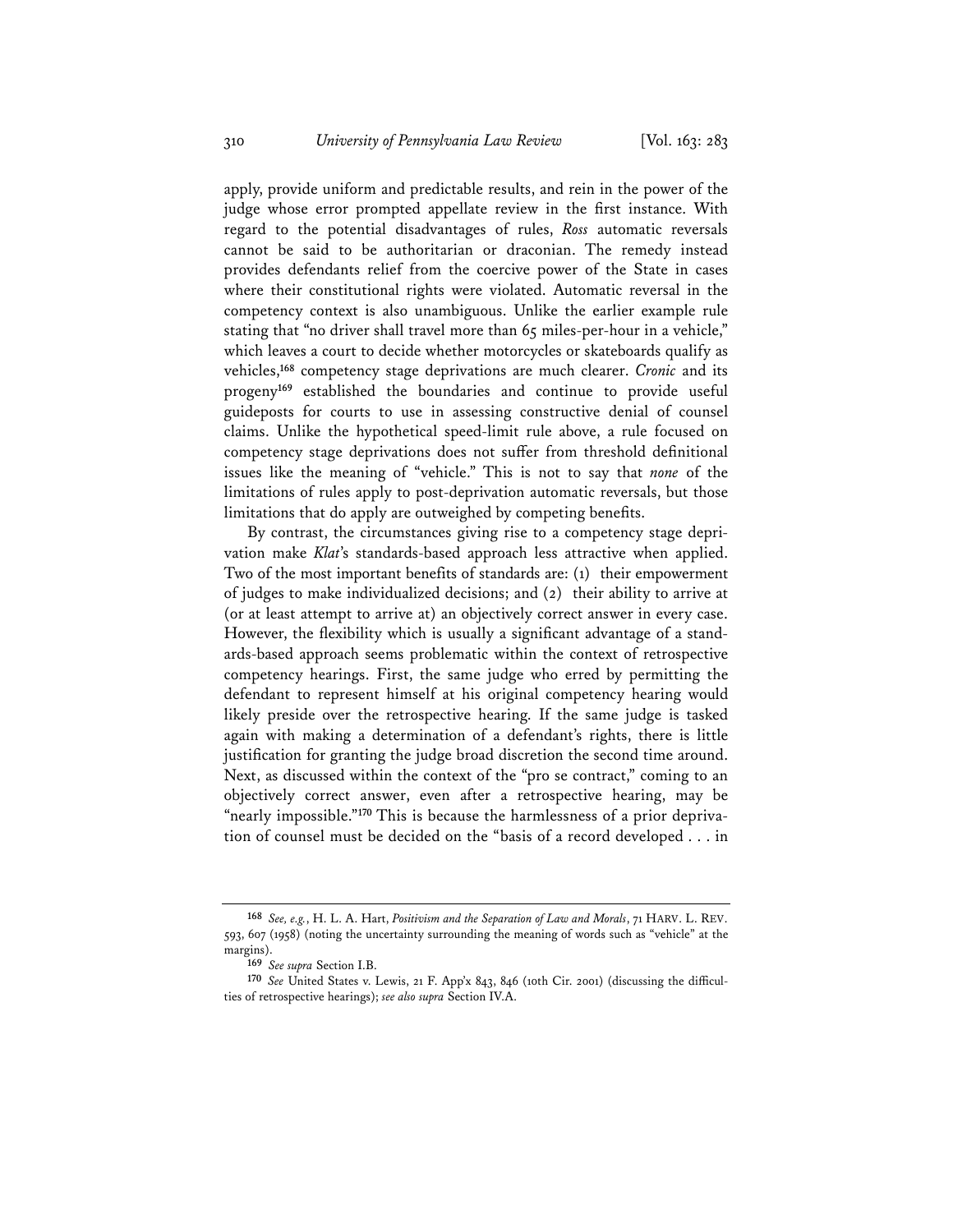the absence of that counsel."**<sup>171</sup>** At a minimum, any retrospective hearing would suffer from "the inherent unreliability and inadequacy of all retrospective hearings."**<sup>172</sup>** At worst, arriving at the "correct" result through holding a retrospective hearing may be "impossible."**<sup>173</sup>**

Additionally, the deficiencies of *Klat* retrospective hearings magnify the limitations characteristic of all standards-based approaches. Examining individual competency stage deprivations according to a vague standard yields results that are unpredictable, variable, and influenced by outside factors. Most importantly, however, remedying a Sixth Amendment violation with a procedurally inadequate retrospective hearing "completely vitiates the rights guaranteed . . . because such a remedy affirms the conviction without ever holding a procedurally adequate competency hearing."**<sup>174</sup>** By its very text, the Sixth Amendment applies to "all criminal prosecutions."**<sup>175</sup>** But when courts make procedural exceptions to uphold the results of certain trials which did not meet the requirements of the Sixth Amendment, they lower the nation's collective standards of justice. To avoid the further development of this incompetent jurisprudence, competency stage deprivations should be remedied through an automatic reversal rule.

## C. *Deterring Volitional Behavior: Maximizing Compliance Through Prospect Theory*

A final justification for automatically reversing after a competency stage deprivation is based on deterrence. Automatic reversals have the potential to deter judicial malfeasance and misfeasance more effectively than evidentiary hearings.**<sup>176</sup>** That is, a future defendant's constitutional right to counsel is less likely to be violated if automatic reversal is the remedy available for violations. Behavioral psychology, rooted in the insights of prospect theory,**<sup>177</sup>** explains why this is the case. Depriving a defendant of counsel at his competency hearing is constitutional error in every circuit that has decided

**<sup>171</sup>** *See* United States v. Vasquez, 7 F.3d 81, 85 (5th Cir. 1993); *see also* Green v. United States, 262 F.3d 715, 718 (8th Cir. 2001) (explaining that the government cannot retrospectively demonstrate harmless error "by relying upon testimony from the very hearing at which [a defendant] was unrepresented").

**<sup>172</sup>** Beaudreau, *supra* note 157, at 404.

**<sup>173</sup>** *See* Evans v. Raines, 800 F.2d 884, 888 (9th Cir. 1986) ("When the state court fails [to hold a required competency hearing], it often may be impossible to repair the damage retrospectively.").

**<sup>174</sup>** Beaudreau, *supra* note 157, at 406.

**<sup>175</sup>** *See* U.S. CONST. amend. VI.

**<sup>176</sup>** *See infra* subsection IV.C.1.

**<sup>177</sup>** *See infra* notes 187-96.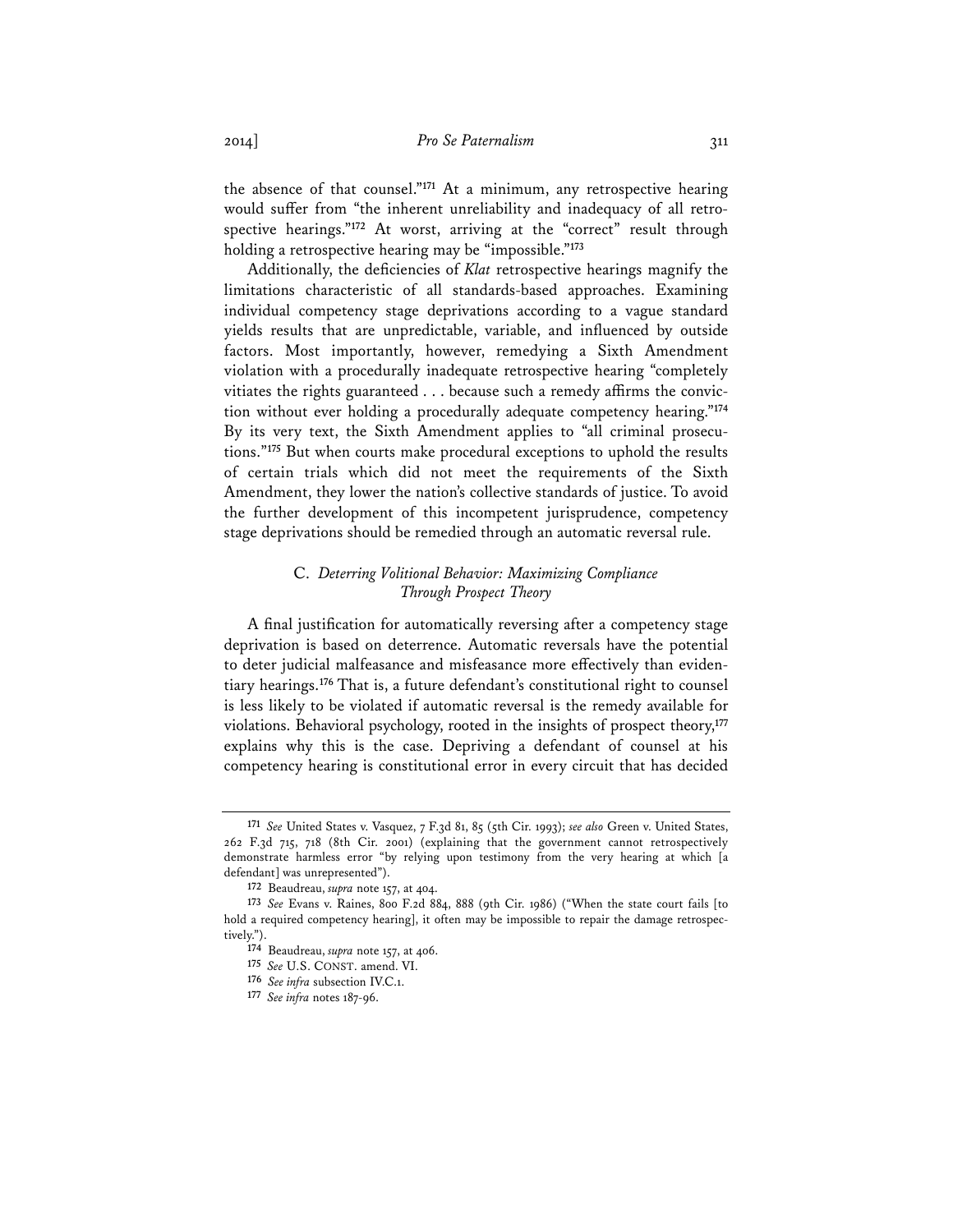the issue.**<sup>178</sup>** While the circuits are split over whether a *Klat* evidentiary hearing or a *Ross* automatic reversal is proper, a competency stage deprivation is error under either approach. Appellate courts reviewing a case in which a defendant waived counsel before his competency hearing, therefore, all levy a punishment of sorts against trial courts—and trial court judges in the form of a remand. This punishment is the focus of deterrence theory.

The purpose of punishment, generally, is to "announc<sup>[e]</sup> certain standards of behavior and attach[] penalties for deviation."**<sup>179</sup>** Just as lawmakers try to design criminal punishment systems that will deter undesirable behavior, appellate courts seek to optimize their control over district court abuses by "devising a penalty-setting system that assigns . . . punishments of a magnitude sufficient to deter a thinking [court] from committing" the same error.**<sup>180</sup>** Put in economic terms, an appellate court shapes remedies so that the expected utility of future compliance for district court judges exceeds the expected benefits of noncompliance.**<sup>181</sup>** With these incentives in mind, appellate courts can shape remedies to influence district court analyses and promote more accurate judicial decisionmaking.

At its most basic level, a rational actor–deterrence model recognizes that individuals "respond to the incentives that they face, particularly the penalties which are imposed by the legal system."**<sup>182</sup>** Forced to preside over the "minefield"**<sup>183</sup>** that pro se litigation creates, a trial court judge is incentivized to avoid a penalty in the form of a remand of his judgment or sentencing decision. The full set of considerations faced by judges can be quantified by multiplying the likelihood of remand by the severity of the

**<sup>178</sup>** *See supra* Part II.

**<sup>179</sup>** Johannes Andenaes, *The General Preventative Effects of Punishment*, 114 U. PA. L. REV. 949, 982 (1966) (quoting H. L. A. HART, PROLEGOMENON TO THE PRINCIPLES OF PUNISHMENT 21-22 (1960)).

**<sup>180</sup>** Paul H. Robinson & John M. Darley, *The Role of Deterrence in the Formulation of Criminal Law Rules: At Its Worst When Doing Its Best*, 91 GEO. L.J. 949, 950 (2003).

**<sup>181</sup>** *See* Alexandra White Dunahoe, *Revisiting the Cost-Benefit Calculus of the Misbehaving Prosecutor: Deterrence Economics and Transitory Prosecutors*, 61 N.Y.U. ANN. SURV. AM. L. 45, 55 (2005) (providing a "law and economics" analysis in the context of deterrence of prosecutorial misconduct).

**<sup>182</sup>** *Id.* 

**<sup>183</sup>** *See* Michele N. Struffolino, *Taking Limited Representation to the Limits: The Efficacy of Using Unbundled Legal Services in Domestic-Relations Matters Involving Litigation*, 2 ST. MARY'S J. ON LEGAL MALPRACTICE & ETHICS 166, 211 (2012) (arguing the rules imposed in court proceedings are a "minefield" for the pro se litigant); *see also* Drew A. Swank, Note, *The Pro Se Phenomenon*, 19 BYU J. PUB. L. 373, 384 (2005) (claiming that pro se litigation results in inefficiency).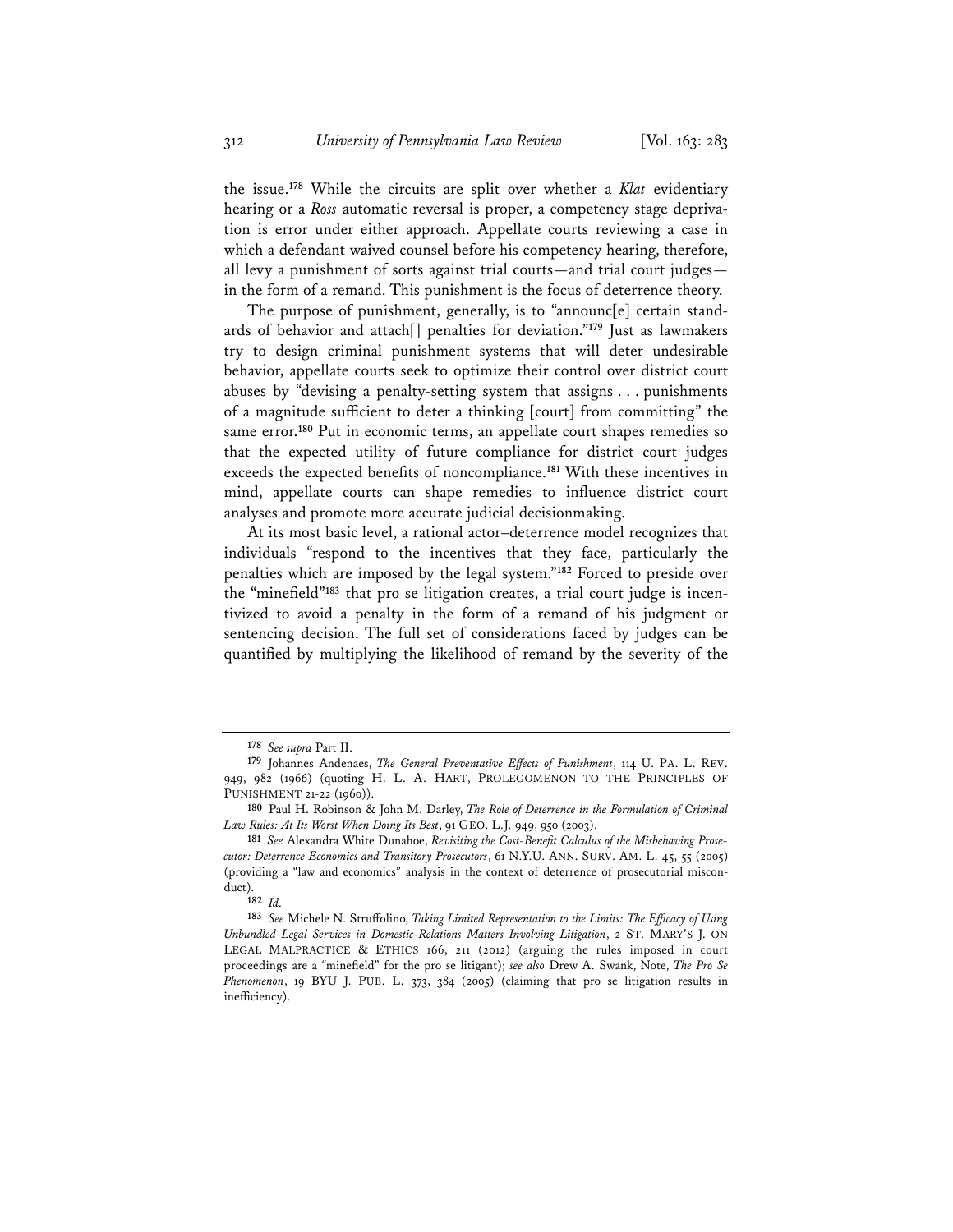specific remedy mandated by the appellate court.**<sup>184</sup>** More precisely, the simplified judicial incentive formula can be written as: *LR x SP = EP*, where *LR* is the likelihood of remand, *SP* is the severity of penalty, and *EP* is the total expected punishment.**<sup>185</sup>** Assigning numeric values to the *Ross* and *Klat*  remedies helps to demonstrate this point more concretely and illustrate their different deterrent potentials.

First, for both approaches, the likelihood of remand remains constant. This is because appellate decisions to remand are not a function of the specific remedy attached.  $LR = 1$  in both equations, therefore, because the remedy comes after an initial decision to remand. Second, automatic reversal is a more severe penalty than an evidentiary hearing carrying only the possibility of reversal. This difference is reflected in the equation by making  $SP = (-10)$  for automatic reversal, while  $SP = (-10) (0.5) + (0)(0.5) =$ *(-5)* for an evidentiary hearing with possible reversal. For purposes of simplicity, the chances of reversal after the model evidentiary hearing are set at 50 percent.**<sup>186</sup>** Plugging both remedies into the formula yields the following:

*Ross* automatic reversal:  $1 \times (-10) = -10$ 

*Klat* evidentiary hearing:  $1 \times [(-10)(0.5) + (0)(0.5)] = -5$ 

The equations reveal that a judge can expect a penalty of -10 where automatic reversal is the remedy for a competency stage deprivation. By contrast, a judge sitting in a circuit where an evidentiary hearing is the remedy used faces a penalty with a total expected payoff of -5.

A *harsher* penalty, however, does not necessarily equate to a more *effective*  penalty, and abstract quantification of different punishments says nothing about real-world effects. After all, for a difference in remedy to have any measurable deterrent impact, an implicit assumption is that a difference in remedy will influence judicial decisionmaking. While this may seem like an

**<sup>184</sup>** *See* John W. Heiderscheit III, *Rule 37 Discovery Sanctions in the Ninth Circuit: The Collapse of the Deterrence Goal*, 68 OR. L. REV. 57, 66-67 (1989) (explaining how Rule 37 sanctions deter bad behavior at trial depending on how the litigants perceive the likelihood and severity of potential punishments). The phrase "full set of considerations" here does not, nor should it, account for the political, personal, or other outside considerations of judges. If these considerations do consciously play a role in a particular judge's decisionmaking, such a variable would be difficult to model and even more difficult to justify.

**<sup>185</sup>** *Id.* at 67 n.52 (describing the considerations for a litigant facing possible sanctions as *LP x SP = EP*, where *LP* is the likelihood of punishment).

**<sup>186</sup>** In practice, this figure will vary depending on a host of factors including the particular appellate court, the reviewing judge, and case-specific facts. Regardless of the actual likelihood of a reversal in each case, the point remains that evidentiary hearings introduce uncertainty that makes appellate review less effective at serving deterrent goals.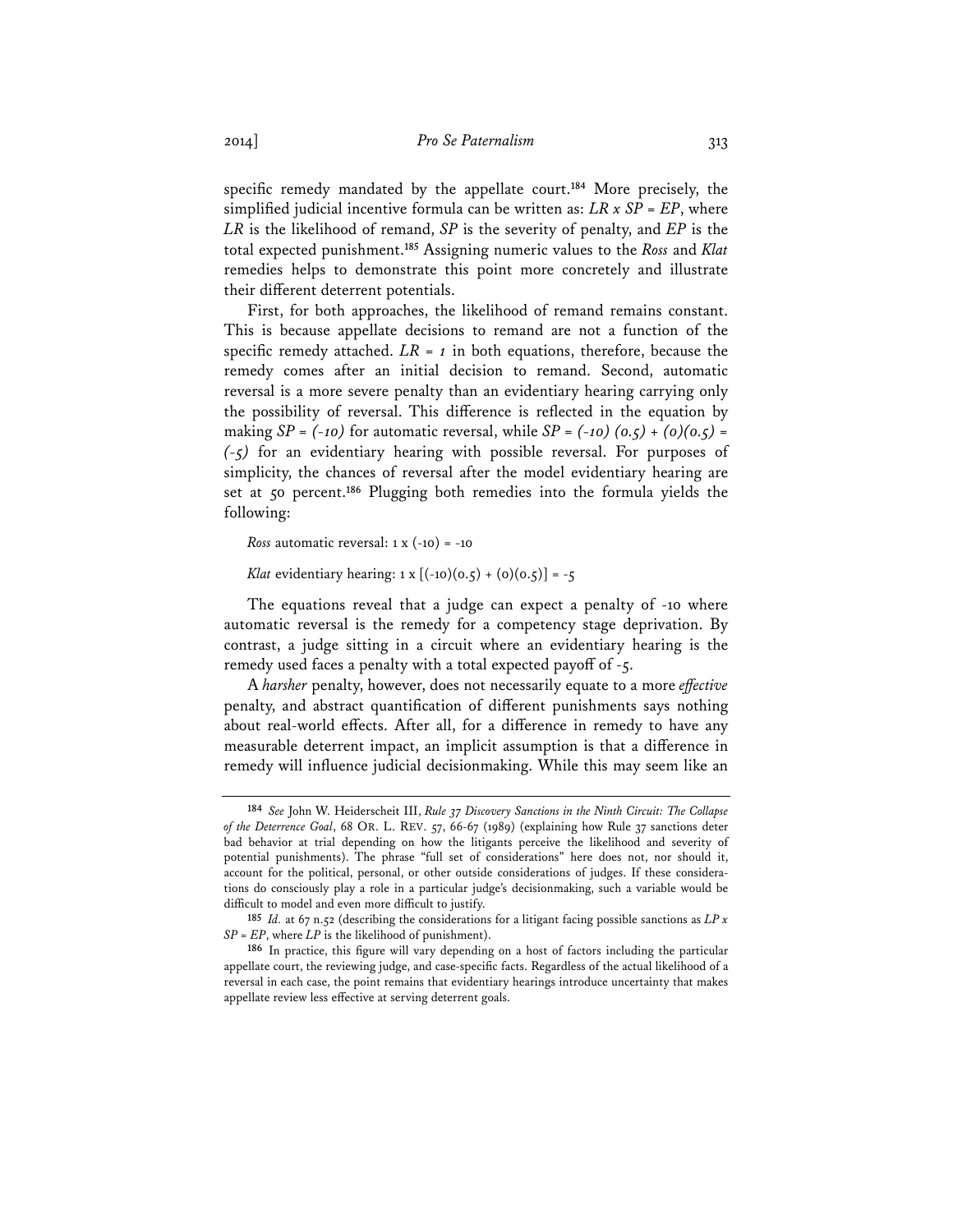unrealistic assumption to some, Kahneman and Tverksy's prospect theory would predict systematic deviation in judicial decisionmaking as a function of the remedies available for error.**<sup>187</sup>** Some may argue that judges are different and their cognitive psychology should not be analyzed using the same behavioral models derived from lay intuitions. If judges are individuals like the rest of us, however, then prospect theory has explanatory power.

Prospect theory describes human decisionmaking under risk. The fundamental insight of the theory is that "individuals tend to value losses more heavily than gains of the same magnitude."**<sup>188</sup>** For example:

[I]f a person is given a choice between a 70% shot at \$100 or a certain award of \$70 [a gain], he will normally choose the certain \$70. On the other hand, if forced to choose between paying a \$70 fee or taking a 70% chance of having to pay a \$100 fee [a loss], he will normally choose to gamble and face the 70% chance of paying the \$100 fee.**<sup>189</sup>**

The above study, and countless others like it, conclude that individuals are risk-seeking for losses but risk-averse for gains.**<sup>190</sup>** Naturally, a host of implications flow from this insight, one of which is particularly helpful to the current discussion of a remedy's deterrent power: the certainty effect. Through an analysis of the certainty effect, *Ross* automatic reversals are shown to be more effective at deterring judges from presiding over competency stage deprivations. From a behavioral perspective, therefore, automatic reversals are preferable to evidentiary hearings if a greater number of future defendants are to receive their constitutionally guaranteed right to counsel.

## 1. The Certainty Effect

Automatic reversals would deter judges more effectively because their punitive effect is unambiguous. Evidentiary hearings, by contrast, introduce uncertainty and threaten only a probabilistic punishment. Prospect theory's certainty effect can help explain this difference. The certainty effect is derivable directly from prospect theory's fundamental premise. Because

**<sup>187</sup>** *See generally* Daniel Kahneman & Amos Tversky, *Prospect Theory: An Analysis of Decision Under Risk*, 47 ECONOMETRICA 263 (1979) (articulating prospect theory and its implications for the first time).

**<sup>188</sup>** Chris Guthrie, *Prospect Theory, Risk Preference, and the Law*, 97 NW. U. L. REV. 1115, 1119 (2003); *see also* Kahneman & Tversky, *supra* note 187, at 279 ("The aggravation that one experiences in losing a sum of money appears to be greater than the pleasure associated with gaining the same amount.").

**<sup>189</sup>** Note, *Risk-Preference Asymmetries in Class Action Litigation*, 119 HARV. L. REV. 587, 589 n.11 (2005).

**<sup>190</sup>** *Id.* at 589.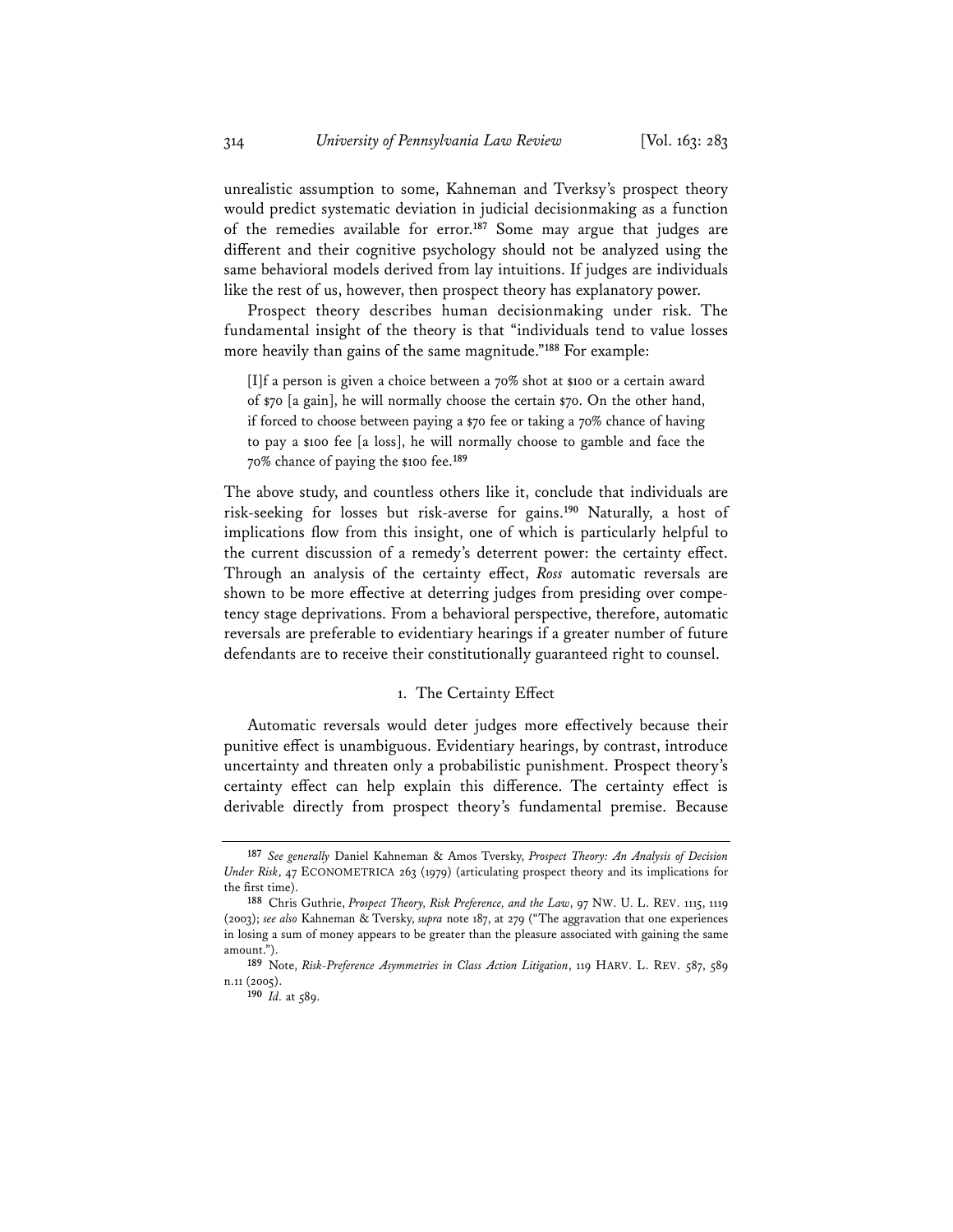losses loom larger than gains, "responses to uncertain situations appear to have an all or none characteristic that is sensitive to the possibility rather than the probability of strong positive or negative consequences, causing very small probabilities to carry great weight."<sup>191</sup> Put differently, when individuals are forced to make decisions under the risk of deciding incorrectly, they systematically "overweigh[] outcomes that are considered certain, relative to outcomes which are merely probable."**<sup>192</sup>** The certainty effect is most powerful when an individual's decision is accompanied by "anticipatory emotions" such as fear, anxiety, and dread.**<sup>193</sup>**

Applying prospect theory and its certainty effect reveals why the *Ross* approach deters constitutional violations better than the *Klat* approach. The difference is rooted in the uncertainty created by evidentiary hearings carrying only a chance of reversal, which contrasts starkly with the certainty provided by automatic reversal. Although an automatic reversal and an evidentiary hearing can yield the same penalty (reversal), the latter introduces variability into the deterrence calculus. A trial court judge, presiding over a competency hearing for a criminal defendant otherwise proceeding pro se, is more likely to ensure that the defendant's competence is subject to meaningful adversarial testing when the threat of an automatic reversal is available to the reviewing judge.

The certainty effect may cause a judge who is "pretty sure" of precedent governing self-representation at competency hearings to invest more time and effort into knowing the law if automatic reversal is available.**<sup>194</sup>** For example, in a cognitive study, lawyers were more willing to pay for discovery information that would increase their chances of winning from 95% to 100% than they were for information increasing their chances of winning from 25% to 30%.**<sup>195</sup>** Normatively, individuals should be willing to pay the same amount for the discovery information in both cases because the difference made by the information is 5% in each case. Descriptively, however,

**<sup>191</sup>** Paul Slovic et al., *Risk as Analysis and Risk as Feelings: Some Thoughts About Affect, Reason, Risk, and Rationality*, 24 RISK ANALYSIS 311, 318 (2004) (emphasis removed).

**<sup>192</sup>** Kevin Jon Heller, *The Cognitive Psychology of Circumstantial Evidence*, 105 MICH. L. REV. 241, 283 (2006).

**<sup>193</sup>** *See* George F. Loewenstein et al., *Risk as Feelings*, 127 PSYCHOL. BULL. 267, 267-68 (2001).

**<sup>194</sup>** *See* Richard Birke, Commentary, *Settlement Psychology: When Decision-Making Processes Fail*, 18 ALTERNATIVES TO HIGH COST LITIG. 203, 215 (2000) (applying the certainty effect to the behavior of lawyers in the discovery process).

**<sup>195</sup>** *Id*.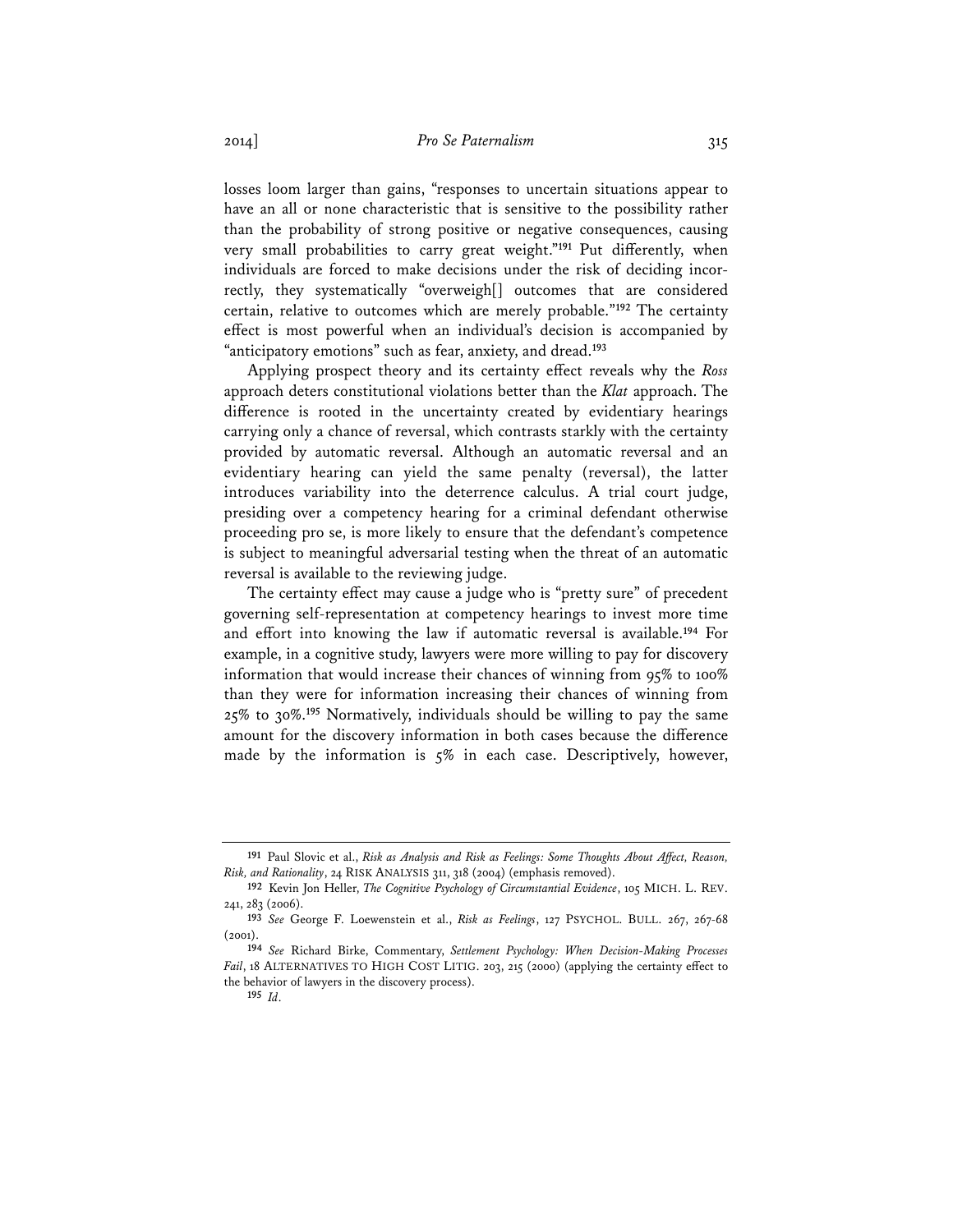individuals are systematically willing to pay a premium to avoid uncertainty.**<sup>196</sup>** But how does this reasoning apply to the current question of remedy?

The argument goes as follows: if an automatic reversal (a certain penalty) awaits a trial judge unless he ensures that a defendant is represented at his competency hearing, the certainty effect predicts that he will be much more likely to take steps to avoid error. By contrast, if an evidentiary hearing were the sole remedy available for error, the certainty effect predicts that a judge may be less likely to invest the time and research necessary to understand the nuances of the law and ensure that even stand-by counsel provides a meaningful adversarial testing. Just like individuals in cognitive studies, busy trial judges are presumably risk-seeking when faced with the prospect of a loss in the form of a remand. The threat of a loss, therefore, should incentivize judges to take the steps necessary to reduce their exposure to remand. The uncertainty introduced by evidentiary hearings makes the remedy less of a cognizable loss, however, and therefore the remedy is less effective at deterring judicial missteps. This result should remain observable even where a judge faces either automatic reversal (100% chance of loss) or an evidentiary hearing with a resulting 99% chance of reversal.**<sup>197</sup>** Indeed, the power of the certainty effect is that even this seemingly miniscule difference in probability can lead to systematic behavioral deviation. As a result, the risk premium paid by judges—time and effort, for purposes of this analysis—is more likely to be invested where a certain penalty hangs in the balance. Automatic reversal provides this certainty, and deterrence of judicial error is more likely to follow from the *Ross* approach.

## 2. Criticisms of Deterrence-Based Reasoning in this Context

Certain questions can be raised regarding the efficacy of deterrencebased strategies where judges are the intended audience. First, if an appellate remand is to deter subsequent violations by trial court judges, three prerequisites must be satisfied: the judge must know the new standard, he must perceive the cost of violation to be greater than the perceived benefit of misfeasance or malfeasance, "and he must be able and willing to bring

**<sup>196</sup>** *See, e.g.*, Kahneman & Tversky, *supra* note 187, at 265 (noting that "people overweight outcomes that are considered certain"); *see also* Clifford W. Smith, Jr., *Market Volatility: Causes and Consequences*, 74 CORNELL L. REV. 953, 956 (1989) (explaining that investors require increasing "risk premiums" to invest in volatile opportunities); Note, *supra* note 189, at 592 ("A risk-seeking plaintiff['s] . . . greater willingness to go to trial means that the defendant must pay him a risk premium above the expected value . . . to induce him to settle.").

**<sup>197</sup>** The probability of reversal of the hearing could be this high, hypothetically, for a variety of case-specific reasons.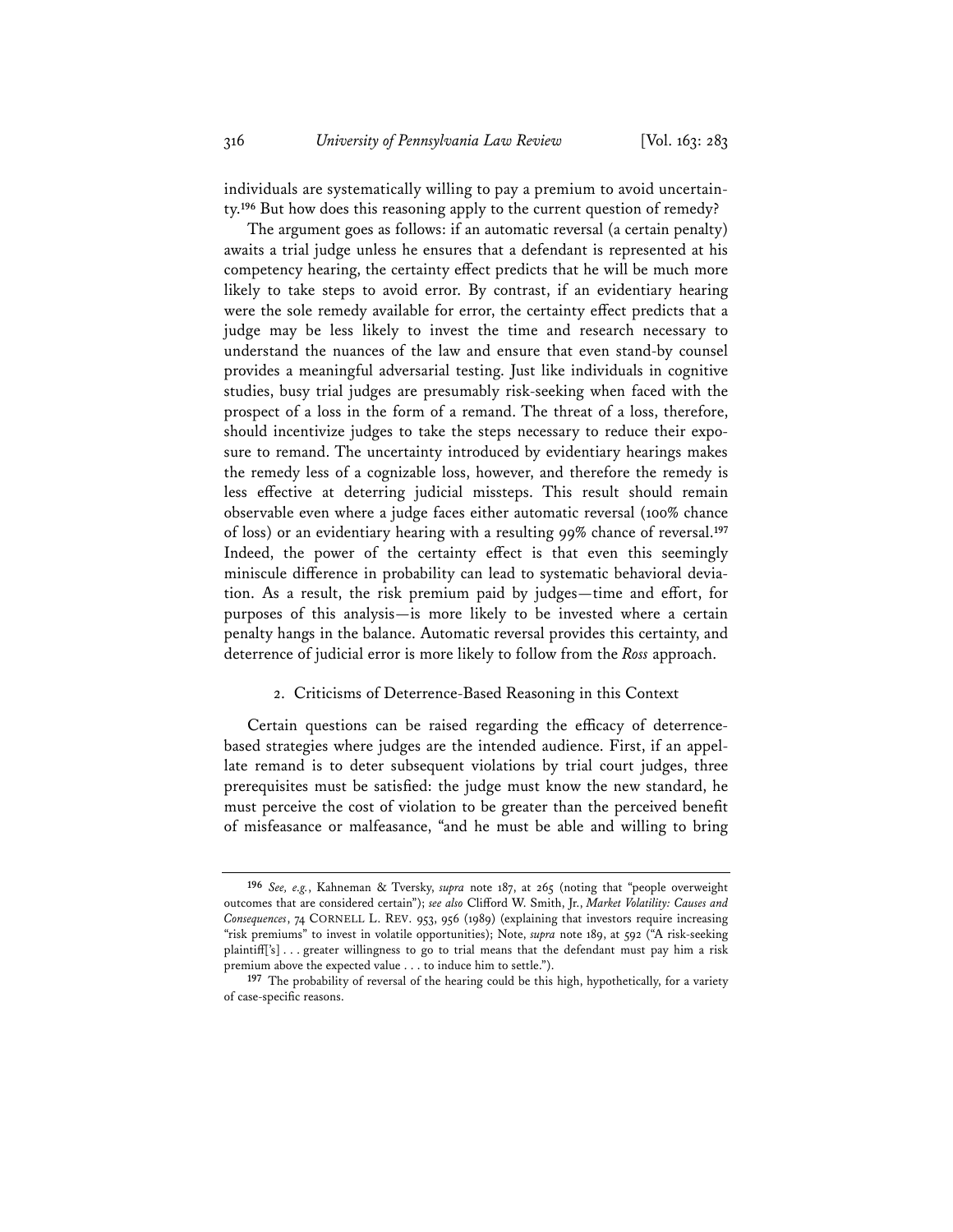such knowledge to bear on his conduct decision at the time of the offense."**<sup>198</sup>** The absence of even one of these preconditions undermines deterrent goals within the criminal law context.**<sup>199</sup>** Application of these preconditions to the context of appellate review, however, reveals that judges, perhaps even more than lawyers or other sophisticated parties, are good targets for deterrence-based strategies. Expecting a judge to understand new precedent, to rationally calculate, and to conform his decisions accordingly does not seem unrealistic. In this regard, automatic reversal, as opposed to an evidentiary hearing, is the penalty more likely to deter a rationally calculating judge from allowing a defendant to proceed unrepresented during his competency hearing. Although automatically reversing a defendant's conviction and sentence based on this judicial error is more severe, the result is also more likely to motivate other judges to become aware of the standard and adjust their behavior accordingly—a general deterrent effect.

Second, when taken in isolation, the above deterrence analysis is far too simplistic. One could argue that solely comparing the deterrent potential of various remedies simply leads to choosing the penalty that is the harshest in every case. In a system concerned only with deterrence, therefore, serious punishment could be appropriate for a judge allowing a defendant to proceed unrepresented during his competency hearing. This result should seem ridiculous to most readers, however, and for good reason. Analyzing a remedy through a one-dimensional deterrence analysis ignores considerations of morality and proportionality that are important to most individuals.**<sup>200</sup>** While choosing a harsh penalty like jail time might better prevent judicial error in more cases, effective deterrence might come at the cost of the justice system's credibility and legitimacy.**<sup>201</sup>**

**<sup>198</sup>** *Cf.* Robinson & Darley, *supra* note 180, at 953 (discussing the prerequisites that must be satisfied for criminal law to effectively deter potential violators).

**<sup>199</sup>** *Id.* at 953-56 (discussing how deterrence is undermined by violator's lack of knowledge of the law, inaccurate perception of the cost of violating rules, and inability to make rational decisions).

**<sup>200</sup>** *See, e.g.*, Paul H. Robinson, *Competing Conceptions of Modern Desert: Vengeful, Deontological, and Empirical*, 67 CAMBRIDGE L.J. 145, 149 (2008) (explaining that social science experiments reveal that concepts of blameworthiness and justice strongly influence community intuitions about desert); Paul H. Robinson, Commentary, *Punishing Dangerousness: Cloaking Preventive Detention as Criminal Justice*, 114 HARV. L. REV. 1429, 1434-39, 1444-46, 1450-54 (2001) (exploring issues of proportionality and justice in a criminal law system that increasingly emphasizes preventive detention).

**<sup>201</sup>** PAUL H. ROBINSON, CRIMINAL LAW: CASE STUDIES AND CONTROVERSIES 98 (3d ed. 2012) ("Thus, the criminal law's moral credibility is essential to effective crime control, and is enhanced if the distribution of criminal liability is perceived as 'doing justice' . . . .").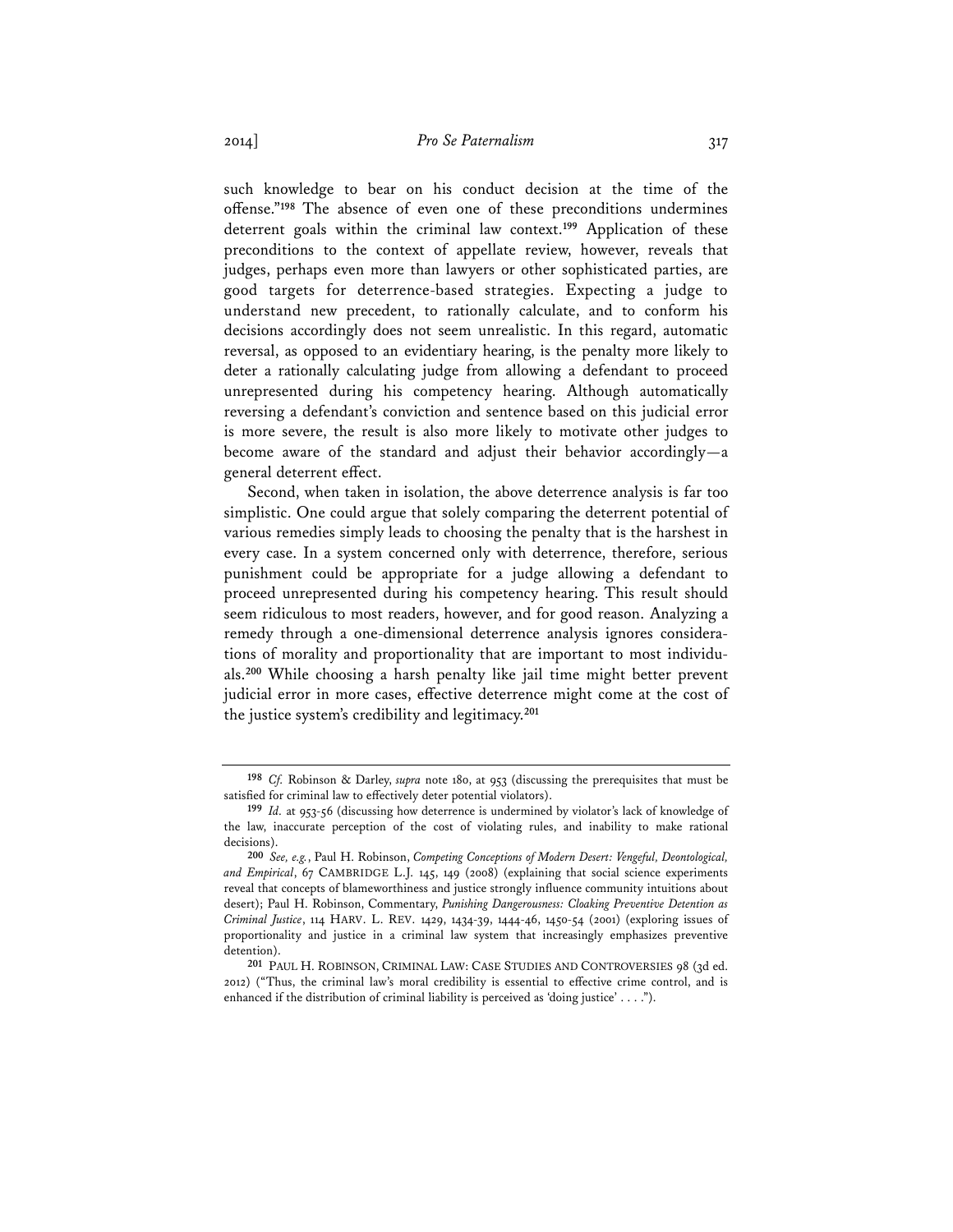Again, however, this general critique of deterrence seems to be less applicable to the current analysis of remedies. First, as the *Ross* court stated, the "established rule [is] that complete deprivation of counsel during a critical stage warrants automatic reversal without consideration of prejudice."**<sup>202</sup>** With the Supreme Court developing critical stage doctrine and reaffirming its requirements over decades of jurisprudence, the argument that automatic reversal is unnecessarily draconian or unprecedented is not credible. First, granting an automatic reversal in such cases falls well within the established lines of proportionality and legitimacy established by this nation's highest court. Second, both the *Ross* and *Klat* approaches feature reversal as at least one of the remedies available when a defendant is unrepresented at his competency hearing. Both approaches, therefore, implicitly acknowledge that reversal is an appropriate remedy under at least some circumstances. The argument in favor of one or the other simply revolves around whether reversal should be automatic or come after an evidentiary hearing—a debate that belongs more within the rules versus standards paradigm, not a desert paradigm.**<sup>203</sup>** Automatic reversal is the established remedy for a deprivation of counsel at a "critical stage," so characterizing reversal as unnecessarily harsh to accomplish judicial deterrence in the competency hearing context is indefensible. Absent a global critique calling for the complete end to reversals, both *Klat* and *Ross* seem legitimate from a proportionality perspective.

Finally, the most damning critique of deterrence-based justifications for automatic reversal questions whether individual judges, operating within a larger federal court system, can even be deterred at all. This critique, rooted in what I will refer to as "organizational theory," attacks the fundamental premise that individuals can be effectively deterred under the right conditions. Organizational theory

criticizes rational choice theory for ignoring the impact organizations play in influencing individual actions. According to this account, the structure and culture of an institution frame . . . the situation for its agents, such that they are no longer acting as isolated rational individuals, engaging in a rational actor calculus. Instead, they function as part of a larger structure, absorbed in a larger cause, with the result that the organization's rationality its goals and means—dominates in a way that may escape the attention of any one individual. This process can then create a recipe for organizational

**<sup>202</sup>** United States v. Ross, 703 F.3d 856, 874 (6th Cir. 2012).

**<sup>203</sup>** For more on the competing benefits and limitations of rules and standards, see generally Korobkin, *supra* note 165, and Kaplow, *supra* note 165.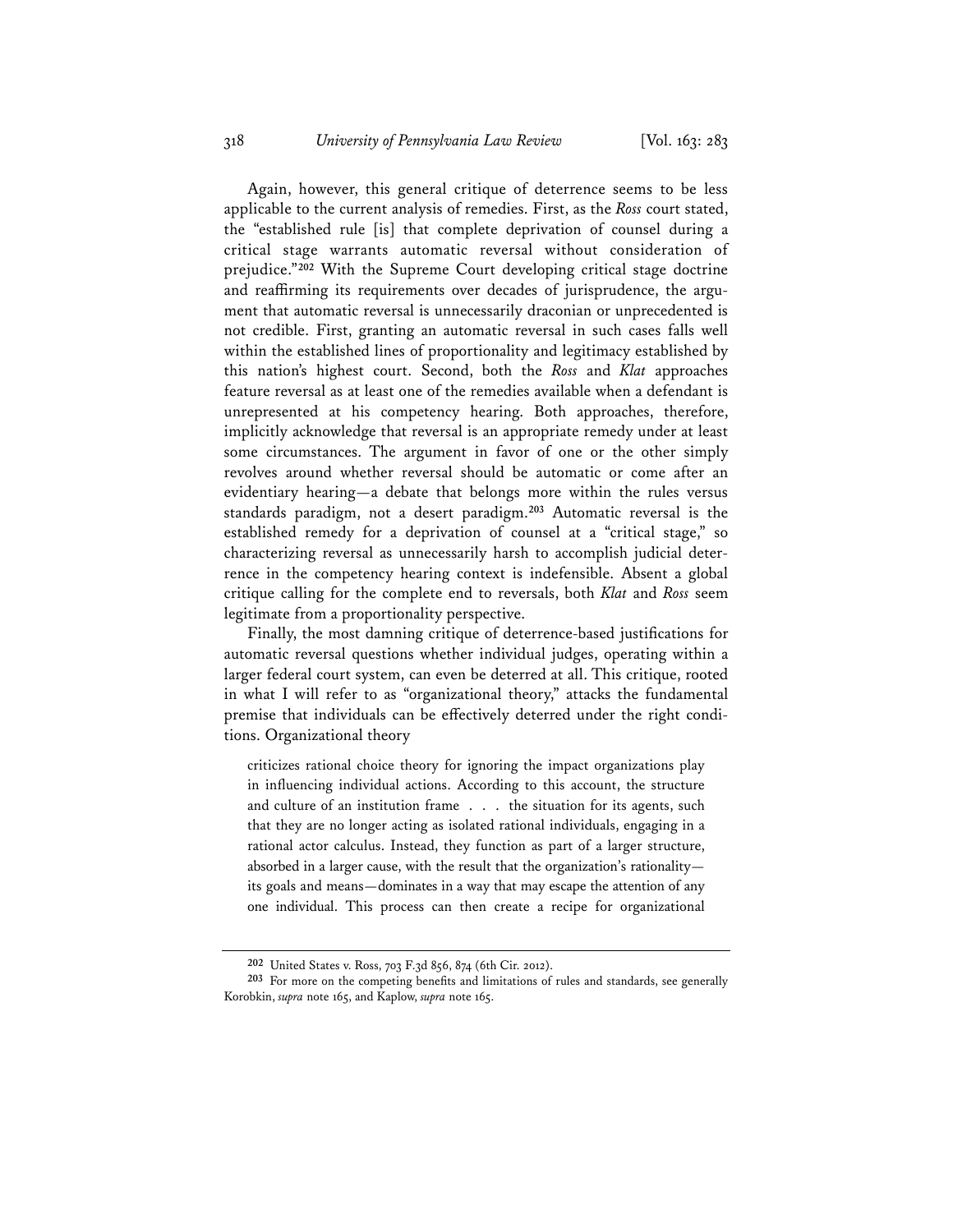wrongdoing that will never trouble the conscience of anyone within the organization.**<sup>204</sup>**

If organizational norms and standards truly shape the decisions of individual judges in the same way that they allegedly limit the discretion of police officers,**<sup>205</sup>** for example, then a deterrence-based theory focused on individual judges is misguided. Instead, under organizational theory, cultural and "structural change" of the court system as a whole is required before any individual judge can be deterred.**<sup>206</sup>**

Organizational theory, however, is not nearly as accepted as the competing theory of "methodological individualism."**<sup>207</sup>** Methodological individualism holds that "[i]nstitutions composed of individuals will only behave rationally, that is, will only adopt optimal means of achieving their goals, if such behavior results from the separate, self-interested behaviors of the people who comprise them."**<sup>208</sup>** This view of organizations as being reducible to the level of the individual is "even more foundational to law and economics than the rationality assumption, serving as a kind of framing constraint, rather than simply an assumption."**<sup>209</sup>** While neither theory can be definitively proven, methodological individualism's appeal stems from a number of epistemological advantages over organizational theory. First, methodological individualism is more consistent with one's everyday experience, allowing for a more intuitive explanation and avoiding metaphorical statements.**<sup>210</sup>** Second, unlike organizational theory, methodological individualism "generates testable hypotheses" regarding individual behavior and preferences.**<sup>211</sup>** For example, identifying a particular judge as "conservative" is testable, while classifying an entire court as "conservative" is a more complex task

**<sup>204</sup>** Kit Kinports, *Culpability, Deterrence, and the Exclusionary Rule*, 21 WM. & MARY BILL RTS. J. 821, 832-34 (2013) (citations and internal quotation marks omitted).

**<sup>205</sup>** *See id.*; *see also* Barbara E. Armacost, *Organizational Culture and Police Misconduct*, 72 GEO. WASH. L. REV. 453, 512-13 (2004) (claiming that informal police force norms create organizational control over the range of discretion of individual officers).

**<sup>206</sup>** *See* Kinports, *supra* note 204, at 834 (arguing that, in the context of police behavior, the exclusionary rule could only serve as a deterrent if it spoke to police culture and created structural change); *see also* Armacost, *supra* note 205, at 509-10, 528 (opining that "systemic" remedies are needed to deter police misconduct, rather than "individual-specific" solutions).

**<sup>207</sup>** *See* Robert C. Ellickson, *Law and Economics Discovers Social Norms*, 27 J. LEGAL STUD. 537, 539 (1998) (defining methodological individualism as "the assumption that individuals are the only agents of human action"); Jason Scott Johnston, *Law, Economics, and Post-Realist Explanation*, 24 LAW & SOC'Y REV. 1217, 1244 (1990) ("Even the most superficially functional economic analysts of law ultimately adopt a methodological individualist research program . . . .").

**<sup>208</sup>** Edward Rubin, Commentary, *Rational States?*, 83 VA. L. REV. 1433, 1436 (1997).

**<sup>209</sup>** Robert Ahdieh, *Beyond Individualism in Law and Economics*, 91 B.U. L. REV. 43, 45 (2011). **<sup>210</sup>** *See* Rubin, *supra* note 208, at 1436.

**<sup>211</sup>** *Id.*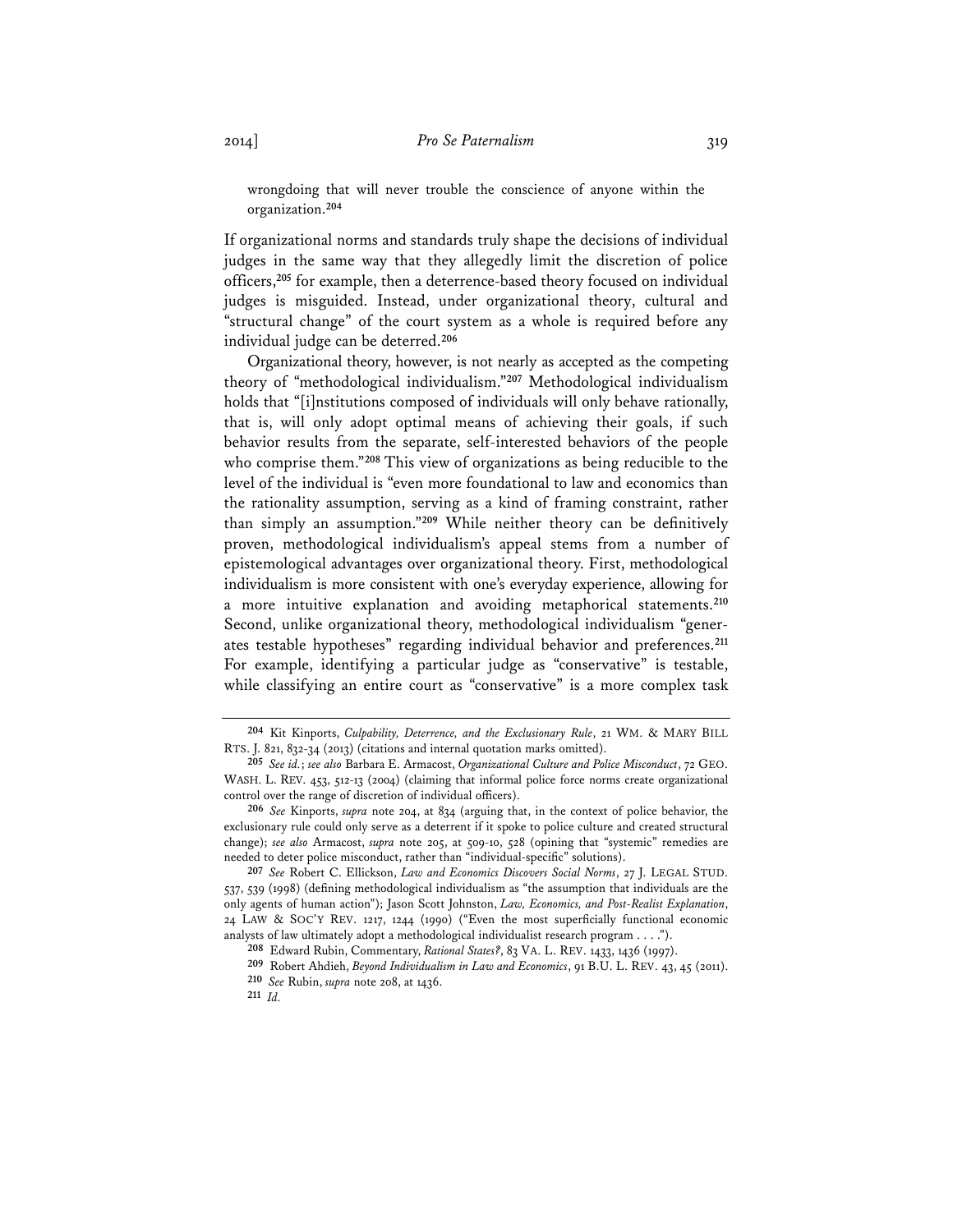which requires an analysis of the preferences of individual judges anyway just less directly. Finally, methodological individualism focuses its analysis on the point where the "human experience occurs," instead of requiring an abstraction to a higher order.**<sup>212</sup>** Therefore, while one might question the ability of appellate review to deter judges from violating the constitutional rights of future defendants, that criticism should not lead to a recommendation that entire courts should be deterred instead. Individual judges make decisions, and therefore individual judges have the power to ensure that a defendant is not deprived of counsel at his competency hearing. Automatically reversing a conviction and sentence—entered after a defendant's Sixth Amendment rights were violated—is the most effective and efficient means to prevent future constitutional violations ex ante. If one remedy, consistent with Supreme Court jurisprudence, has the ability to reduce constitutional violations, there is little reason to select a competing theory. In order to do justice efficiently, automatic reversal should be the uniform remedy in this context.

## V. CRITIQUING REVERSALS: EMPIRICAL DESERT AND CHILLING EFFECTS

The preceding Part provided three separate, but related, justifications for automatic reversal after a competency stage deprivation. Whether contractual, practical, or behavioral reasoning is ultimately persuasive, automatic reversals are a superior remedy to evidentiary hearings. As the above discussion made clear, however, each justification is vulnerable to its own set of criticisms and concerns. This Part briefly sets forth more global criticisms of the use of automatic reversals, all of which apply to the remedy regardless of the justifications for its use. While the mere presence of a circuit split indicates that these competing concerns provide sufficient support for some courts to utilize evidentiary hearings, the following discussion aims to explain why that choice is misguided.

## A. *Minimizing Long-Term Costs*

The first criticism of the use of automatic reversals is based in economics. Reversing a conviction, the argument goes, produces waste in the form

**<sup>212</sup>** *See* Ahdieh, *supra* note 209, at 82 n.235; *see also* Edward L. Rubin, *Putting Rational Actors in Their Place: Economics and Phenomenology*, 51 VAND. L. REV. 1705, 1717 (1998) ("[M]ethodological individualism is . . . the theoretically argued position that the human consciousness is the irreducible arena of experience.").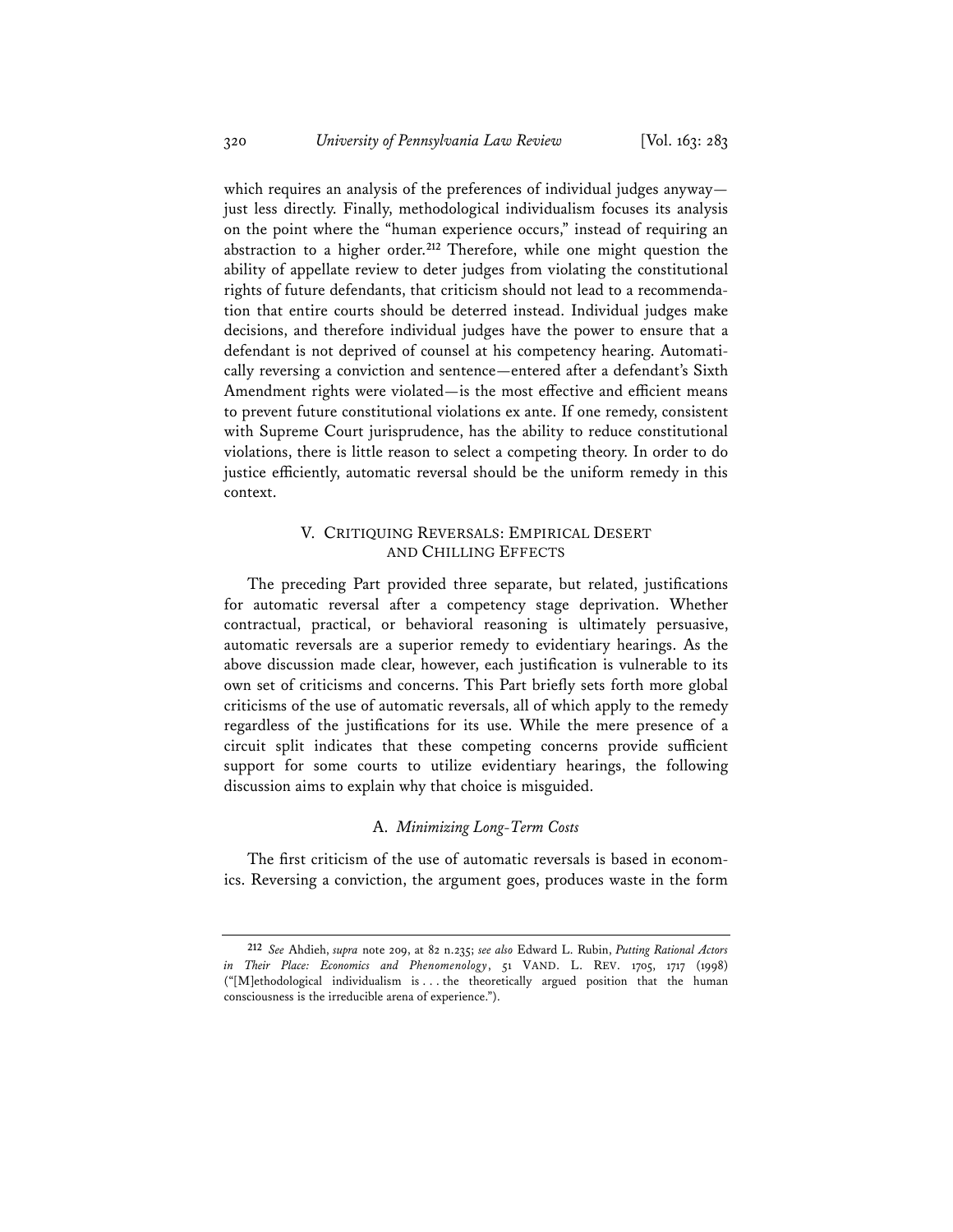of a squandered trial and its side effects.**<sup>213</sup>** According to this line of reasoning, evidentiary hearings avoid unnecessary waste by distinguishing trials where an error was "harmless" from those in which a more serious error occurred. Of course, after the jury is empaneled, lawyers present their cases and the judge decides, denying that automatic reversals impose costs is an untenable position. While reversals do impose short-term costs, relying on evidentiary hearings instead of reversals may increase long-term aggregate costs. As the earlier discussion of deterrence explained, one of the advantages of automatic reversals is that the remedy may make the perceived cost of future volitional behavior "exceed the advantage of the offence,"**<sup>214</sup>** and "consequently bring about strong general preventive effects."**<sup>215</sup>** Instead of focusing on the immediate, measureable waste caused by automatic reversals in each case, "deterrence focuses forward on the prevention of future misconduct."**<sup>216</sup>** Therefore, while there is no objective measure of deterrence, it is quite possible—I argue probable—that choosing to automatically reverse after competency stage deprivations will decrease the long-term drain on judicial resources and burden on society. Although reversing in individual cases may be hard to swallow, particularly where the defendant is extremely dislikable or the crime especially heinous, the deterrent potential of reversal may lead to an overall reduction in the number of *Ross*/*Klat*-type cases.

## B. *Empirical Desert and Systematic Credibility*

A second criticism of automatic reversals focuses on the moral credibility of the criminal justice system. As proponents of the "empirical desert" theory of punishment urge, in order to be effective, punishment must be

**<sup>213</sup>** *See, e.g.*, United States v. Pryce, 938 F.2d 1343, 1347 (D.C. Cir. 1991) ("[A]utomatic reversal inflicts on the public the costs of a needless retrial and on other litigants the resulting delays."); People v. Hall, 460 N.W.2d 520, 527 (Mich. 1990) ("To require automatic reversal of an otherwise valid conviction for an error which is harmless constitutes an inexcusable waste of judicial resources."); Petition for a Writ of Certiorari at 11, Gupta v. United States, 599 U.S. 905 (2010) (No. 09-711), 2009 WL 4882622, at \*11 ("Such an automatic-reversal rule results in a waste of scarce judicial resources.").

**<sup>214</sup>** *See* JEREMY BENTHAM, THE THEORY OF LEGISLATION 325 (C. K. Ogden, ed., Richard Hildreth, trans., 1931).

**<sup>215</sup>** *See* Andenaes, *supra* note 179, at 983; *see also* Herring v. United States, 555 U.S. 135, 141 (2009) ("[T]he benefits of deterrence must outweigh the costs."); United States v. Leon, 468 U.S. 897, 910 (1984) (explaining that, in the context of the exclusionary rule, the increased deterrence that may come from a broader application of the rule may not outweigh the costs imposed).

**<sup>216</sup>** Kinports, *supra* note 204, at 854.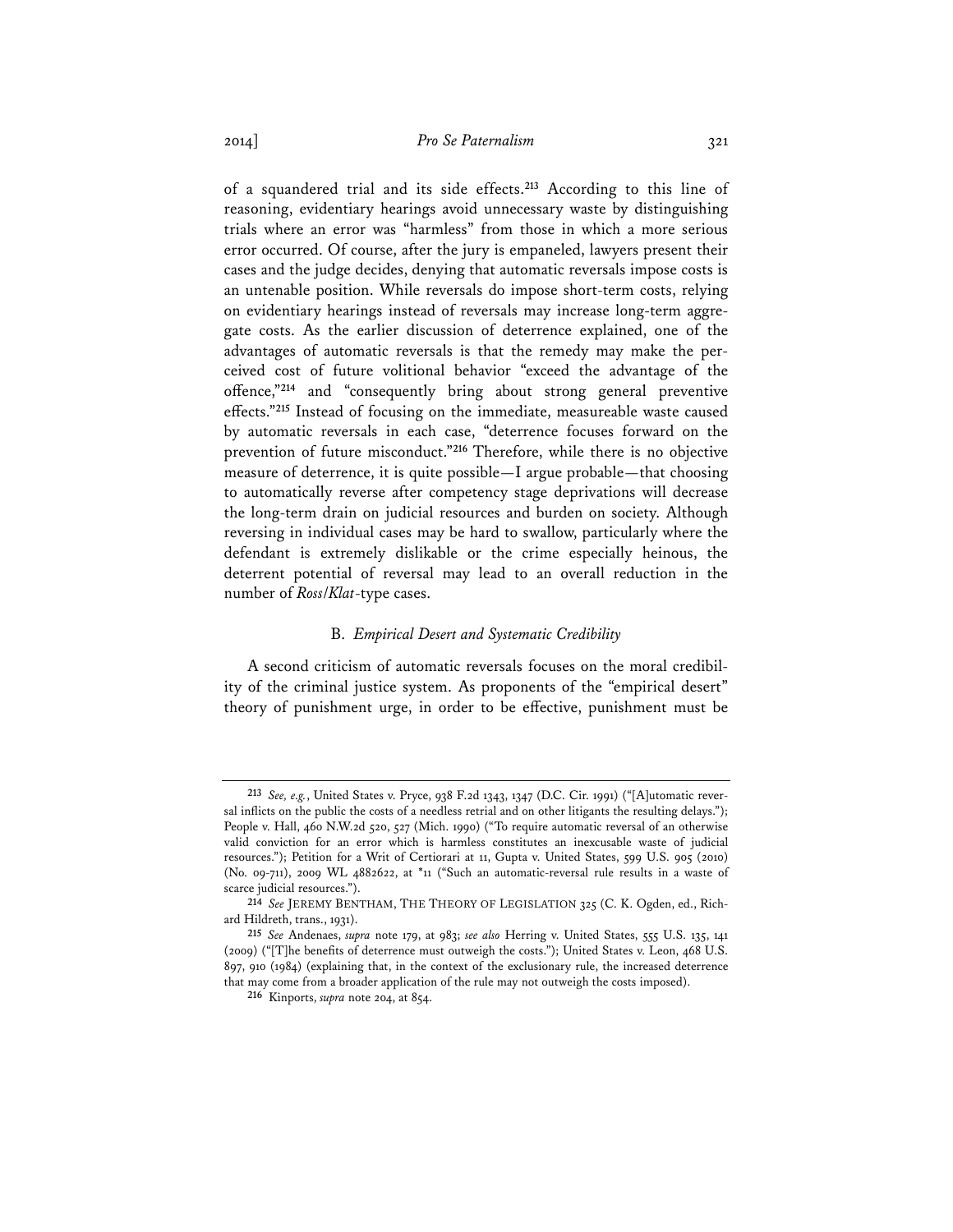"consistent with the community's views about what constitutes justice."**<sup>217</sup>** Community views are important because, if consistent with these views, "the law gains access to the power and efficiency of stigmatisation $[,] \ldots$  gains compliance by prompting people to defer to it as a moral authority in new or grey areas[,] . . . and it earns the ability to help shape of [sic] powerful influence of societal norms."**<sup>218</sup>** Like deterrence, choosing punishments that calibrate with empirical desert can help "to minimize future crime."**<sup>219</sup>** Unlike purely deterrence-based punishments, though, morally credible punishments can add to the overall credibility of the criminal justice system and discourage discontent.**<sup>220</sup>** So where does automatic reversal fall?

The moral criticism of automatic reversals is that all defendants deprived of counsel are treated the same under the remedy. No distinction is made between the remorseful defendant with a history of mental illness and the sadistic serial killer—if deprived of counsel at their competency hearings, both will have their convictions reversed. Yet, in a society where mental illness is widely misunderstood**<sup>221</sup>** and the perception is that "the insanity plea defeats justice, discredits psychiatry, and enrages the public,"**<sup>222</sup>** reversing a verdict for any reason related to a defendant's competence risks undermining the public credibility of the criminal justice system. While competency stage deprivations focus on a defendant's Sixth Amendment right to counsel, meaning that any comparison with the insanity defense is misguided, public perception that the two are interchangeable may be important to the criminal justice system, even if inaccurate.

By protecting the constitutional rights of even the most distasteful defendants, however, automatic reversals can powerfully demonstrate the

**<sup>217</sup>** *See* Robinson, *Competing Conceptions of Modern Desert: Vengeful, Deontological, and Empirical*, *supra* note 200, at 167.

**<sup>218</sup>** *Id.* at 149-50.

**<sup>219</sup>** *Id.* at 166.

**<sup>220</sup>** *Id.* at 153-54.

**<sup>221</sup>** *See* Karin A. Guiduli, *Challenges for the Mentally Ill: The "Threat to Safety" Defense Standard and the Use of Psychotropic Medication Under Title I of the Americans with Disabilities Act of 1990*, 144 U. PA. L. REV. 1149, 1159 (1996) ("[T]he hidden and misunderstood nature of mental illness contributes to suspicion and disbelief that does not exist for physical disabilities. Lurking behind a diagnosis is the 'myth of mental illness.'" (quoting THOMAS S. SZASZ, THE MYTH OF MENTAL ILLNESS (1974))).

**<sup>222</sup>** WILLIAM J. WINSDALE & JUDITH WILSON ROSS, THE INSANITY PLEA 20 (1983); *see also* CAL. COMM'N FOR THE REFORM OF CRIMINAL PROCEDURE, REPORT OF THE COMMISSION FOR THE REFORM OF CRIMINAL PROCEDURE, TO THE LEGISLATURE 16-17 (1927) ("An even more serious fault of the present system is that a defendant . . . [can] bring into the case the whole matter of his sanity . . . . This enables him to submit to the jury great masses of evidence having no bearing upon the question . . . .").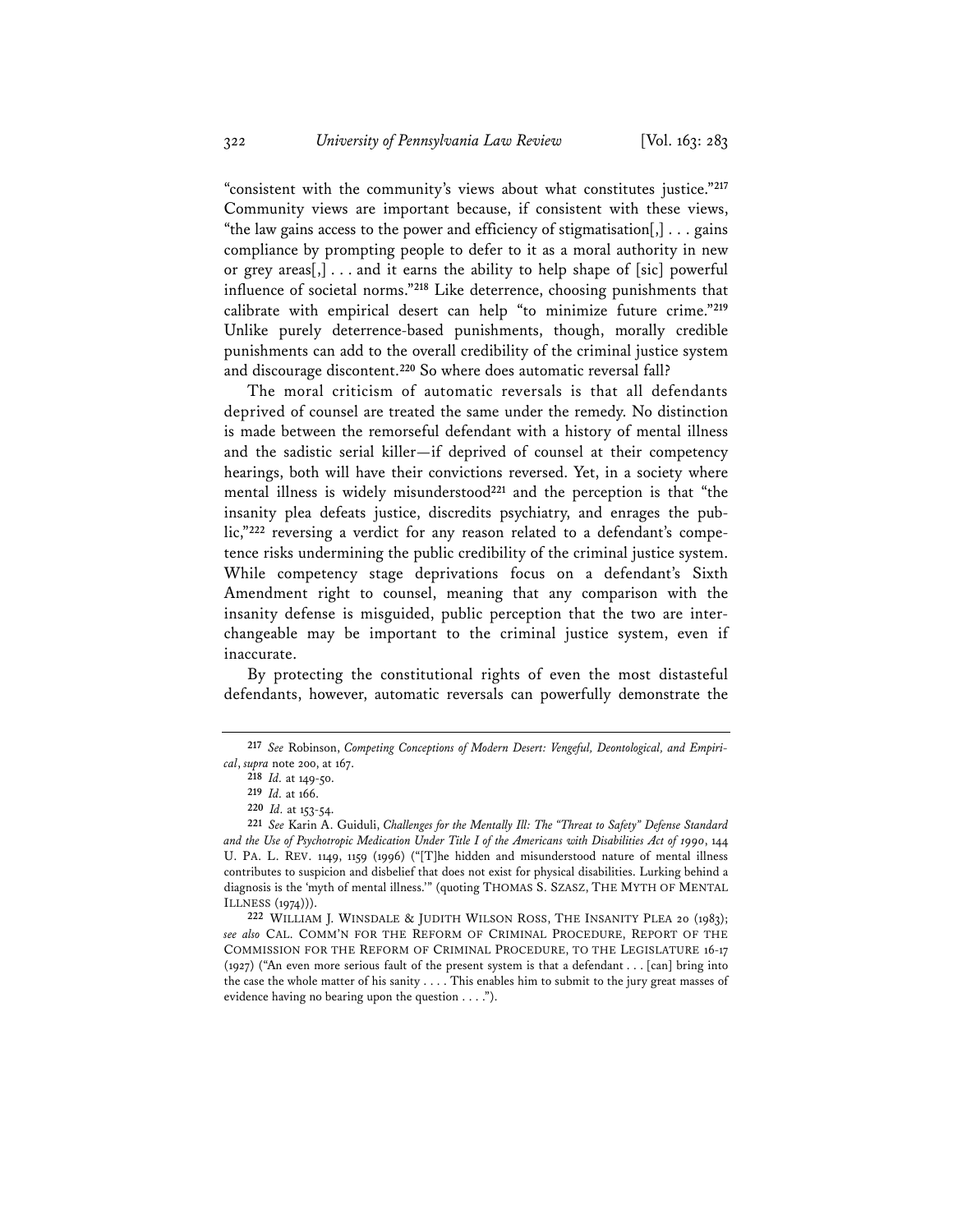system's legitimacy.**<sup>223</sup>** Instead of placing "the protection of our most precious . . . constitutional rights . . . in the tumultuous tides of public misperception,"**<sup>224</sup>** reversals do not make constitutional protections dependent on popular opinion. Some guilty defendants might benefit from their competency stage deprivations, but it is "a fundamental value determination of our society that it is far worse to convict an innocent man than to let a guilty man go free."**<sup>225</sup>** The Constitution is not discretionary, and its protections apply to all.

Even if allowing community intuitions to determine appellate remedies is not a sufficiently alarming idea, the justifications for doing so have little force here. No doubt empirical desert is at its most powerful within the context of traditional criminal law, where punishment rules like the grading of attempts can be made to neatly map onto community intuitions of justice.**<sup>226</sup>** But the dangers of vigilantism and noncompliance—two justifications often offered for prioritizing empirical desert—are much less of a threat when the "community" receiving punishment is the federal judiciary. In this setting, even if automatic reversals are viewed as disproportionate or arbitrary, this perception is likely only to increase the remedy's deterrent effect. Without moral or theoretical support to stand on, the empirical desert critique of automatic reversals falls flat.

## C. *Chilling Effect on Competency Hearings*

The last global critique of automatic reversals is practical. Its implications are concerning. If reversal follows every competency stage deprivation, the remedy could lead to a chilling effect on competency hearings themselves. As the *Ross* dissent argued, if raising any sort of questions

**<sup>223</sup>** *See* Tom R. Tyler & John M. Darley, *Building a Law-Abiding Society: Taking Public Views About Morality and the Legitimacy of Legal Authorities into Account When Formulating Substantive Law*, 28 HOFSTRA L. REV. 707, 723 (2000) ("The legitimacy of authorities is an especially promising basis for the rule of law . . . . [A]uthorities . . . are required to make unpopular decisions, which may deliver unfavorable outcomes."). However, many scholars maintain that if legitimacy and moral credibility conflict, the latter should be chosen. *See, e.g.*, Josh Bowers & Paul H. Robinson, *Perceptions of Fairness and Justice: The Shared Aims and Occasional Conflicts of Legitimacy and Moral Credibility*, 47 WAKE FOREST L. REV. 211, 283 (2012) ("Sometimes, legitimacy is to be prioritized. More often, we think moral credibility is the superior value.").

**<sup>224</sup>** Weinschenk v. State, 203 S.W.3d 201, 219 (Mo. 2006) (en banc).

**<sup>225</sup>** *In re* Winship, 397 U.S. 358, 372 (1970) (Harlan, J., concurring).

**<sup>226</sup>** *See, e.g.*, Note, *The Proposed Penal Law of New York*, 64 COLUM. L. REV. 1469, 1522 (1964) ("Section 110.05 . . . drops the penalty [for attempt] 'only one notch below that of the crime attempted.'" (citation omitted)). *But cf.* MODEL PENAL CODE § 5.05(1) (1985) ("Except as otherwise provided in this Section, attempt, solicitation and conspiracy are crimes of the same grade and degree as the most serious offense that is attempted . . . .").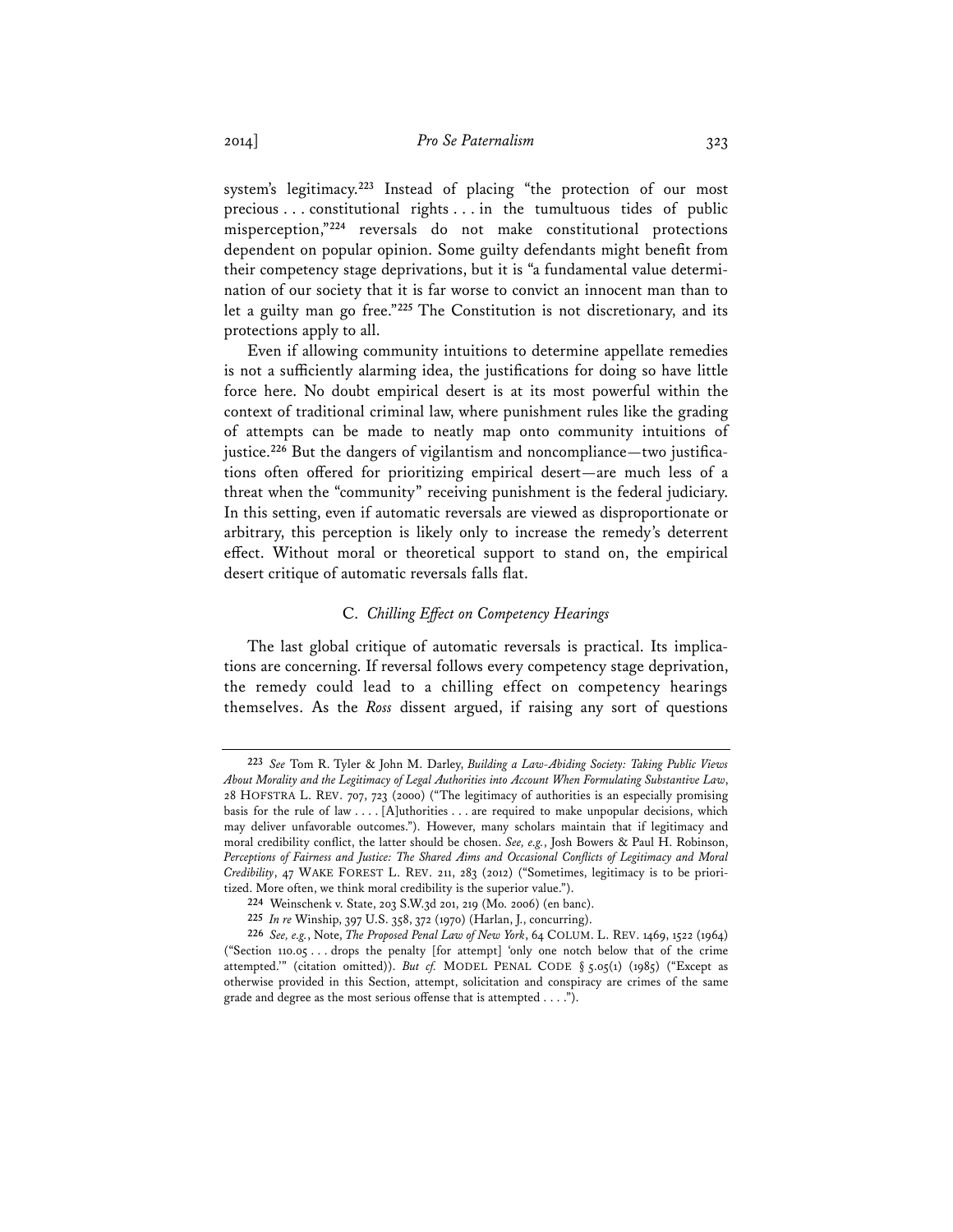regarding a defendant's competence can create a minefield, "a trial judge may well be understandably reluctant—especially in marginal cases—to have any type of proceeding focusing on a defendant's competence."**<sup>227</sup>** According to this critique, a trial judge will rationally avoid holding any additional hearings, even where a defendant's competence is questionable, because appellate courts are much "more reluctant to reverse a sub silentio holding that no further inquiry was necessary."**<sup>228</sup>** Therefore, automatic reversals have the potential to harm defendants that are truly incompetent while undermining the overall accuracy of trials.**<sup>229</sup>**

Even the *Ross* majority acknowledged the legitimate concerns raised by this critique. As that court stated:

[W]e note that the prosecutor was expressly (and commendably) attempting to protect the record against this very result through the two motions for competency hearings. We do not wish to discourage motions for or grants of competency hearings when the matter is in any doubt but instead seek to provide guidance on the constitutional and statutory requirements to be followed so that hearings at this critical stage are not empty formalities but are meaningful adversarial determinations that generate a record sufficient for appropriate review on appeal.**<sup>230</sup>**

This response connects with one of the affirmative arguments of this Comment. The purpose of punishment, generally, is to "announc[e] certain standards of behavior and attach[] penalties for deviation."**<sup>231</sup>** By attaching automatic reversals to competency stage deprivations, judges are able to make decisions with a clear and easy-to-understand penalty in the background. Unlike evidentiary hearings, automatic reversals announce exactly what punishment will follow each violation, which should encourage rational calculation. This clarity assuages the effects of uncertainty and disincentivizes the strategic behavior that uncertainty motivates.

In addition, there would be little threat of a chilling effect because the new standard imposed on courts is not vague, difficult to understand, or different from previous requirements. The rule is simple: "a defendant

**<sup>227</sup>** United States v. Ross, 703 F.3d 856, 887 (6th Cir. 2012) (Boggs, J., concurring in part and dissenting in part).

**<sup>228</sup>** *Id.* **<sup>229</sup>** *See, e.g.*, Erica J. Hashimoto, *Defending the Right of Self-Representation: An Empirical Look at the Pro Se Felony Defendant*, 85 N.C. L. REV. 423, 428 (2007) ("[C]lose to 80% of pro se felony defendants were not ordered to undergo competency evaluations . . . .").

**<sup>230</sup>** *Ross*, 703 F.3d at 874.

**<sup>231</sup>** Andenaes, *supra* note 179, at 981-83 (quoting H. L. A. HART, PROLEGOMENON TO THE PRINCIPLES OF PUNISHMENT 21-22 (1960)).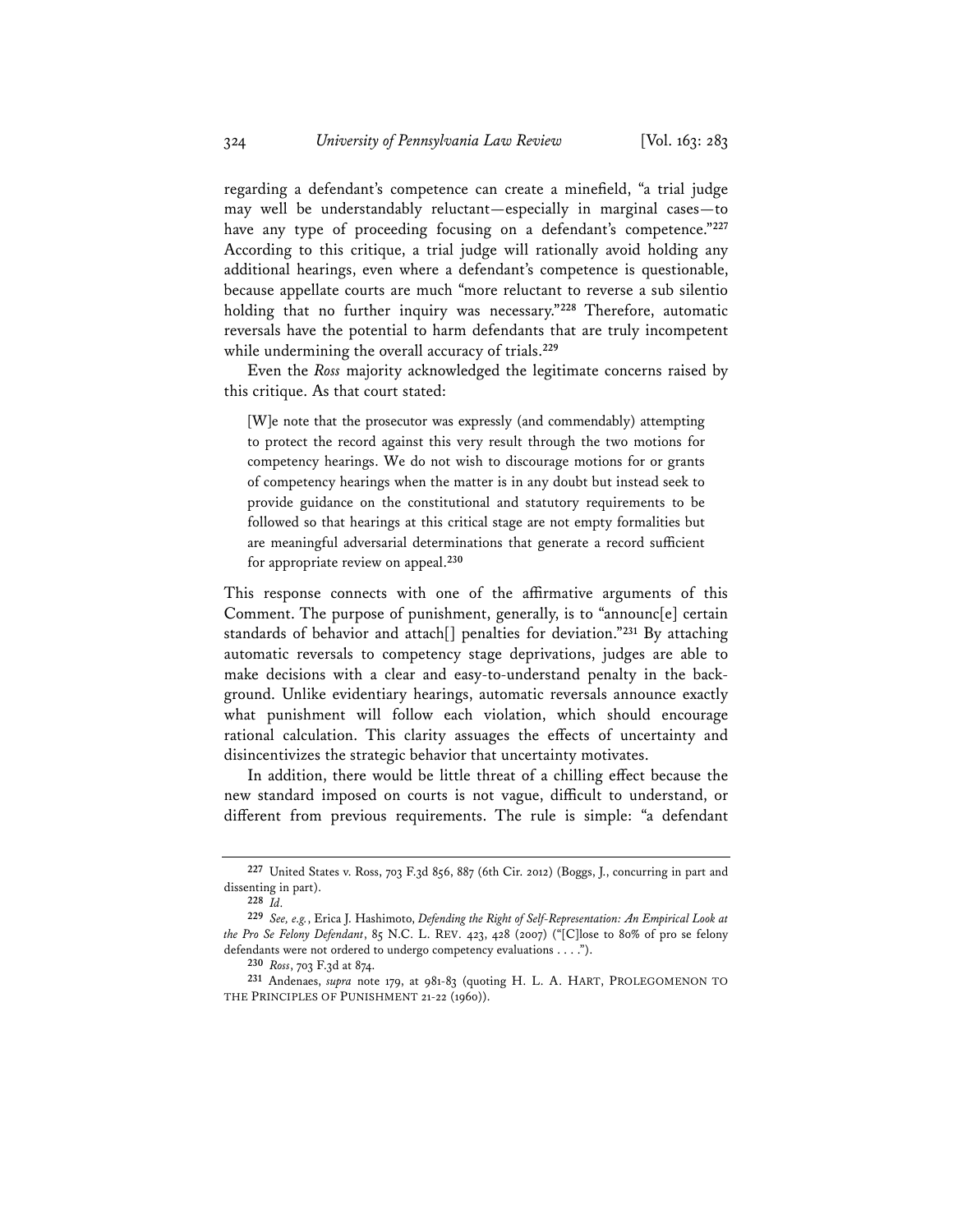[must] be represented by counsel at his own competency hearing, even if he has previously made a knowing and voluntary waiver of counsel."**<sup>232</sup>** Courts will have two clear options to weigh: (1) ensure that the defendant is represented by counsel at his competency hearing or (2) have any subsequent verdict and sentence reversed automatically. These requirements are not draconian and compliance should not present a significant new hurdle for trial judges. After all, the right to counsel is not a new concept and is relevant at many points during a criminal trial. Regardless, the focus of this critique is not the choice between reversals or hearings; rather, the Sixth Amendment requirement itself is at the center of the discussion. Unless the argument is that only automatic reversals, not the threat of evidentiary hearings with possible reversal, will lead to a chilling effect, then neither of the remedies currently used completely avoids the threat of strategic behavior by judges. While automatic reversal may foster more anxiety in the judiciary, these effects must be weighed against its benefits. The benefits of automatic reversals win the day.

#### **CONCLUSION**

A criminal defendant may proceed pro se "unless his relinquishment of the right to counsel cannot be said to be knowing and intelligent."**<sup>233</sup>** This requirement asks if the defendant "knows what he is doing and [if] his choice is made with eyes open."**<sup>234</sup>** Competency hearings are the tool used to test his understanding. This is why every circuit to decide the issue has found it "contradictory to conclude that a defendant whose competency is reasonably in question could nevertheless knowingly and intelligently waive her Sixth Amendment right to counsel."**<sup>235</sup>** The consensus regarding this finding, however, disappears at the remedy stage. The two remedies used by this nation's circuit courts, automatic reversals and evidentiary hearings for prejudice, lead to different results and provide different incentives. This Comment provides three different justifications for the use of automatic reversals—one contractual, one practical, and the last behavioral. From each of these perspectives, automatic reversal is more consistent with the Sixth Amendment's history and purpose. When a criminal defendant chooses to

**<sup>232</sup>** *Ross*, 703 F.3d at 871.

**<sup>233</sup>** Brief for Petitioner at 16-17, Faretta v. California, 422 U.S. 806 (1975) (No. 73-5772), 1974 WL 186113, at \*16-17.

**<sup>234</sup>** Adams v. United States *ex rel.* McCann, 317 U.S. 269, 279 (1942) (citing Johnson v. Zerbst, 304 U.S. 458, 468-69 (1938)).

**<sup>235</sup>** United States v. Klat, 156 F.3d 1258, 1263 (D.C. Cir. 1998).